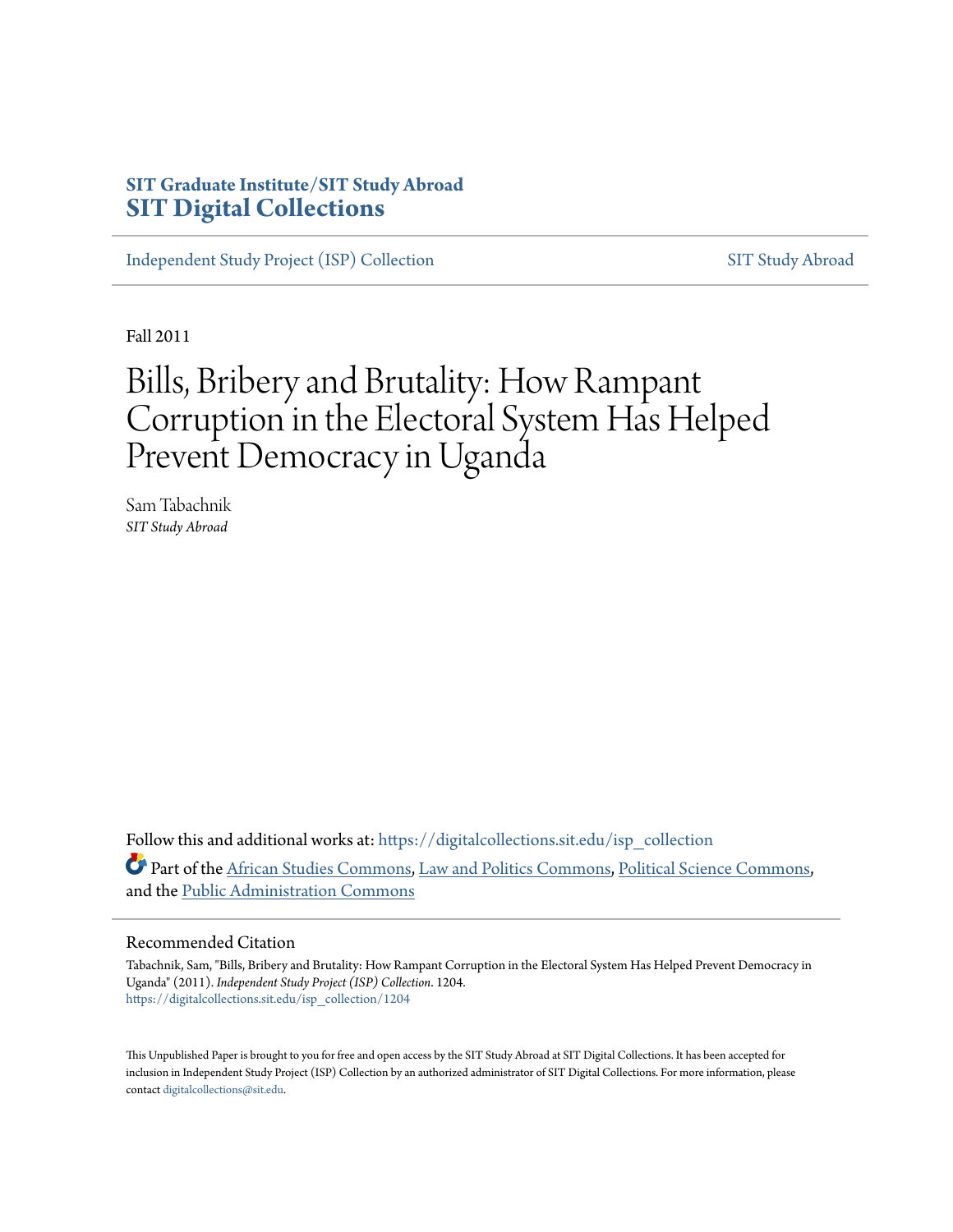# Bills, Bribery and Brutality:

How rampant corruption in the electoral system has helped prevent democracy in Uganda

Sam Tabachnik

School for International Training

Uganda and Rwanda: Post-Conflict Transformation

Fall 2011

Dr. William Komakech and Winnie Abalo

Honorable Martin OjaraMapenduzi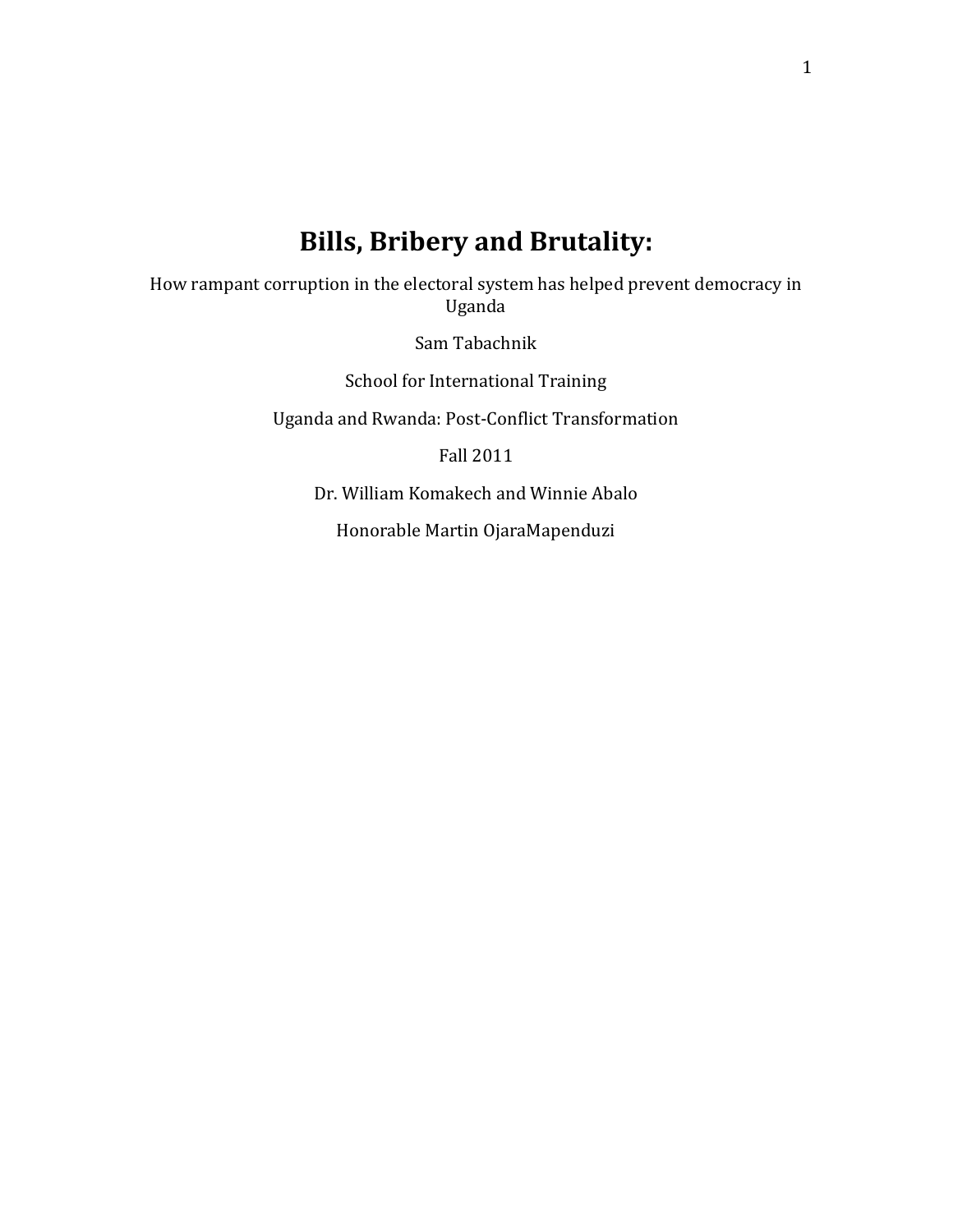To the men and women of Uganda fighting every day for transparency, accountability, honesty and democracy in their great country. One day this dream will be realized thanks to you.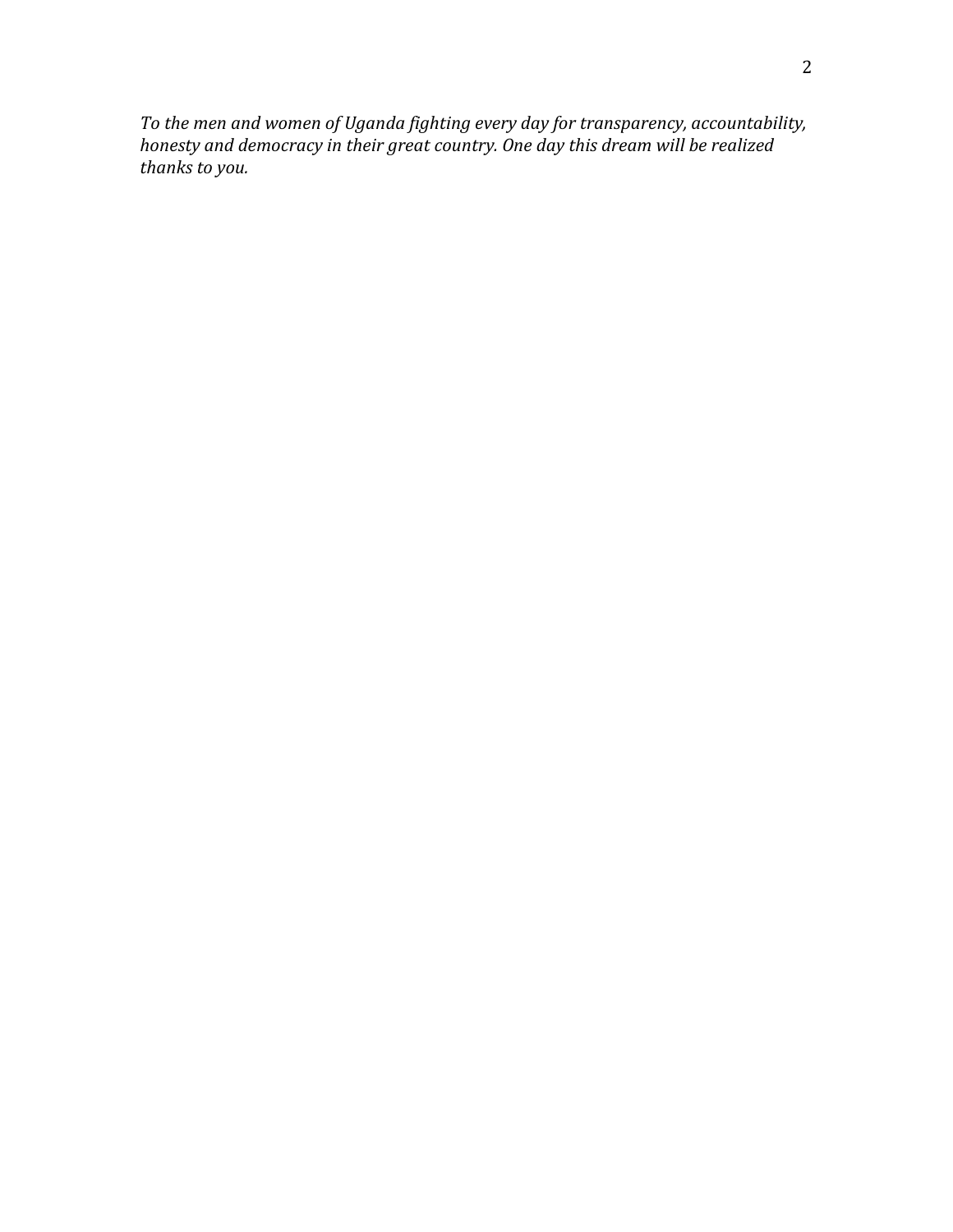# Acknowledgements

I would like to thank all those who made this incredibly time-consuming, in-depth, and remarkably revealing research come to fruition.

Thank you to my host-parents, Joyce and Robert, for opening your home up to me and preventing me from doing any work—and I mean any work—around the house. I wouldn't have it any other way.

I would like to thank Dr. William Komakech and Abalo Winnie for teaching me about African time and letting me know on-time means three hours late. That was especially important.

Thank you to Mr. John BoscoKomkech for enlightening me on subjects ranging from the Juba Peace Talks to Guinness and Pepsi mixed drinks. I won't drink another drink anymore.

I would like to thank all my great interviewees from Ngai village, Gulu district council office, the police, media, Pope John Paul II College and civil societies.You took time out of your busy days to rant about politics to a random Muzungu and I greatly appreciate it.

Special thanks to my advisor, LC5 chairman Martin OjaraMapenduzi, for knowing pretty much everyone in Gulu and giving me their phone numbers. I definitely couldn't have done it without. Relax, I can now stop calling you at all hours of the day.

And finally, thank you to all the other students who came on this ridiculous, trying, implausible, enlightening andhilarious journey with me. You guys appreciated my jokes and didn't make fun of me too much for looking like an  $8<sup>th</sup>$  grader. Thanks a lot.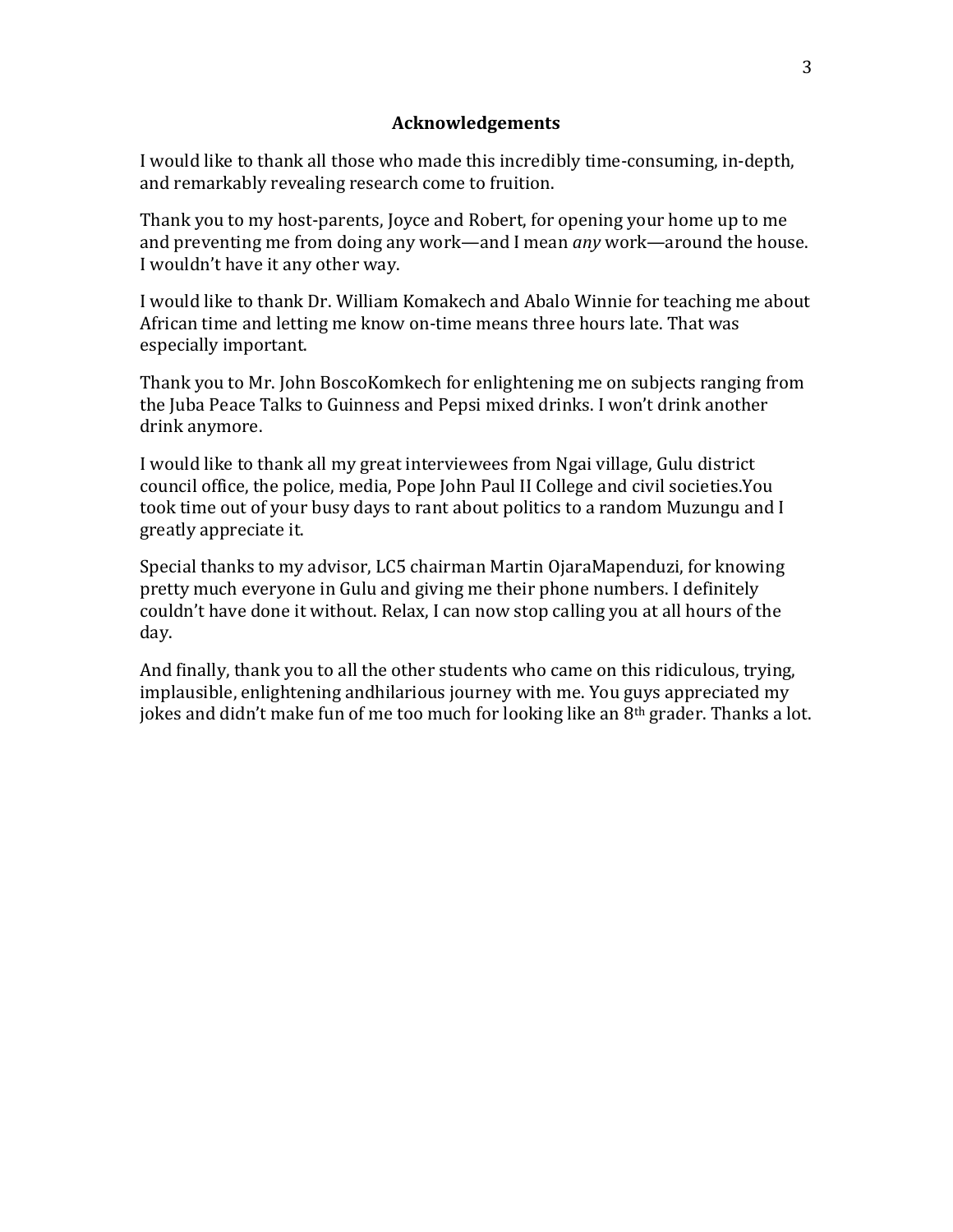# **Table of Contents**

| How the Vote is Rigged: The Anatomy of Electoral Fraud13-20 |  |
|-------------------------------------------------------------|--|
|                                                             |  |
|                                                             |  |
|                                                             |  |
|                                                             |  |
|                                                             |  |
|                                                             |  |
|                                                             |  |
|                                                             |  |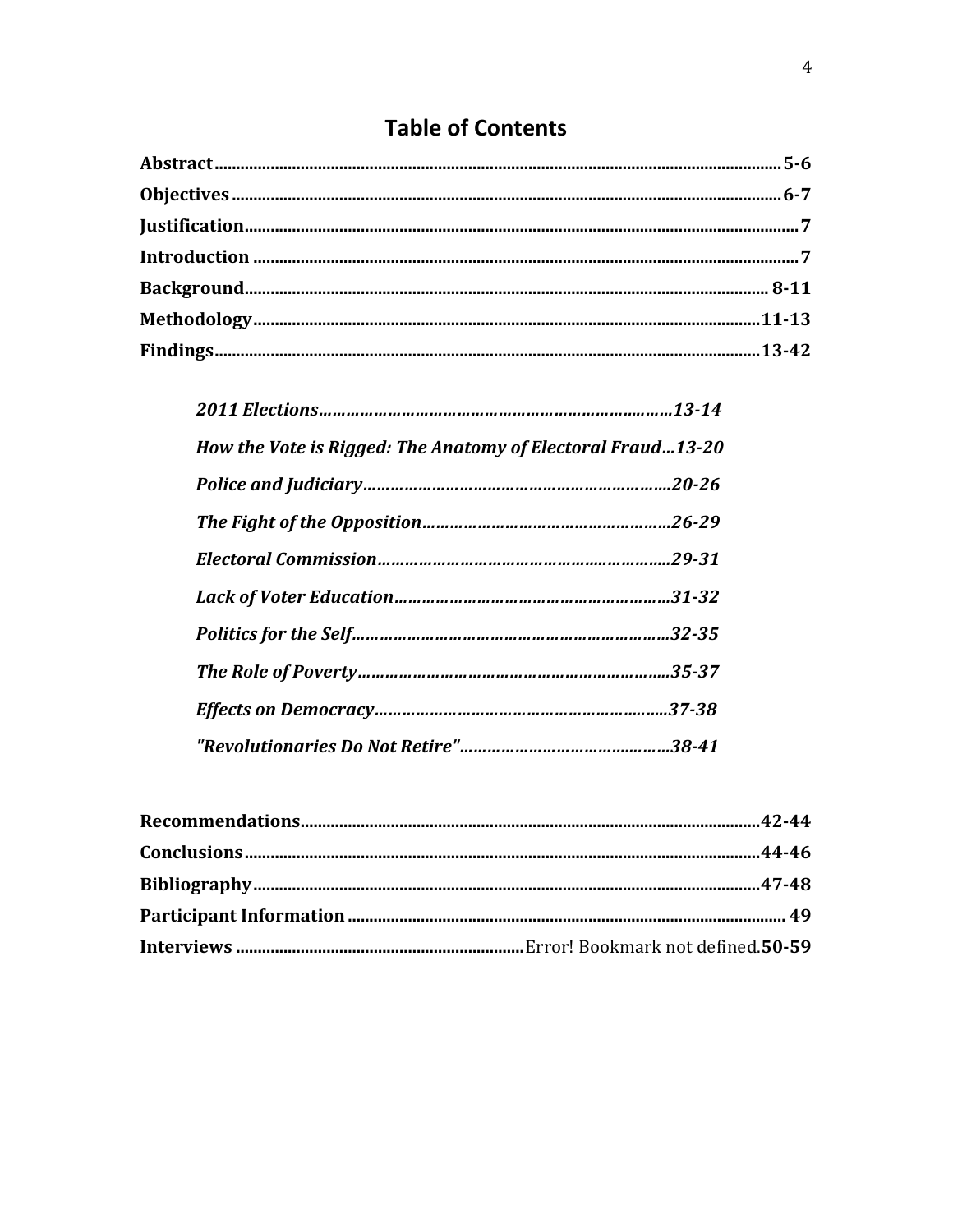# **Abstract**

This study looks at the electoral system in Uganda and the corruption and inefficiencies that go with it. In addition, this study delves into the most common electoral crimes and the way they are committed. Going even deeper, the study examines the reasons for bribery pervasiveness, the role of money in politics and the views locals have of their government and its leaders. Crucial institutions such as police, military, judiciary, Electoral Commission and civil society groups were also discussed in how they relate toelections and politics in Uganda.

The research design was qualitative, historical and descriptive. Information was gatheredby in-person interviews, library research for access to local newspapers, and Internet searches. Subjects ranged in age from high school to retired with most falling somewhere in between as active members in their field of work. Participants included elected officials from different parties, civil society organizations, members of the police and judiciary, Electoral Commission, students and village residents.

This study shines a direct light on the role that pervasive and extreme poverty plays in the Ugandan electoral system. Because of the desperate need of people—especially in the village—to acquire money, they were willing to accept bribes in order to feed their families, pay school fees or buy clothing. Political parties—including both the opposition and the rulings party—understand this immense need so they go door-to-door to buy votes before elections—a kilo of sugar in exchange for a tick on the ballot. Candidates did not stop at just bribing however.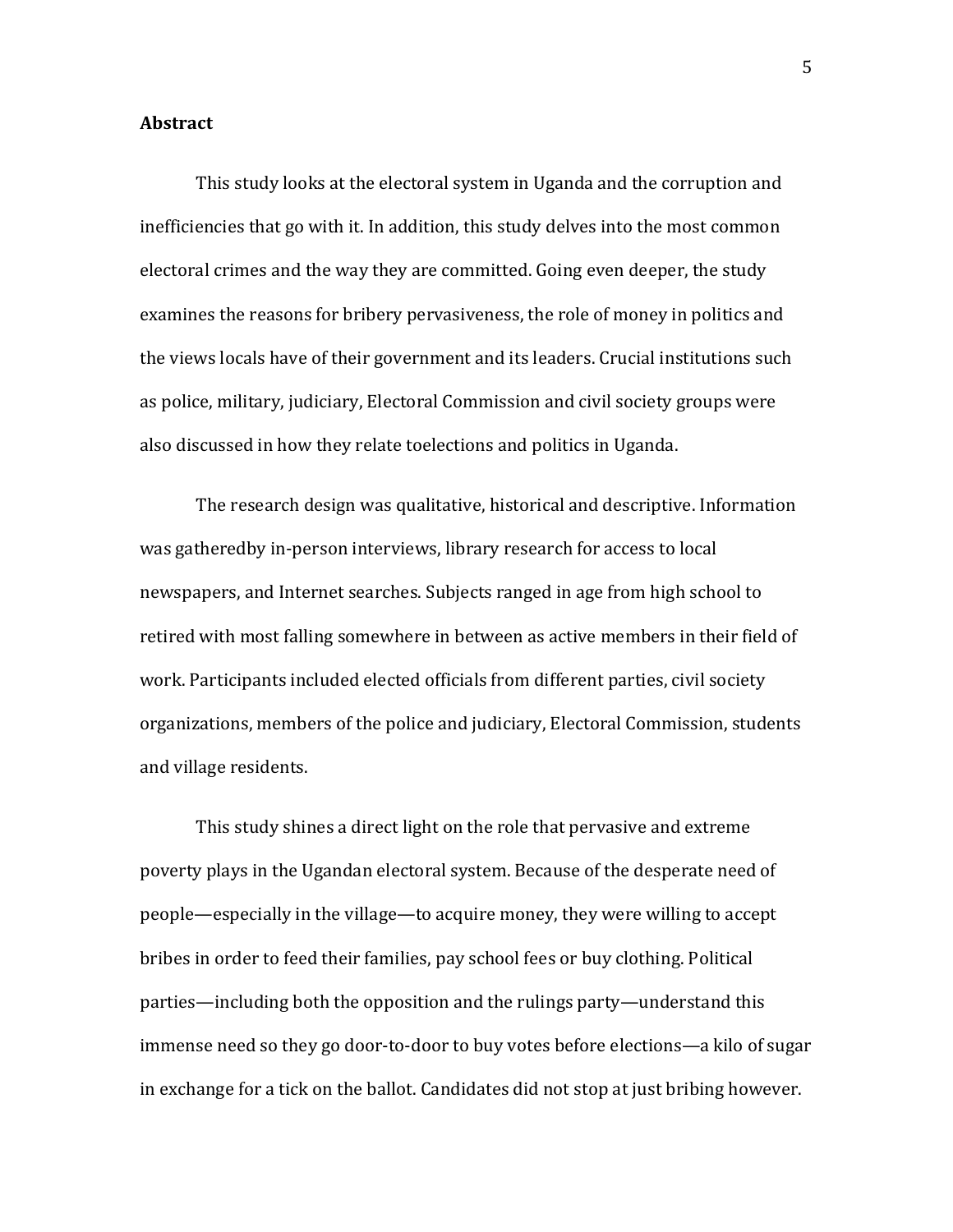Violence and intimidation by youth militias or military officers prevented many from casting their rightful ballots, and blocked winning opposition candidates from earning a seat in parliament. Both the NRM and the opposition commit electoral fraud but it is the ruling party, led by PresidentYoweriMuseveni, that dominates the corrupt practices. More money, control of the military and all state institutions gives the NRM a powerful force that blows away the opposition, election after election. The future remains unclear but the people of Uganda are ready for change. Many, however, have little hope it can be attained anytime soon.

# **Objectives**

My intentions for this study are to examine in detail the electoral process in Uganda. I will research the history of voting in the country, the role of the electoral commission and the view of elections in the eyes of the common man. Further, I intend to scrutinize the corruption in terms of government and opposition involvement with voter intimidation, voter bribery and vote rigging. Finally, I willexamine how other Ugandan institutions including police andjudiciary, the Electoral Commission and civil society relate to this issue.

Some questions that I will look to answer:

- 1. How are voting irregularities dealt with? Are there repercussions for fraud or do the Electoral Commission and judiciary look the other way?
- 2. Do the opposition parties participate in this fraud as well or is it strictly the ruling party? If so, do they do it out of necessity or corruptness?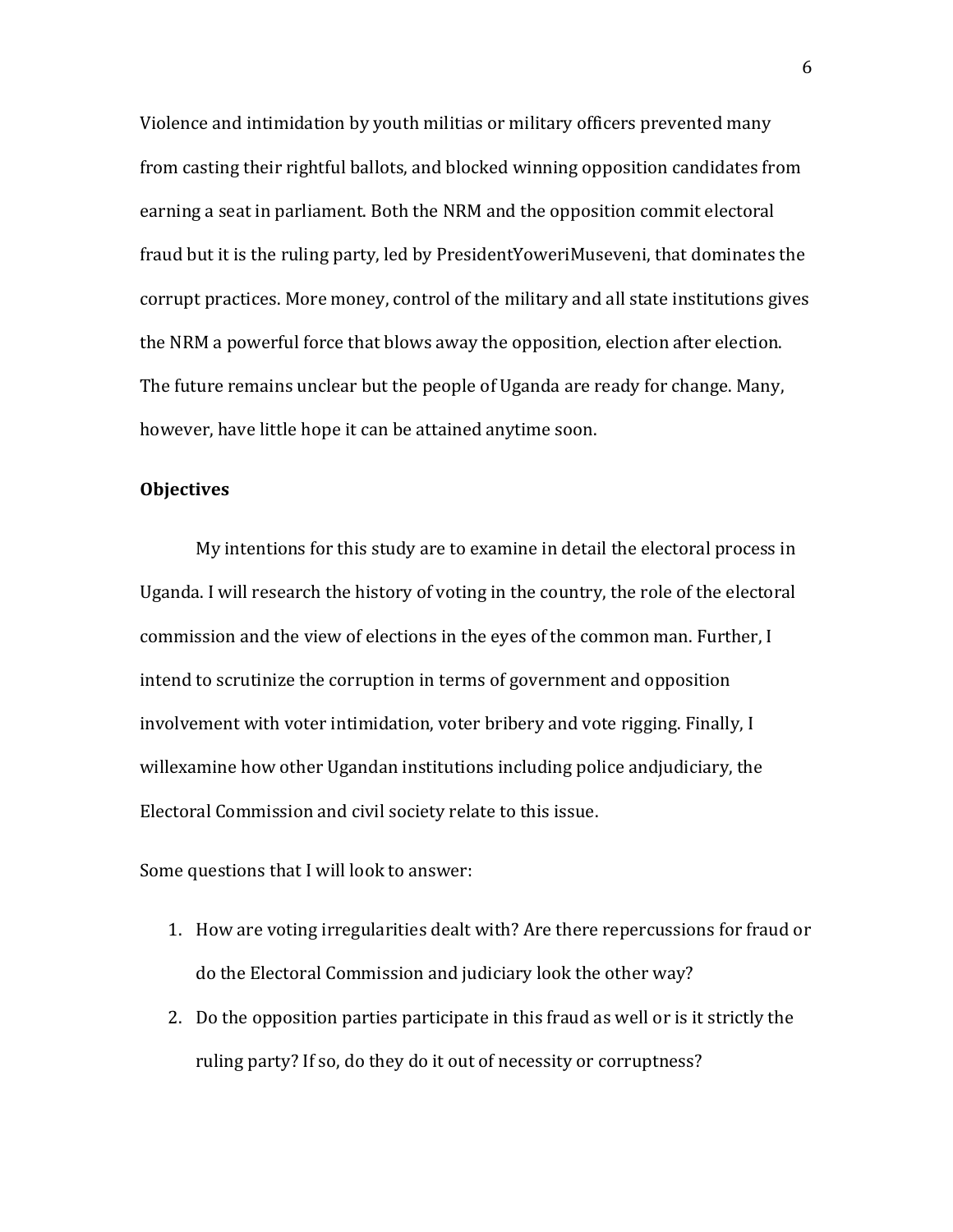3. Finally, how does this rampant corruption affect democracy and what are future implications for Uganda of continued electoral abuse?

# Justification

With this research, I hope to raise awareness of the electoral fraud that goes on in Uganda and how this corruption has a direct effect on the democracy (or lack thereof) of the nation. Free speech and assembly is being stifled by soldiers with tear gas and live bullets; bribery has infiltrated all institutions in society; and self aggrandizement is the top priority for most elected officials. The more literature written on government fallacies, the more attention it will get and harder for the leaders to ignore. Electoral corruption can only be dealt with if the people take a stand.

# Introduction

Since taking power by force in 1986, President YoweriMuseveni has ruled Uganda with little opposition. Political parties were banned until 2005 and to this day the opposition are fighting an uphill battle for relevancy. To remain in power, President Museveni has shaped an electoral system that favors the ruling party, and ruling party alone. Voters are bribed, opposition members jailed, and ordinary citizens intimidated by government-backed mobs. Through a biased electoral commission and a judiciary unable to assert its check-and-balance authority, the NRM ruling party holds full control of the country's political scene.

#### Background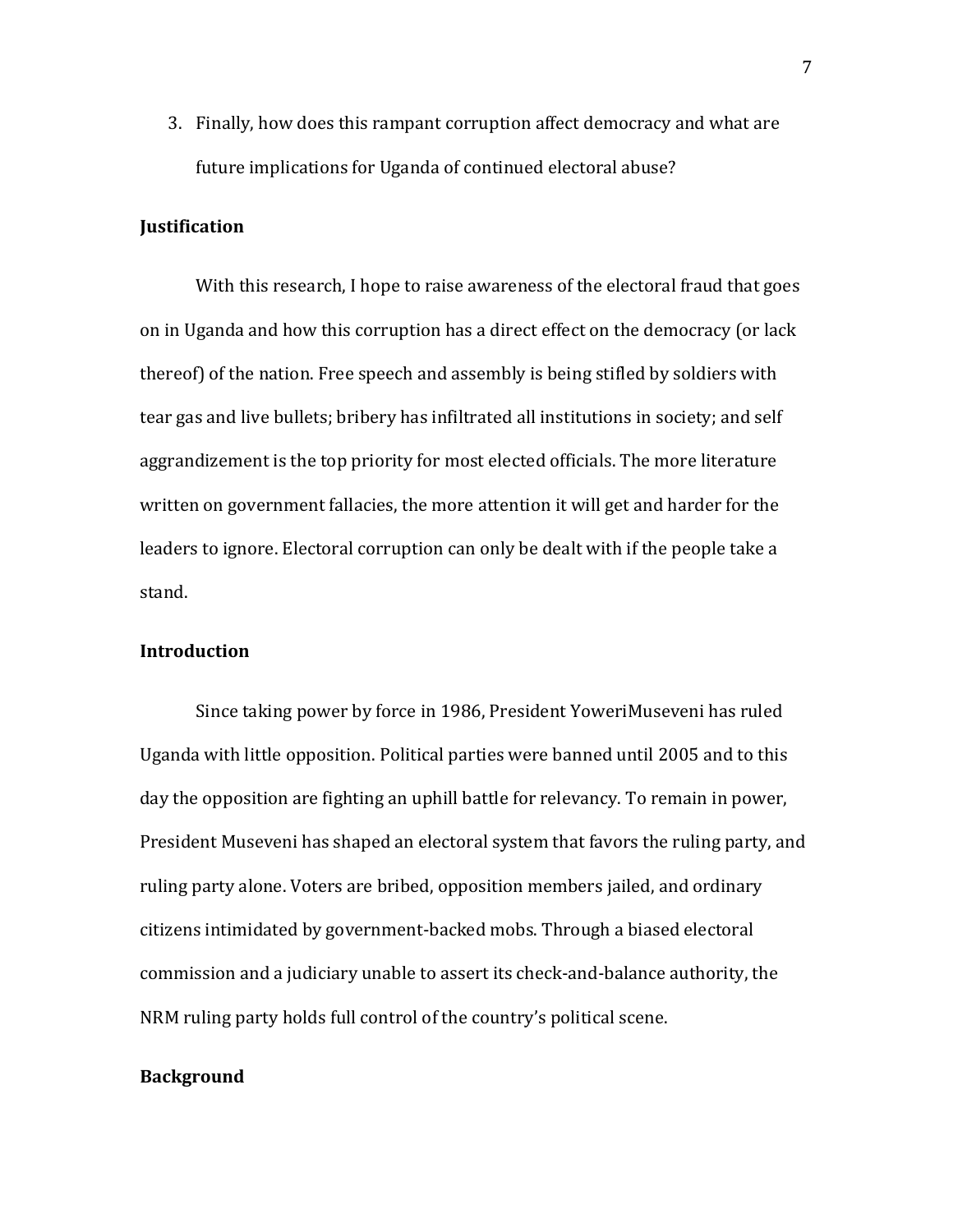In December 1980 Uganda held controversial elections that reelected president Milton Obote. While a bitter dispute ensued with allegations of fraud and vote rigging, presidential aspirant YoweriMuseveni declared an armed rebellion and raged guerilla war against Obote's government. Finally in 1986, Museveni's National Resistance Movement party (NRM) took power. As one of his first acts as president, Museveni instituted a paradoxical "no-party democracy" which banned parties from fielding candidates directly in elections. According to long-time UPC member and former Secretary of Education under Obote, Jack Oblaim, party politics were supremely suppressed. "The Museveni government didn't want anyone to talk about politics," Obalim said. "My party—which I loved so much—almost died because we were not able to mobilize in the grassroots. We were not allowed to hold elections so we were running on adult committees. There is no power in that." For 19 years, Museveni's government ruled virtually unopposed, the opposition unable to vote for party leaders or make any sort of impact in the political arena.

Finally in 2005, Ugandans voted in a constitutional amendment to restore a multi-party political system. With the first multi-party vote under Museveni on tap for February 2006, leading opposition candidate KizzaBesigye was arrested in November 2005 on charges of treason, concealment of treason and rape. The government pressed for his trial as a terrorist which included the option of the death penalty. Through the critical final months before the elections, Besigye was tied up in myriad court appearances, legal counseling and detention centers. This sparked debate nation-wide, so much so that on November 23, the eve of Besigye's trial, the government banned all radio stations from debating the opposition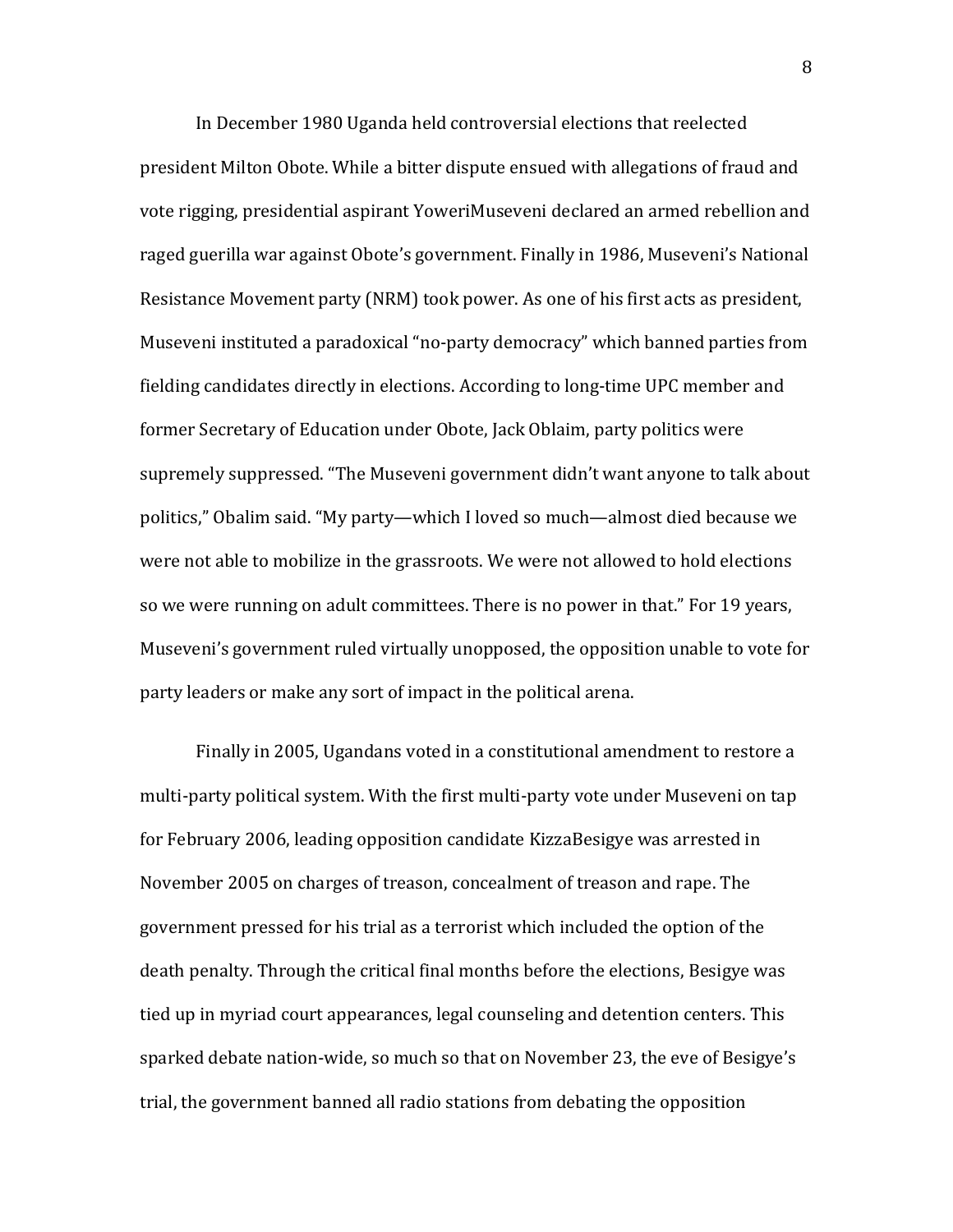leader's trial.<sup>1</sup> These media outlets were threatened with closure if they broadcast debates or talk-shows about the trial. The issue was so controversial that two judges quit in the response to the trial. On February 1<sup>st</sup>, the courts finally ruled that the army trial was illegal and could not try Beisgye on these charges. Guilty or not, the damage to his campaign had already been levied. Most opposition members believed the charges were fabricated to stop Besigye from challenging Museveni, and rioters took to the streets of Kampala and towns across the country to demonstrate against the alleged injustice.

The 2006 elections and campaigns, by all accounts, were marred by significant violence and vote-rigging. According to Walter Nyeko, a police officer in the Gulu Department of Electoral and Political Crimes, the campaigns included a large amount of clashing and interparty fighting. Youth brigades, Nyeko said, would crash campaign sites and disrupt or fight with the other party brigades. The police presence was minimal and could not adequately contain or prevent these incidents.<sup>2</sup> The front page of the Daily Monitor on February 24th, the day after the elections, printed a massive picture depicting Museveni's legal assistant Fox Odoi, brandishing a gun while standing over a group of terrified naked men, with the caption, "rounded up, undressed and tortured."3Patrick Amihere, a district officer at the

<u>.</u>

<sup>1</sup> "Government Bans Radio Stations from Debating Opposition Leader's Trial." Reporters Without Borders. 25 Nov. 2005. Web. 10 Dec. 2011. <http://en.rsf.org/uganda-government-bans-radio-stations-25-11- 2005,15689.html>.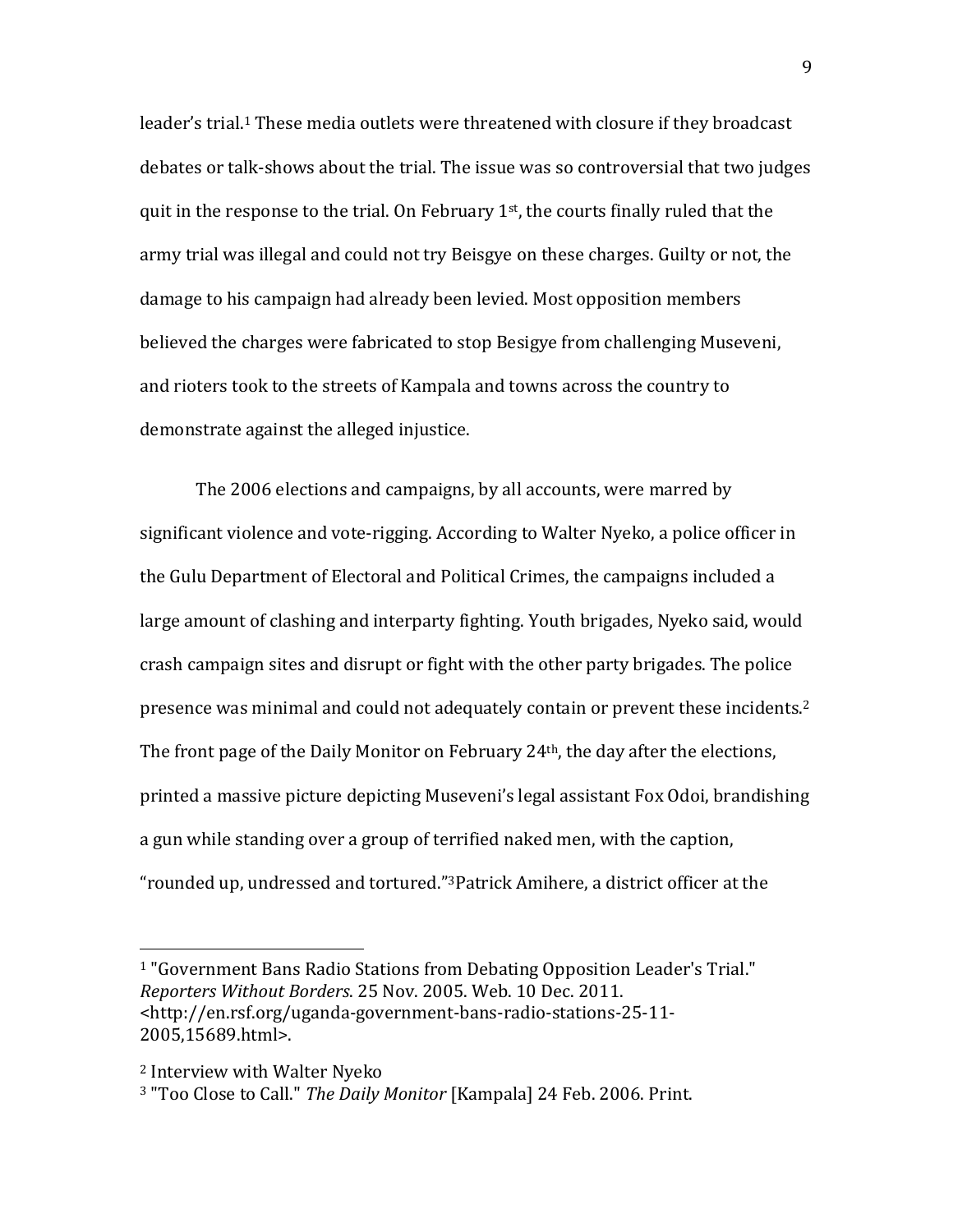United Nations Office of the High Commissioner for Human Rights (UNHCHR) declared that there was "no credibility or transparency" and that the country had an "atmosphere not favorable for elections."<sup>4</sup>

Museveini won the elections handily and the Supreme Court of Uganda rejected Besigye's appeal to dismiss the vote but admitted that there had been electoral irregularities.

With this history as background, it is no surprise that Uganda's electoral system is still rife with corruption. According to the 2010 Corruption Perception Index by Transparency International, a global coalition against corruption, Uganda scored an underwhelming 2.5 out of 10. Out of 178 countries rated, Uganda sat in 127th place behind such countries as Madagascar, Eritrea and Tanzania.5 While the constitution says all the right things, and the government opens all the right institutions, practices in reality are much different. The Electoral Commission, supposedly an independent and impartial election-monitoring agency, suffers from major political interference. The President can appoint and remove Commission members and while Parliament has to approve his choices, they act more as a rubber stamp than a check and balance. The NRM states that elections are transparent and yet admits to bribing voters. Innocent protestors are killed for demonstrating and yet the police are deemed "professional" and "using minimal force." The contradictions are endless. For all these reasons,Freedom House Inc,

 $\overline{a}$ 

<sup>4</sup> Interview with Patrick Amihere

<sup>5</sup> "Corruption Perception Index 2010." Transparency International. 2010. Web. 11 Dec. 2011.

<sup>&</sup>lt;http://www.transparency.org/policy\_research/surveys\_indices/cpi/2010/results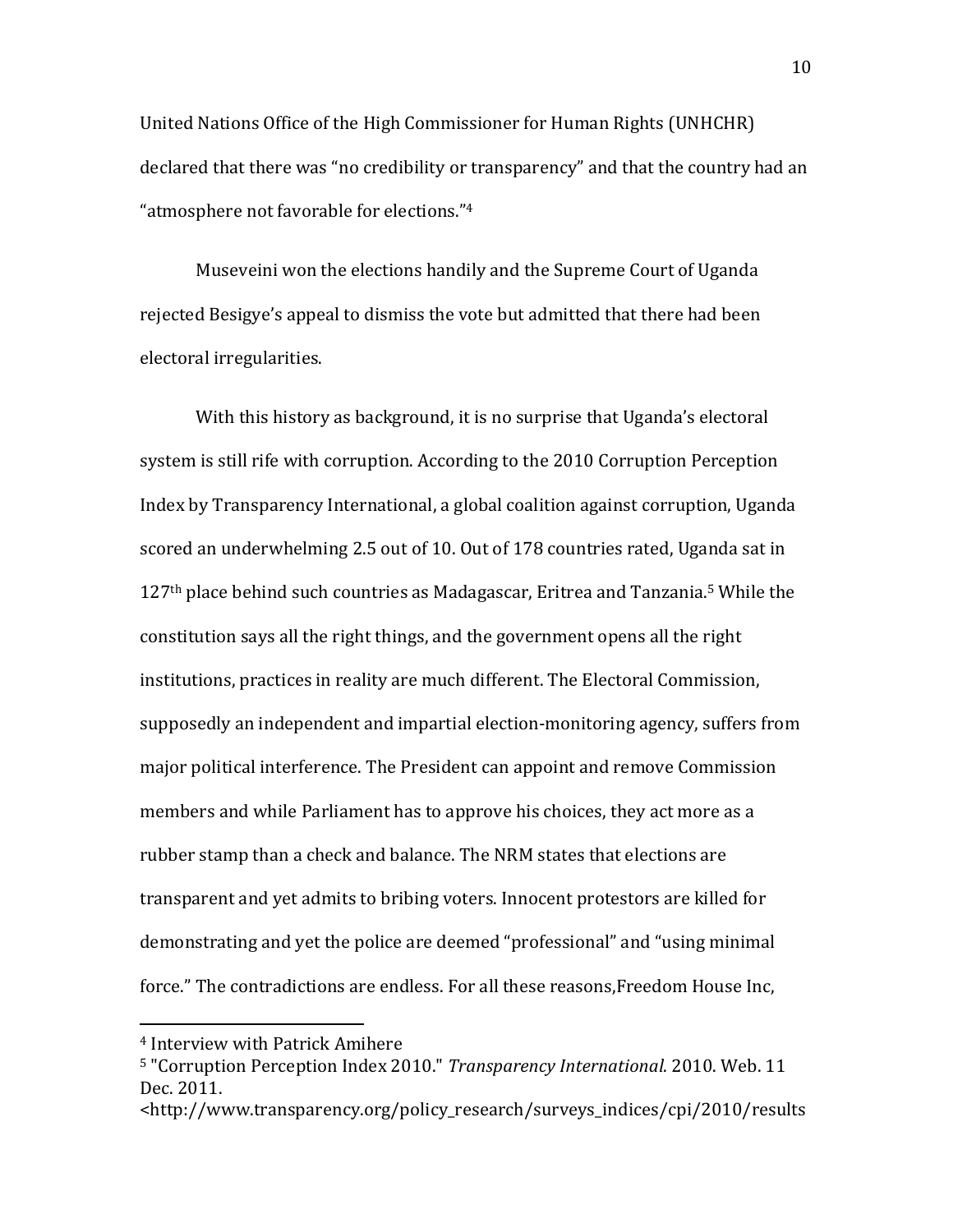which serves as a leading advocate for policies to advance the democratic idea, rated Uganda a five out of seven for political rights and a four out of seven for civil liberties. Freedom House deemed the country "partly free."<sup>6</sup>

The people of Uganda are not unaware of this electoral corruption. In a study done by the Global Corruption Organization, which provides independent information on governance and corruption, 60% of those surveyed said the Electoral Commission had not managed past elections well. Fifty-Six percent doubt Electoral Commission independence and cite political interference in appointments.7 They know that the police may not defend their interests and that government agents come to intimidate them. More importantly, they know that these myriad corruptions are preventing them from tasting the sweet fruits of democracy.

# Methodology:

#### Participants:

 $\overline{a}$ 

Participants in this study came from a wide variety of people from around Gulu town. Those interviewed included members of the Gulu district local government, police, High Court, elected officials from UPC, DP, NRM and FDC political parties, high school students, village residents from Ngai village, candidates

<sup>6</sup> Country Report Uganda. Freedom House, Inc. 2010. Web. 11 Dec. 2011. <http://www.freedomhouse.org/template.cfm?page=22&year=2010&country=794  $0$  $>$ .

<sup>7</sup> "Uganda: Integrity Indicators Scorecard." The Global Integrity Report | Global Integrity. 2009. Web. 10 Dec. 2011.

<sup>&</sup>lt;http://report.globalintegrity.org/Uganda/2009/scorecard>.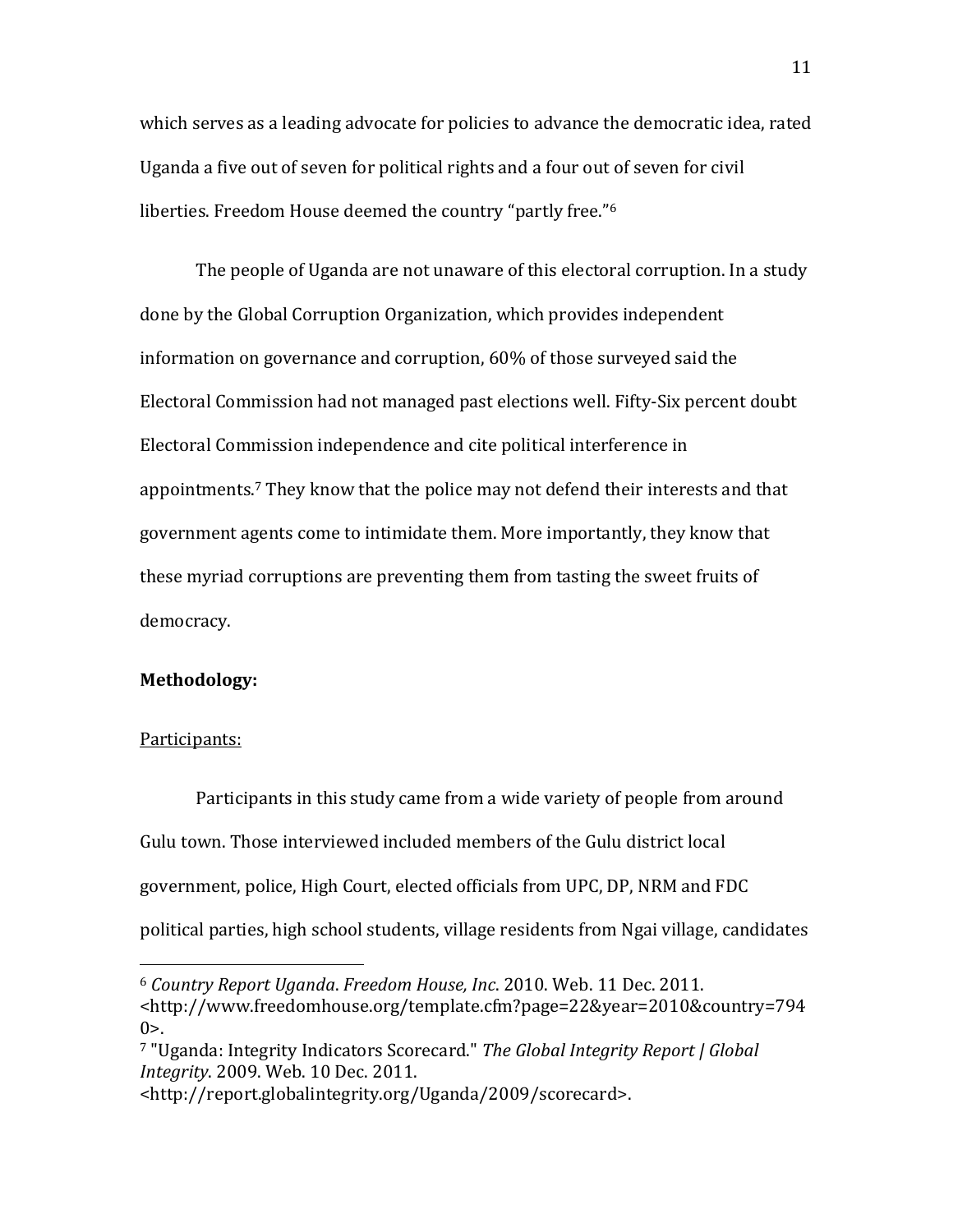who lost elections andcivil society organizations like Caritas, Acord and NGO Forum. Participants ranged in age from high school to retired with most in between.

#### Methods:

My research design was qualitative, historical and descriptive. To gather my information I used in-person interviews, library research for access to local newspapers and Internet searches. My interview format began by asking for personal background information, continued to topics related to that person's field of work, andI concluded with expectations for 2016 elections, thoughts about President Museveni's future and hopes for the future of Ugandan politics.

# Limitations:

As successful and informative as I found this research to be, there were some limitations. The four weeks that we had to do research made it difficult to travel to other places to get findings. I spent nearly all my time in Gulu town because I would have lost valuable research time traveling to other places in the country. Because of this, I really was only able to gather information about the Gulu area and not the entire country. The short time frame also made it impossible to meet with every person I needed to meet with. There are many people I wish I had gotten to talk to and pick their brain but was unable to do so because of the time constraint. Another limitation was my lack of Acholi language skills. Most of the people I interviewed spoke English but when I went to the village I was only able to talk with the English speakers. This may have skewed my vision of villagers because I only talked to the most educated among them.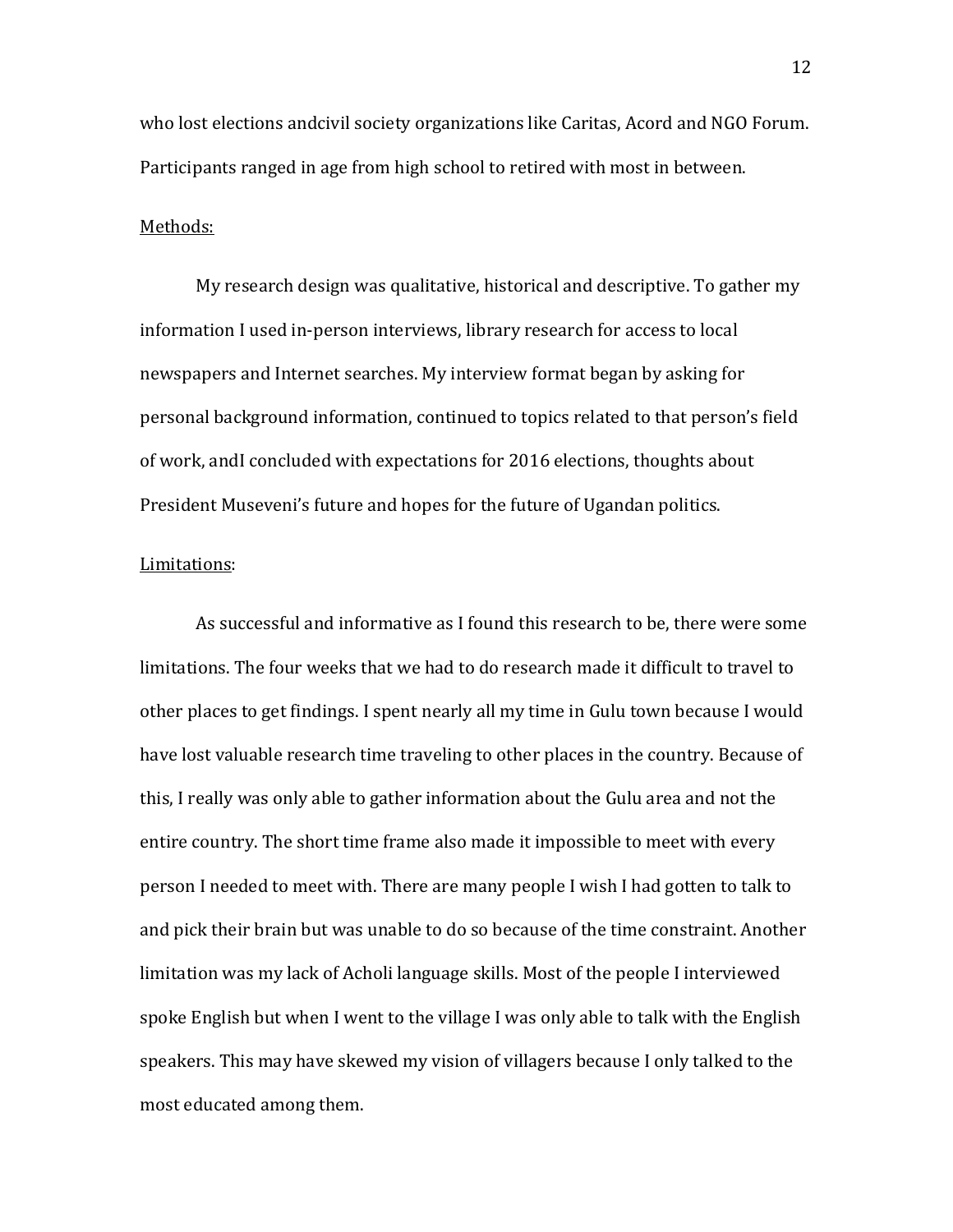# Findings:

I divided my findings into sections based on particular angles. Each of these perspectives shines a unique light on the elections and elected officials and, put together, this conglomerate of findings tells the gripping tale of Uganda's political scene.

# 2011 Elections

By most accounts, the 2011 February presidential and parliamentary elections marked significant improvement from previous elections.According to Patrick Amihere at the United Nations Office of the High Commissioner of Human Rights (UNHCHR),his office concluded that the "government tried within their means," and the "gaps were not significant enough to change result of elections."Despite this conclusion, however,Amihere admitted that there were"lots of challenges" in this election. There was "huge" military presence which posed a "serious problem" because of the intimidation it caused to voters, Amihere said.In addition, there were a couple of polling stations located directly in front of barracks and that the people of northern Uganda, recovering from decades of war in their region, are still very reticent when it comes to arms and the military.The UN also observed that voter education was inadequate, polling stations opened late and that voters outside the country had trouble voting absentee.In addition, Amihere noted that there was "not a level playing field" when it came to the ruling party and the opposition. He added that the NRM used state resources to finance campaigns and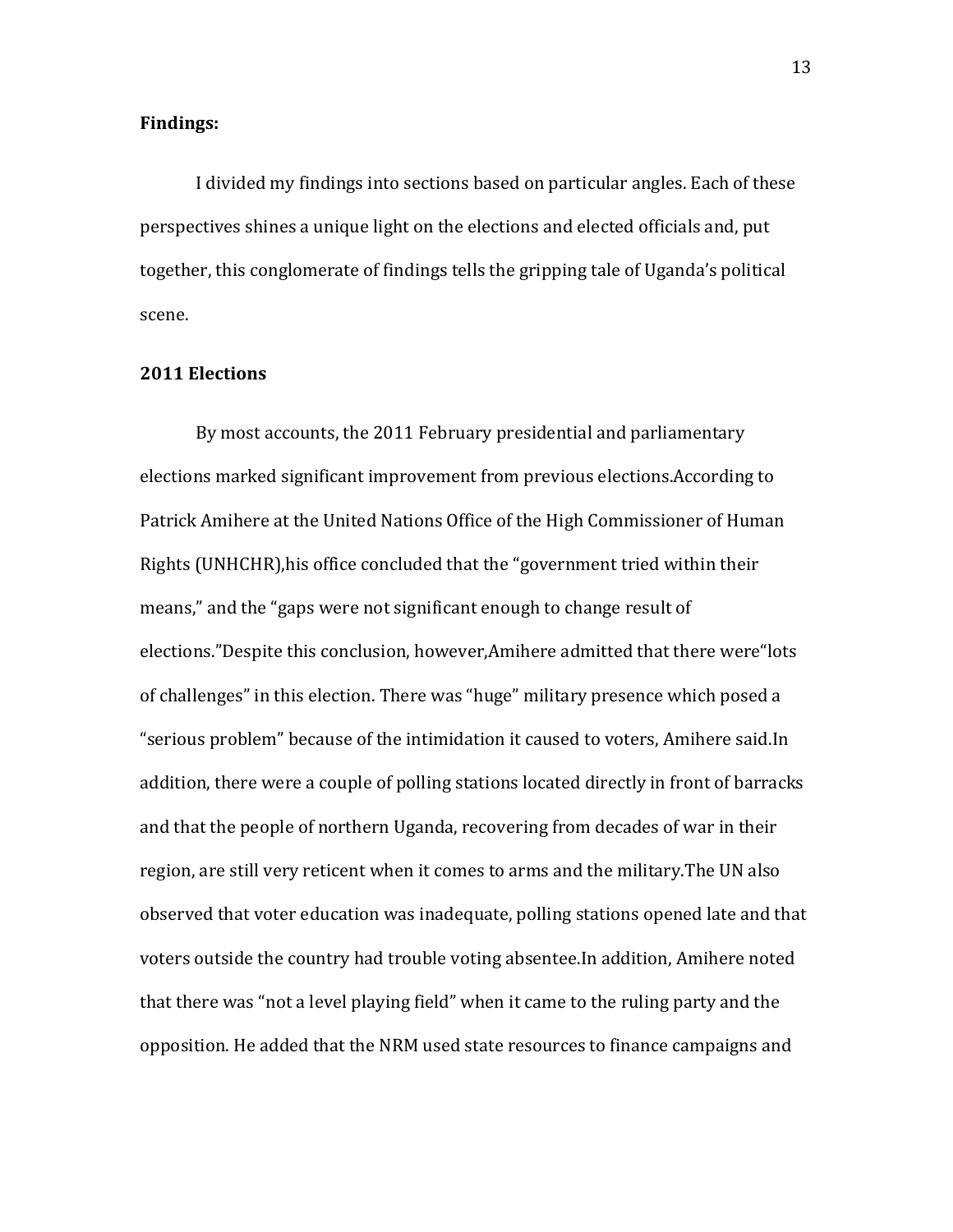that the media was biased towards the ruling party.Despite this laundry list of corruption observations, the UN overall accepted the election results.<sup>8</sup>

Citizens' Election Watch, the largest upcountry civil society organization operation in the country, also noted frequent electoral fraud in their post-election report. Political party primaries went "largely peacefully" with "isolated cases of violence", however, election of NRM candidates for various posts was characterized by "excessive vote buying."On the other hand, candidatessaid that voters were "demanding money and other goodies to listen to them."9 Even with the improvements, election observers still noticed myriad electoral manipulations.

# How the Vote is Rigged: The Anatomy of Electoral Fraud

In order for a single government, and single president, to remain in power for 25 years (and counting), there needs to be a system in place to ensure that even when there are elections, that your party comes out on top. The Museveni government has adopted numerous methods of election rigging from grassroots bribery in small villages to campaign financing at the parliamentary level. The opposition, in turn, has adopted some of these illegal activities in an effort to keep up, but ultimately cannot compete with the vast resources of the central government. Here are some of the standard methods of electoral manipulation found in Uganda:

 $\overline{a}$ 

<sup>8</sup> Interview with Patrick Amihere

<sup>&</sup>lt;sup>9</sup> "August 2011 Report." Citizens' Election Watch (2011): IV-5. Print.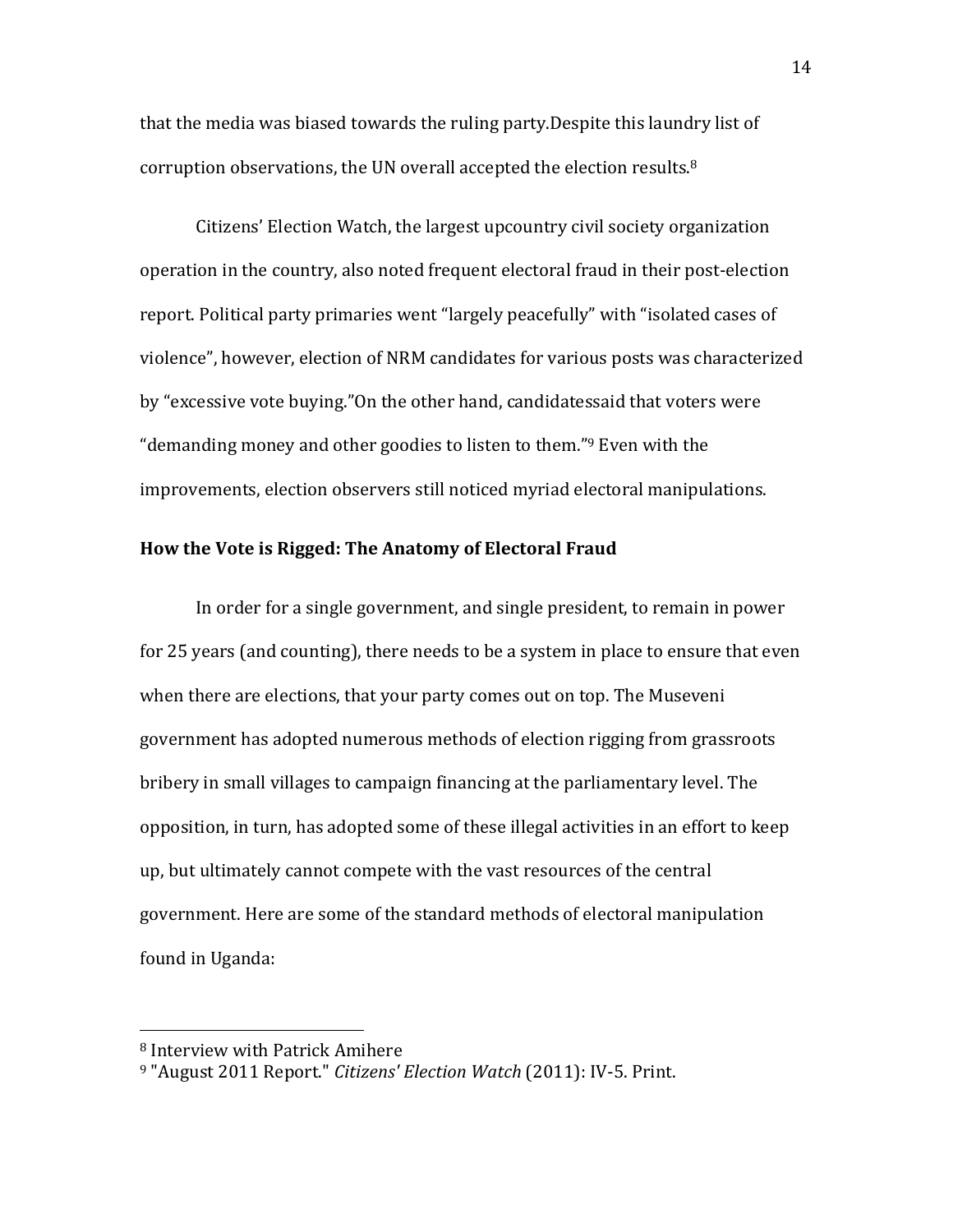# Voter Bribery:

Bribery is easily the most common and widely used method by both the opposition and the NRM. Even though it is illegal, as stated in the Ugandan constitution, bribery has become an accepted and integral piece of campaigning. While bribery is practiced by both the ruling party and the opposition, the NRM is in a better position to give away funds. "The ruling party simply has more resources," Geoffrey Odong of theGulu NGO Forum said. According to Father Felix Opio, former director of CARITAS Gulu, the formula for electoral success is simple mathematics. "The more money you have, the more money you can give to people, the higher your chances of winning," Opio said. "This is acknowledged by everybody. It's a game of money." The way it usually works is a candidate gathers people in a village for a speech and afterwards provides what everyone in Uganda calls "refreshment": a table filled plentifully with alcohol, food and a candidate's message to vote for him or her. Other times candidates will have their agents distribute money for "transportation" so people can get back to their homes. Another popular move is to have agents direct people behind a mango tree around the corner—somewhere out of sight—where they hand them a crisp 5000 shilling bill or maybe a little salt, sugar and soap.All they ask for in return is a simple tick on the ballot onelection day.

For people being offered the bribe, it is often difficult to refuse. "I couldn't resist it; I took the money," said Oyem district resident Andrew Ogom quietly. "They gave me 5000, and I couldn't even vote. They give children, too. As long as a human being is there they will give you money." This, however, was an unusual admission.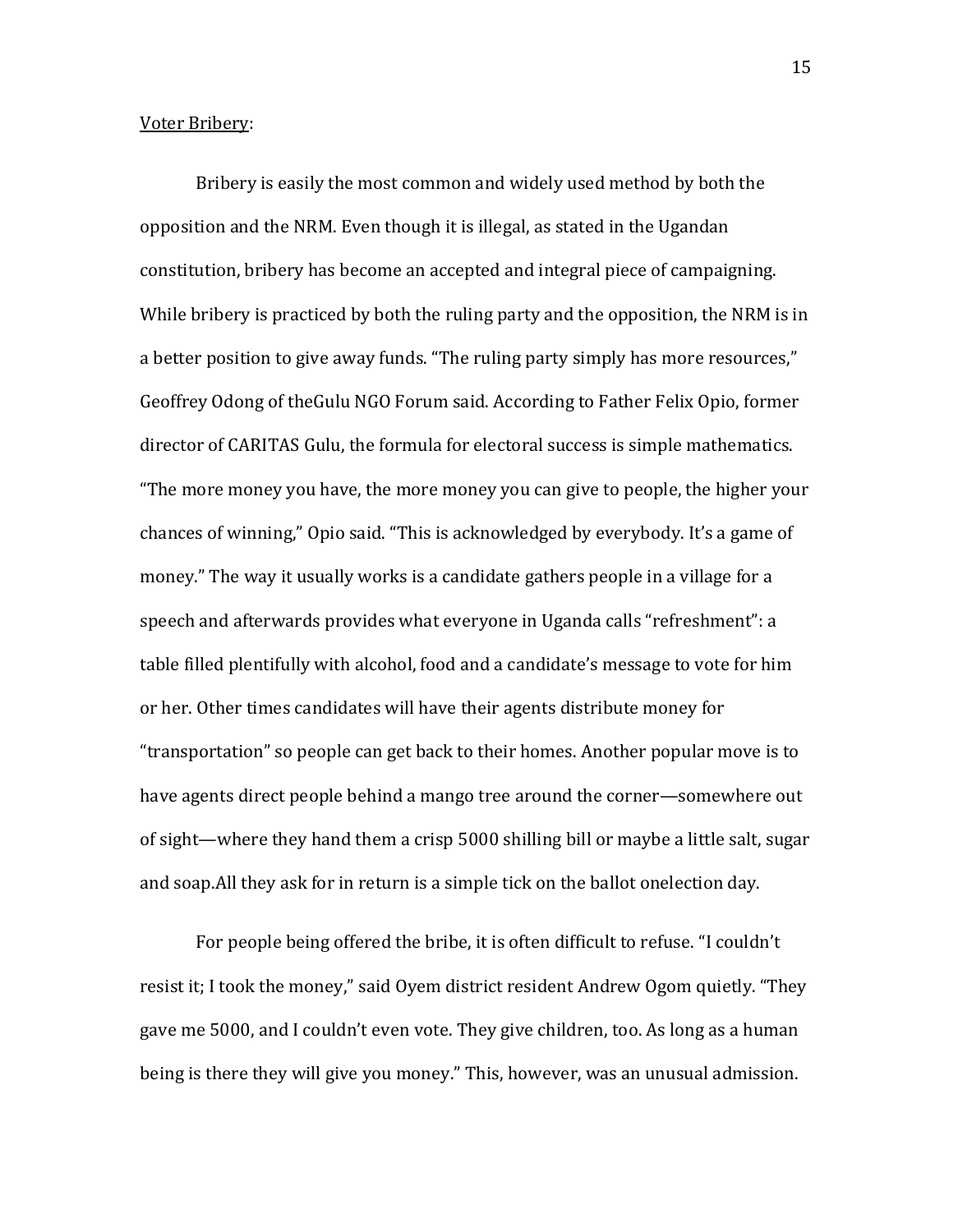Almost everyone else I interviewed for this research denied accepting bribes, but were fully open in discussing the pervasiveness of bribery with regards to family members, friends and others in the community. "They tried to give me money but I voted the person I wanted to vote," said student Susan Anena. Jack Obalim, the former UPC leader,said this money is useless to him. "Me, I cannot be bought," Obalim said defiantly. "I don't need Museveni's money. Let him keep it in the statehouse there!"

In the NRM ruling party, there is significant contradiction and hypocrisy in its view of voter bribery. In the run-up to both the 2006 and 2011 elections, President Museveni implored in campaign speeches and in columns in the newspaper to have "free and fair elections" and that bribery, as explicitly stated in Uganda's constitution, is illegal. Yet the speaker of Gulu district local government, Honorable Peter DouglasOkello, himself an NRM party member, revealed to me that his party does indeed bribe voters. "I want to admit it's there," Okello said. "But it's not only done by NRM alone." Okello mentions that this is not a good thing and that people should, in theory, "embrace the principal of voting for a person with the best program," but this is simply not the case in Uganda and he knows it. His argument is that the other parties do it too. This sounds exactly like the classic childhood story of a little boy being told by his mother that he is not allowed to do something. "But all the other kids are doing it, mom!" The mother then responds, "Just because everyone else is doing it doesn't make it OK. If everyone else jumped of a bridge, would you?"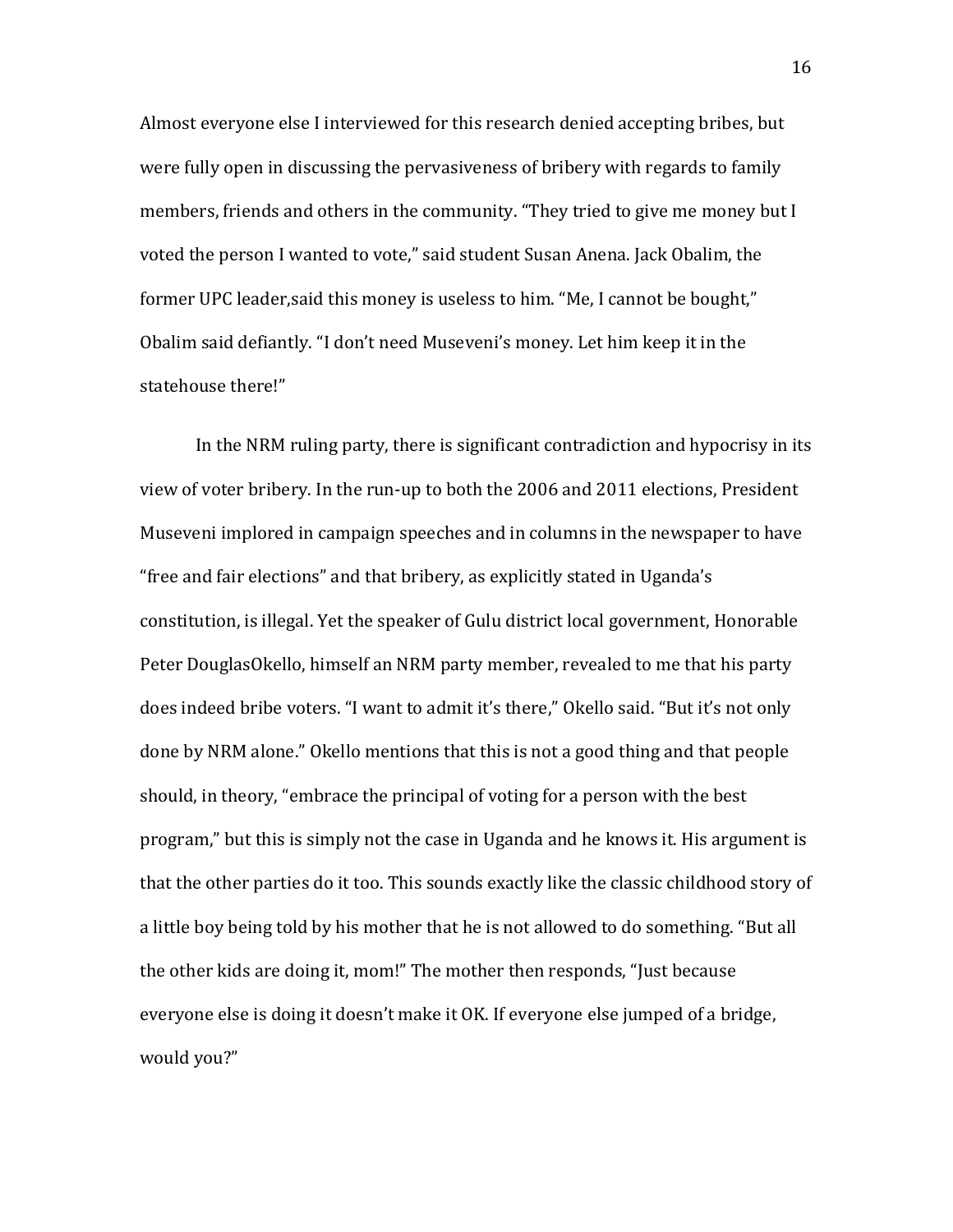The NRM and opposition parties are both jumping of that bridge into the cruel waters of corruption, drowning under the heavy weight of electoral fraud. Saying that the other parties do it too is not an excuse for corruption. If there was real moral fortitude like Musevenideclares in his speeches and Okello uses in his office rhetoric then change would be made. Change is not made because changeis not wanted to be made. At the end of the interview, Okello stated the party line, one that is politically correct even though contradicts his previous statements. "But if I'm supposed to give my view, as NRM, we strongly condemn in the strongest term, bribery."How can a party strongly condemn bribery in one sentence and admit to doing it in another? These fruitless facades of bribery crackdown start at the top. "Even my chairman, who is the president," Peter continued, "issued statements that he condemns bribery and wants the people of Uganda to vote without bribery." These words are meaningless and empty, but a ruling party cannot admit to its people that they are cheating them on a daily basis.

And the issue is, when the NRM cheats, it has a much higher capacity to do so than the opposition. Even corruption in Uganda is not equal. Okello, however would not admit that the ruling party bribes more, just that they bribe equally. "The other parties say the NRM does it more," he said. "Because NRM is the ruling party, they may have resources that support their candidates. And when they're supporting their candidates, the opposition says the NRM is bribing more. No." According to most other sources though, the two bitter opponents are not even in the same league of corruption."It is not a level playing field," said Patrick Amihere with the UN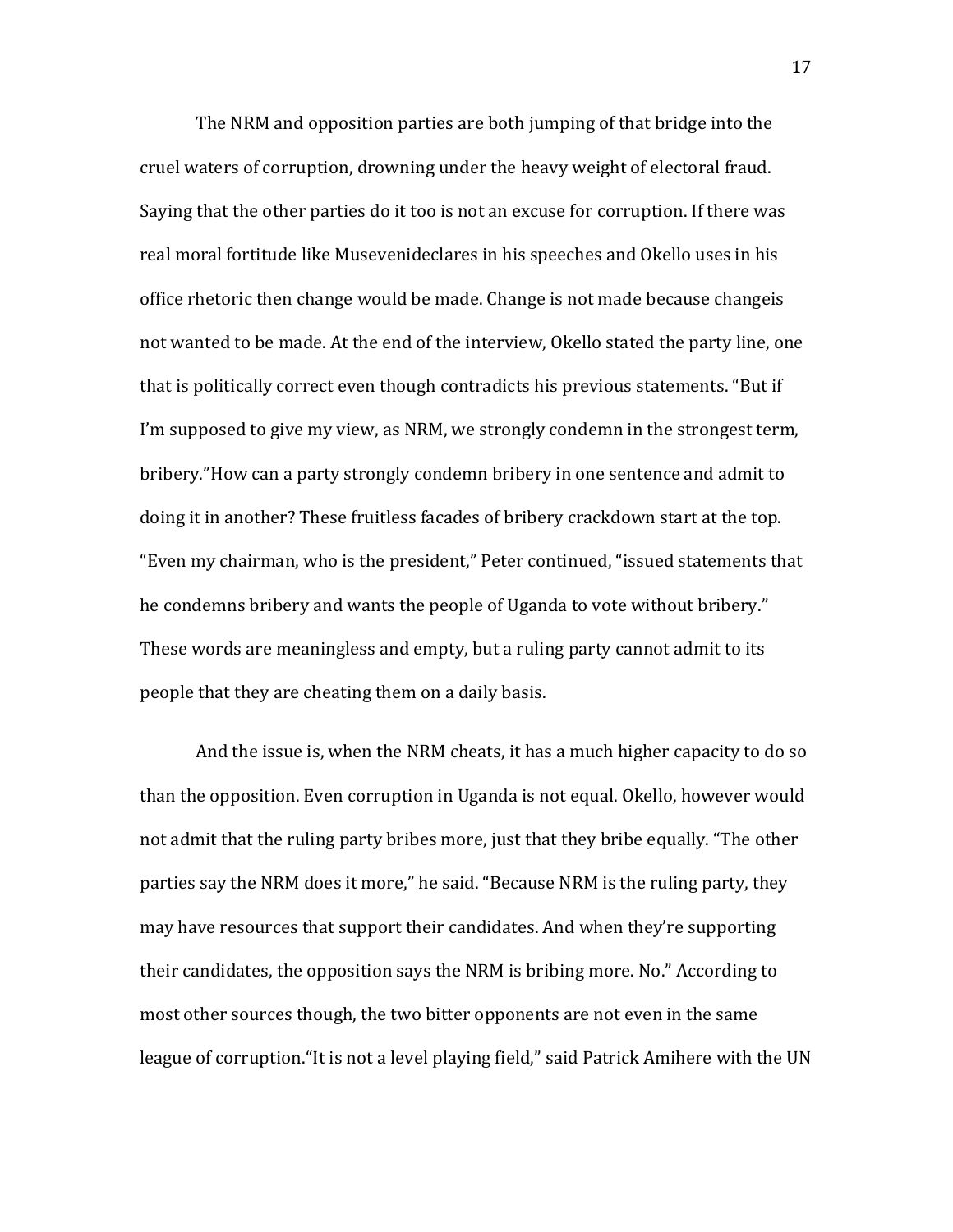Human Rights group. "The NRM uses state resources to finance its campaign."<sup>10</sup> Some believe that the opposition is dragged into the mess by the ruling party."The opposition does it because the ruling party also is involved," said student Andrew Ogom. "And it is worse with them. Much worse."11Geoffrey Odong with NGO Forum said that it is simply about access to moreassets. "It [bribery] happened more with the ruling party because they have more resources."12As Father Felix of Caritas said, "The more money you have, the more money you can give to people, the higher your chances of winning." The NRM, with control of the treasury and all other state organs, has an enormous pool of money to stick its greedy hands into. The opposition by no means is clean, but it cannot compete with the vast power of the government's ruling party.

# Voter Intimidation and Violence

One of the most alarming and dangerous issues of electoral corruption in Uganda is the fact of candidates arming, or at least supporting, youth brigades to intimidate or beat-up other party agents. In January 2011, police accused Aswa County MP Reagan Okumu and his colleagues of recruiting and bribing youths, who they allegedly armed with sticks, to beat up NRM supporters and security agents. These charges came after Okumu, an FDC party member, along with a group of other opposition MPs from the Acholi sub-region, accused the government-sponsored police of recruiting 100 youths from each of their villages to form youth brigades to

<u>.</u>

<sup>10</sup> Patrick Amihere Interview

<sup>11</sup> Andrew Ogom Interview

<sup>12</sup> Geoffrey Odong Interview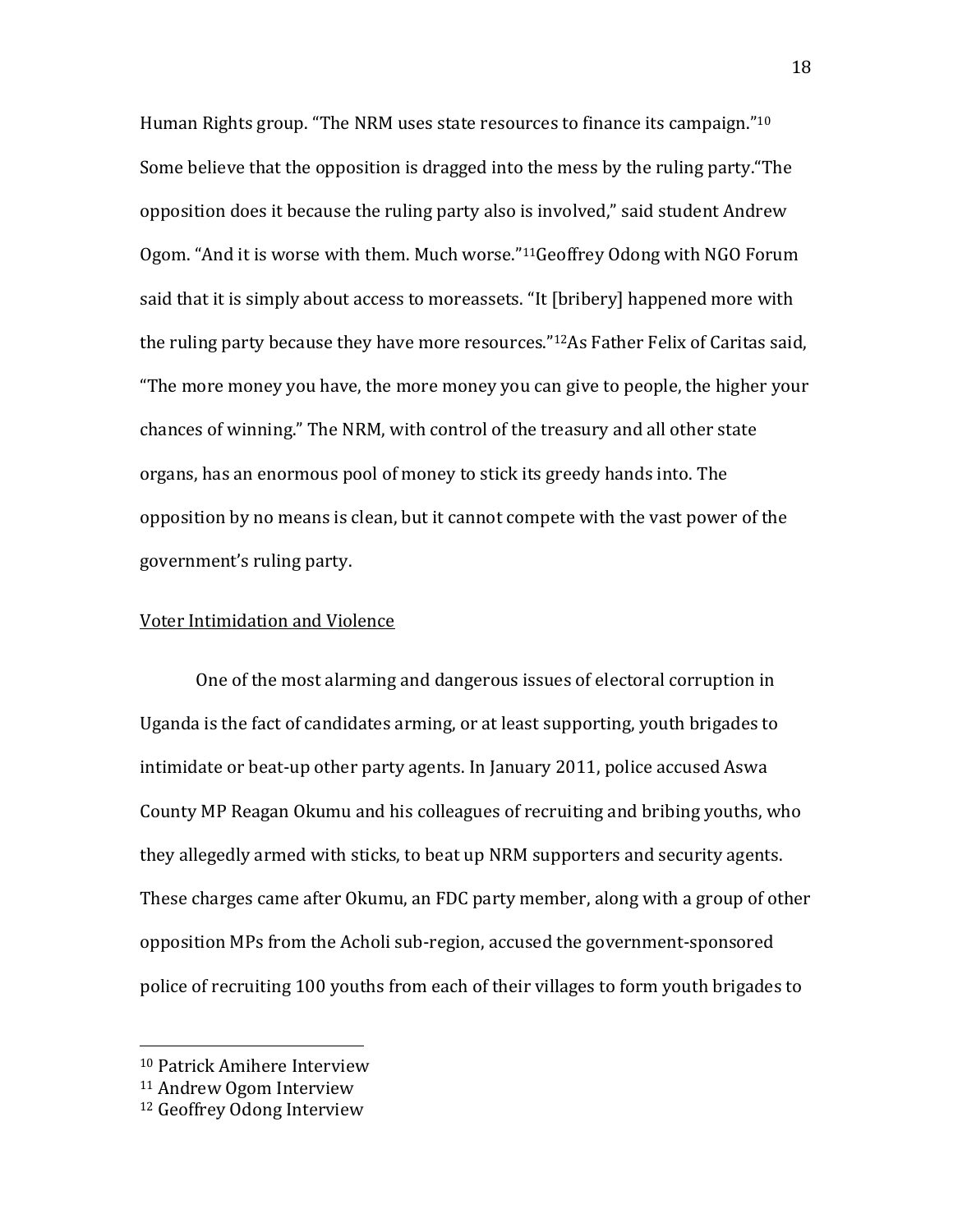facilitate cheating in the 2011 polls in northern Uganda. The police, however, denied forming militias in the region and instead brought the same charges against Okumu.13 When asked about voter intimidation, Nyeko mentioned Honorable Okumu and the "Red Brigade", as his militia is being called, and said that police learned of these beatings but by the time they showed up, the mob had dispersed. This is also an example, he said, that shows both the ruling party and the opposition have their hands dirtied by political crimes.

This type of party-against-party violence has become more of the rule than the exception. The February  $2<sup>nd</sup>$ , 2006 edition of the New Vision had an article titled, "Fighting Between NRM, FDC Supporters Injures 21." NRM supporters allegedly stole an effigy of opposition candidate KizzaBesigye and, in retaliation, FDC agents ransacked an NRM office with clubs, machetes and stones. Just the next day, on February  $3^{rd}$ , the Vision reported another youth attack, this time of an LC5 chairman inIganga, where youth at his rally deflated the tires on his vehicle and threw itchy power all over the candidate and his supporters. Right above this article showed another one of intimidation. "Candidate running against Janet Museveni arrested, fined." The opposition candidatewho was running against the First Lady, Patrick Karekyezi, declared that the "charges brought against me were to intimidate me to quit the campaigns."14These are some of the brutal tactics that the ruling party uses

 $\overline{a}$ 

<sup>&</sup>lt;sup>13</sup> Bagala, Andrew. "Police Want MP Okumu Charged with Bribery." The Daily Monitor [Kampala] 6 Jan. 2011. The Daily Monitor. 6 Jan. 2011. Web. 11 Dec. 2011. <http://www.monitor.co.ug/News/National/-/688334/1084636/-/cjcoubz/- /index.html>.

<sup>14</sup> Kyomuhendo, Muhanga, and Mugisha Rwambuka. "Uganda: First Lady's Rival Sentenced." The Daily Monitor [Kampala] 3 Feb. 2006. Web. 11 Dec. 2011.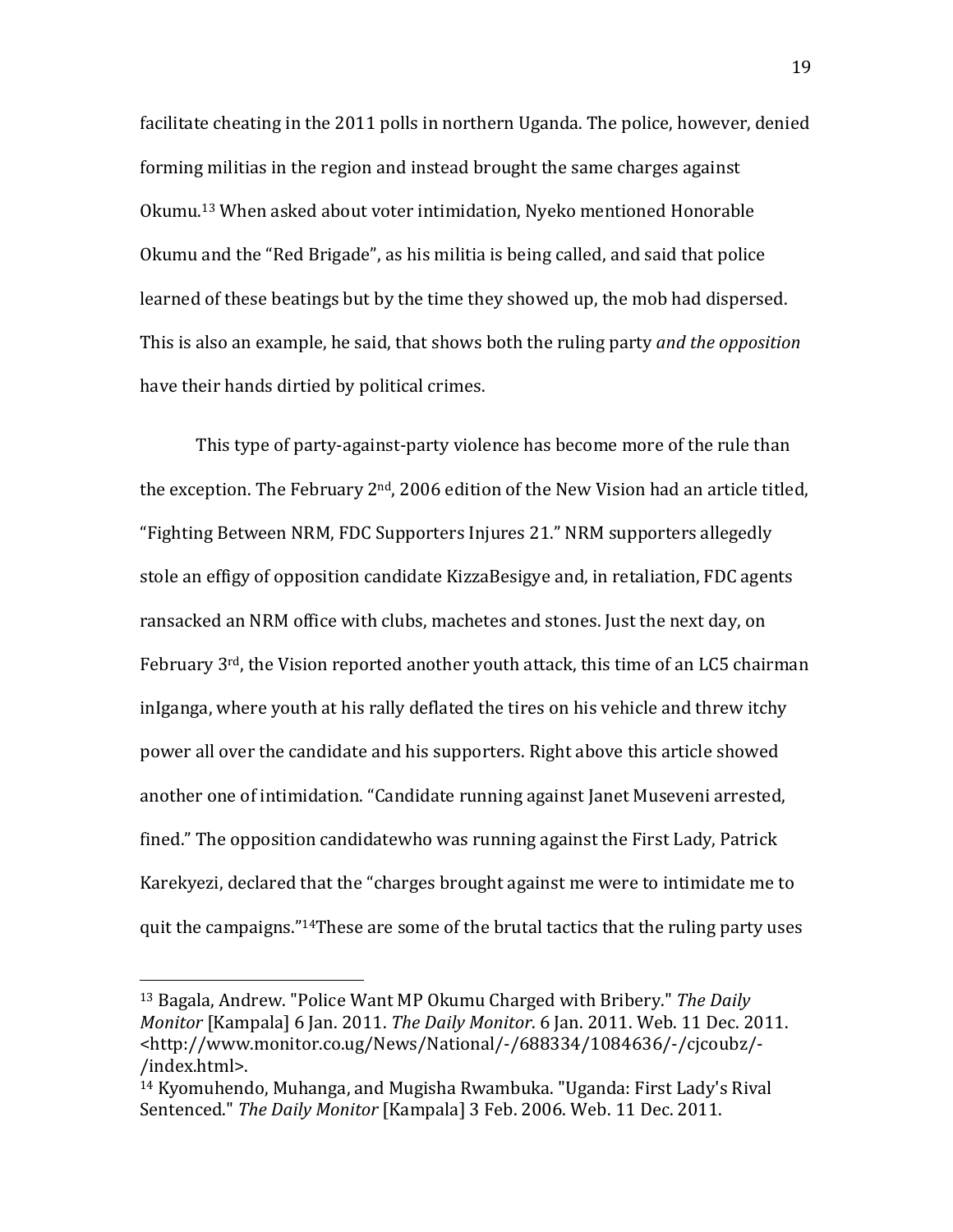to get their candidates into office. They arrest a candidate if he is about to beat one of their own (see Besigye, Kizza) or simply have youth go and wreak havoc at an opposition rally. It is impossible to hold an effective political rally when goons and thugs are wreaking your vehicle and throwing destructive substances at you and your agents. The opposition, with little choice, has to fight back. This leads to violence that provides a hostile, and corrupt electoral atmosphere.

# Police and Judiciary

 $\overline{a}$ 

After the chaos and violence that characterized the 2006 elections, major improvements were made in term of policing for the 2011 election. The government created a special unit in 2009 called the Department of Electoral and Political Crimes which deals specifically with election time, educating voters on what is an electoral crime and investigating potential violations. According to Mr.Nyeko, an officer from this department in Gulu, violent crimes were way down in this past election compared with 2006.

There is also some work being done to eliminate bribery and corruption in the electoral process but it has worked more on paper than it has in reality. In 2009 the government passed the Anti-Corruption Bill created the Anti-Corruption Court and the Inspectorate of Government (IG). The IG was created in order to "promote good governance with an ethical and corruption free society."15 With the motto, "Zero Tolerance to Corruption" the IGwebsite presses all citizens to call or email the

<sup>15</sup> The Inspectorate of Government | Zero Tolerance to Corruption. Government of Uganda, 2011. Web. 11 Dec. 2011. <http://www.igg.go.ug/>.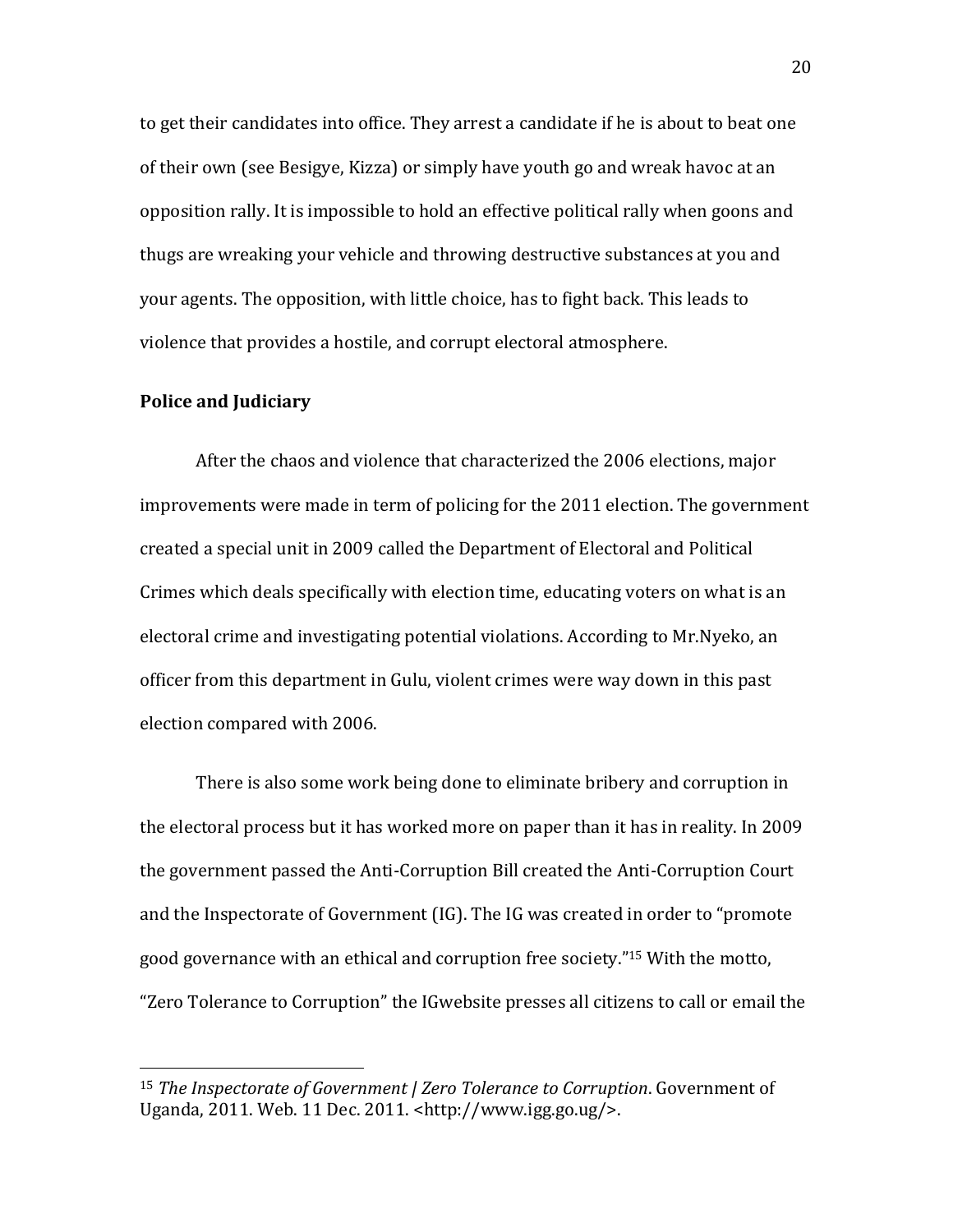IG about any corruption allegations they might have.While these additions are a step in the right direction, according to Freedom House, "the resources to enforce [these bodies'] decisions are generally lacking."16These commissions can research and make statements about levels of corruption but they have difficultyimplementing their intended changes.

The NRM ruling party would like to look at ways to fix this issue, according to Honorable Okello, but just cannot seem to find the time. "I want to be honest," he started. "We have not had time to review what transpired during [these past] elections. We have made resolutions to review what transpired and look into accusations like bribery and make recommendations. We have not had time to do it." Peter went on to list the myriad reasons that his party has not looked into this paramount issue, "problems in the government that require more attention": Walk to Work problems, problems with the teacher strikes, problems of Mbira forest, among others. It looks as if fighting corruption is not exactly on the top of the agenda for the NRM. There will always be important events happening in the country, that is simply a fact of politics. The question is whether the government is actually interested in dealing with this, or will continue to push it to the back burner.

Bribery, it appears, is the most widespread and pervasive electoral crime but it is also the most difficult for the policeto charge. As it is mostly done door-to-door at

<u>.</u>

<sup>16</sup> Country Report Uganda. Freedom House, Inc. 2010. Web. 11 Dec. 2011. <http://www.freedomhouse.org/template.cfm?page=22&year=2010&country=794  $0>_{\sim}$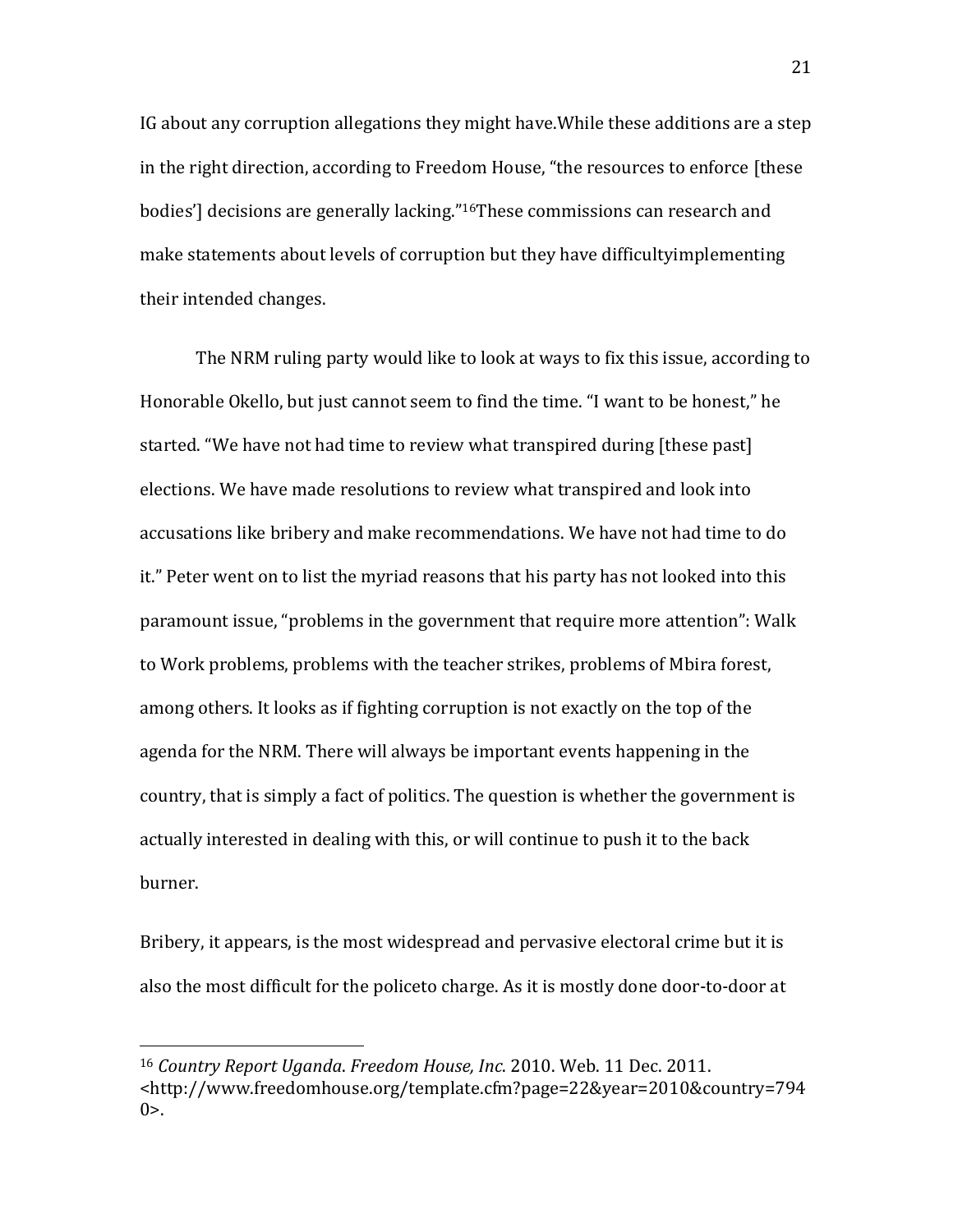nighttime, catching the perpetrators becomes nearly impossible. "With bribery it is very difficult to get evidence," Neyko said, even though the police know it is going on. "No one is ever charged with bribery."

With the extent of electoral irregularities and violations, the police and judiciary have their hands full. According to the registrar at the High Court of Gulu, DidasMuhumuza, there is a dispute by the losing party "after every election." This includes both opposition parties and the ruling party with both parties at fault for irregularities.The allegations, Muhumuza said, always include some list comprising of ballot stuffing, bribery, intimidation and malpractices. "There are usually so many witnesses that we have to use affidavits," he said. These cases usually take around a month and the judge has the option of ordering a vote recount or fresh elections. Just this past February, the High Court had nine petitions and three results were changed, ordering fresh elections for LC5 chairmen and two parliamentary seats. Even when the results are overturned, the only punishment for the offenders is a fine, usually 30-100 million shillings. There is no jail time unless the crime is violent.

Corruption and bribery, however, can be found in the justice system as well as the electoral system. "It is hard to influence a judge of a High Court," Muhumuza said, "but it is easier to manipulate the lower magistrate."Often it is not the judge himself but clerks in the office or secretaries. "Secretaries will ask how much you will give to put the case on top [of the pile]," Muhumuza said. "And with a clerk people bribe to have an important document taken away. Whole files have even gone missing." At the High Court, corruption is very low (less than 10% Muhumuza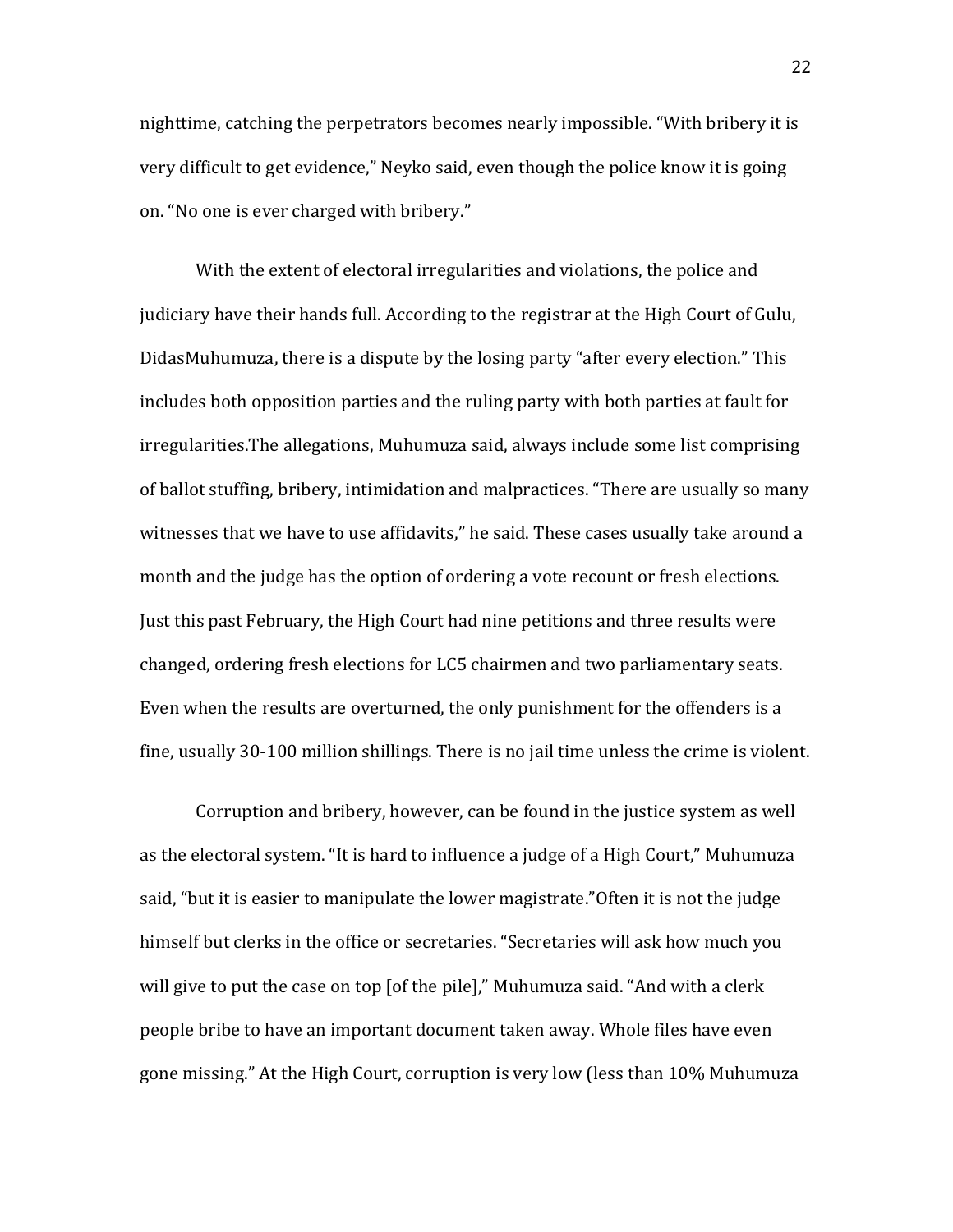estimated) but at the lower levels there are very many allegations. There is frequent transfer of staff for "the longer a person stays in one place, the more corrupt they are," Muhumuza said. Some are reprimanded or suspended but this is not very common because it is simply too hard to get evidence against them. The courts, in an effort to combat the bribery, haveplastered signs all over the courthouse: "Most court services are free," the signs read. "DO NOT CORRUPT US. Offender will be PROSECUTED." There seems to be a belief among the general public that bribes are needed in order to get things done. Muhumuzabelieves that these signs work; however, bribery still continues.

The people of Uganda seem to have an uneasy relationship with both the courts and the police. There is not a full level of trust that these important institutions can even battle the corruption within their own buildings."Sometimes people who have been alleged to have been involved in several criminal cases try and bribe their way so they're out," says John Okongwo, Secretary of Education for Gulu district."They are tempted to accept some meager money because of their condition; among the civil servants they are not paid well in Uganda."

The walk to work protests, with three deaths, multiple arrests and extensive military/police brutality, strangely brought extraordinarily few cases to court. No cases have come against the state, Muhumuza said, not even from the families of the victims. "It's strange because a person's life should not be lost like that," he said. Many people were there that day to witness the protests but nobody is willing to testify. Witnesses tend to shy away because of the high possibility of reprisal by the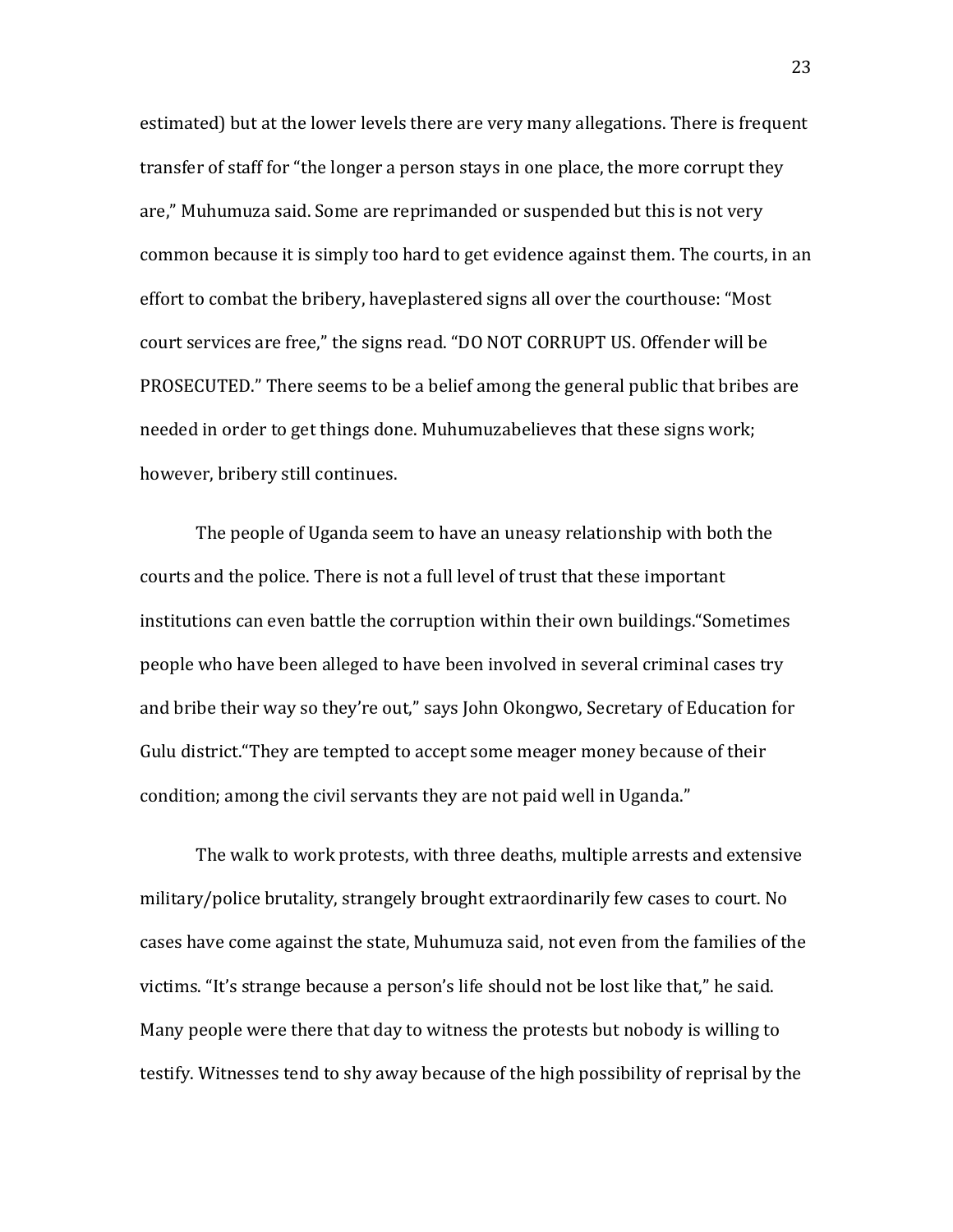state. "Even if you're peaceful, you're monitored," saidaNgai village resident who wished to only be described as Junior. "They will find out where you live."

Many people are so terrified of the consequences that they refuse to protest in the first place. "I would be scared for my life to demonstrate," exclaimed Susan Anena, a high school student in Gulu. "Of course they may kill me!" Andrew Ogom, a recent graduate of Gulu University, said the military is wary of the situation getting out of control and thus has a quick trigger. "Every demonstration they [military/police] think will turn violent and they end up beating people. The moment you panic with these people in the streets they just shoot you," Andrew continued. "Shoot and kill. I'm afraid I don't want to die yet." Even Mr. Nyeko, a police himself, echoed these thoughts. "Some army men are not well trained," he said. "You provoke and he shoots at you."

Indeed, the courtshave a difficult time enforcing its rulings to the state. Many people sue the state before the Human Rights Commission but, according to Muhumuza, nobody ever goes to prison. In fact, even when fines are levied, the government often does not pay them. "The state ignores them," Muhumuza said, chuckling a bit. "No government can be forced to pay." The court can make declarations about the state using the military inappropriately but nothing else usually comes from it. "It is illegal but there is no way to stop them," he said, as if resigned to an unchanging fact. "The state can't be restrained." The courts do not have the ability to seriously enforce its decisions, especially against the government which has the police and the army working on its behalf. The commander-in-chief is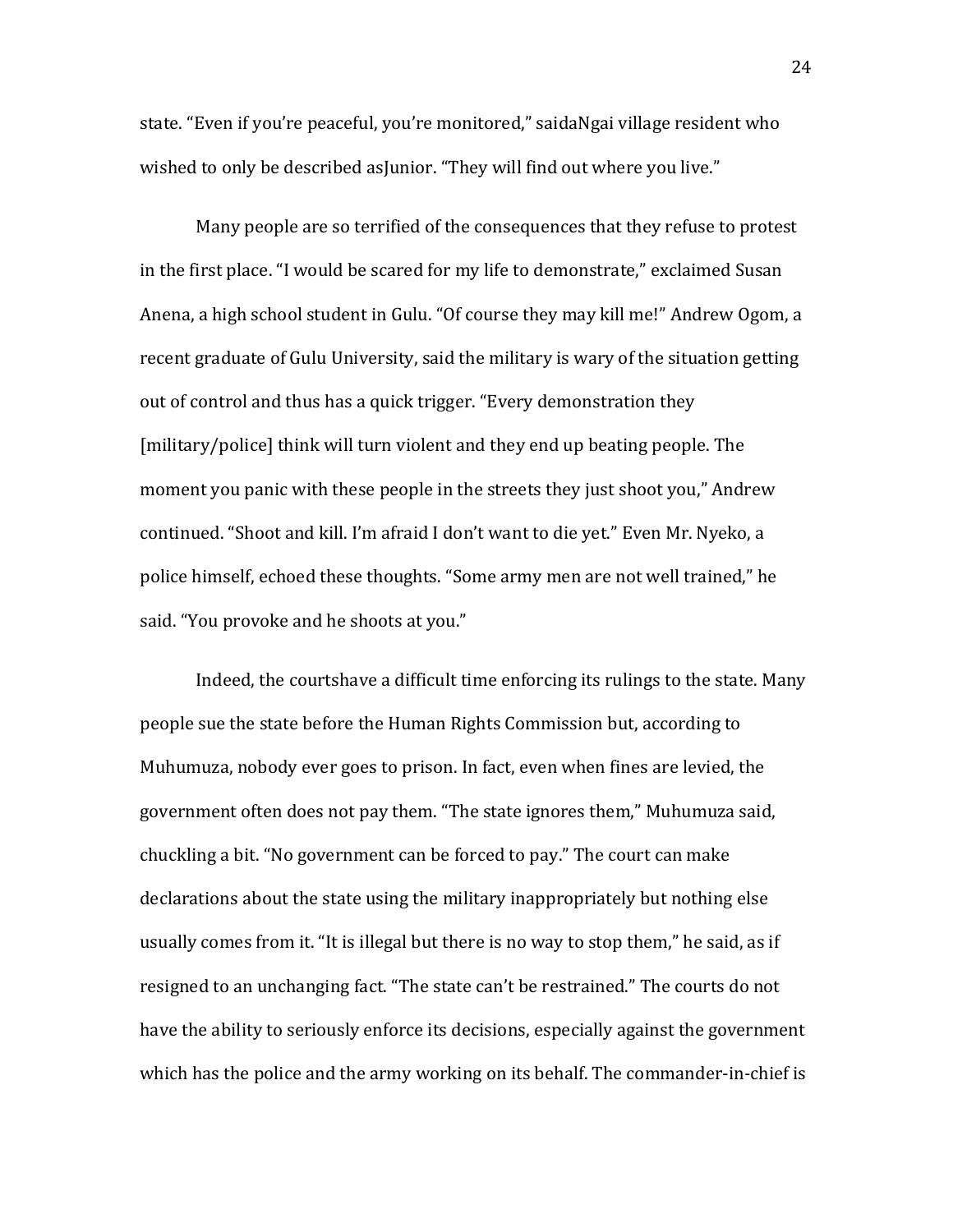the president, not the chief justice. The best the court can do is offer its decisions as authoritatively and clearly as possible and hope the state makes changes. Most of the time, it seems, this is not the case. Declarations are just that: declarations.

#### International Presence

With Uganda's history of rigged elections, international observers have come to Uganda with the intention of preventing electoral crimes but there are simply not enough of them to prevent the corruption. "Most of this [bribery] happens in the villages and the observers are only in the towns," said Geoffrey Odong of the Gulu NGO Forum. In a rural country like Uganda, villages make up a significant portion of the population and thus the observers are missing out on a key segment of voters. After the 2006 elections the European Union, which had a number of observers in Uganda, declared that the elections were "generally well administered, transparent, competitive and relatively peaceful."17 Apparently they missed the voter bribery, ballot stuffing and massive military presence that occurred in villages all around them. The EU, as well as myriad other organizations, produced their reports without ever seeing the full picture of Uganda's voting scene.

# The Fight of the Opposition

 $\overline{a}$ 

Running as an opposition candidate is an unenviable task in Uganda, as it entails taking on the might of the corrupt ruling party and the resources that come with it. I spoke with an opposition candidate who ran for parliament in February of

<sup>&</sup>lt;sup>17</sup> Mukai, Chloe, and J. Maseruka. "EU Endorses Poll." The New Vision [Kampala] 25 Feb. 2006. Print.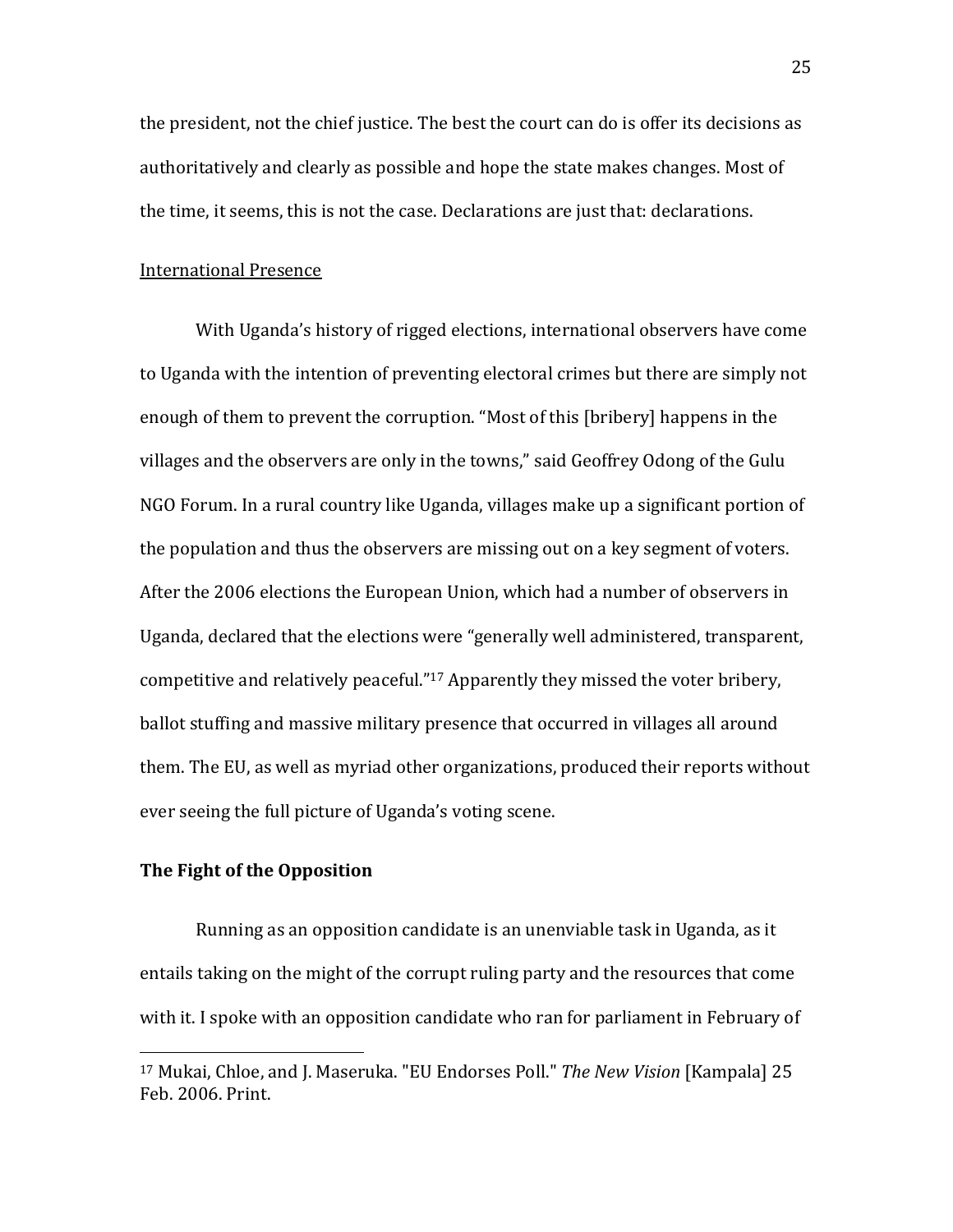this past year who agreed totalk to me on the condition of anonymity for fear of reprisal by the state. For purposes of this report, he will be referred to as Paul. Paul decided to run onthe opposition ticket because thatwas the only place where he could voice his concern about the current government and make necessary changes in his country. "I joined the opposition ticket because I felt this government is waning, the aims of them taking power in 1986 were not strictly followed," Paul said. "At this moment they're diverting away. One of their aims was to reinstate democratic governance in this country and they have been in power for the last 25 years and they will be in power for the next five years, making it 30." Paul did not expect the process to be easy, ("I knew I would hit bumps") but he was not prepared for the extent that the government would go to prevent him from winning. "During the campaign we were on top, everyone knew we were the winners. It was so clear," he said passionately. " But then the government unleashed their weight and the balance was tipped to their advantage."<sup>18</sup>

One of the ways the NRM did this, Paul said, was the influx of vast amounts of cash, used in the form of direct voter bribery. "They would invite people to undisclosed locations, actually to the White House," he said. "People were invited there to be given envelopes." The government would specifically target people who they thought would be stumbling blocks in their rabid quest for power. In the village, meanwhile, they moved house-to-house dolling out money. "They are very direct. They say: 'we have come here, this is yours, vote the bass on the ballot paper [symbol for the NRM],' " he said spitefully. The contempt in his voice was palpable.

<u>.</u>

<sup>18</sup> Paul Interview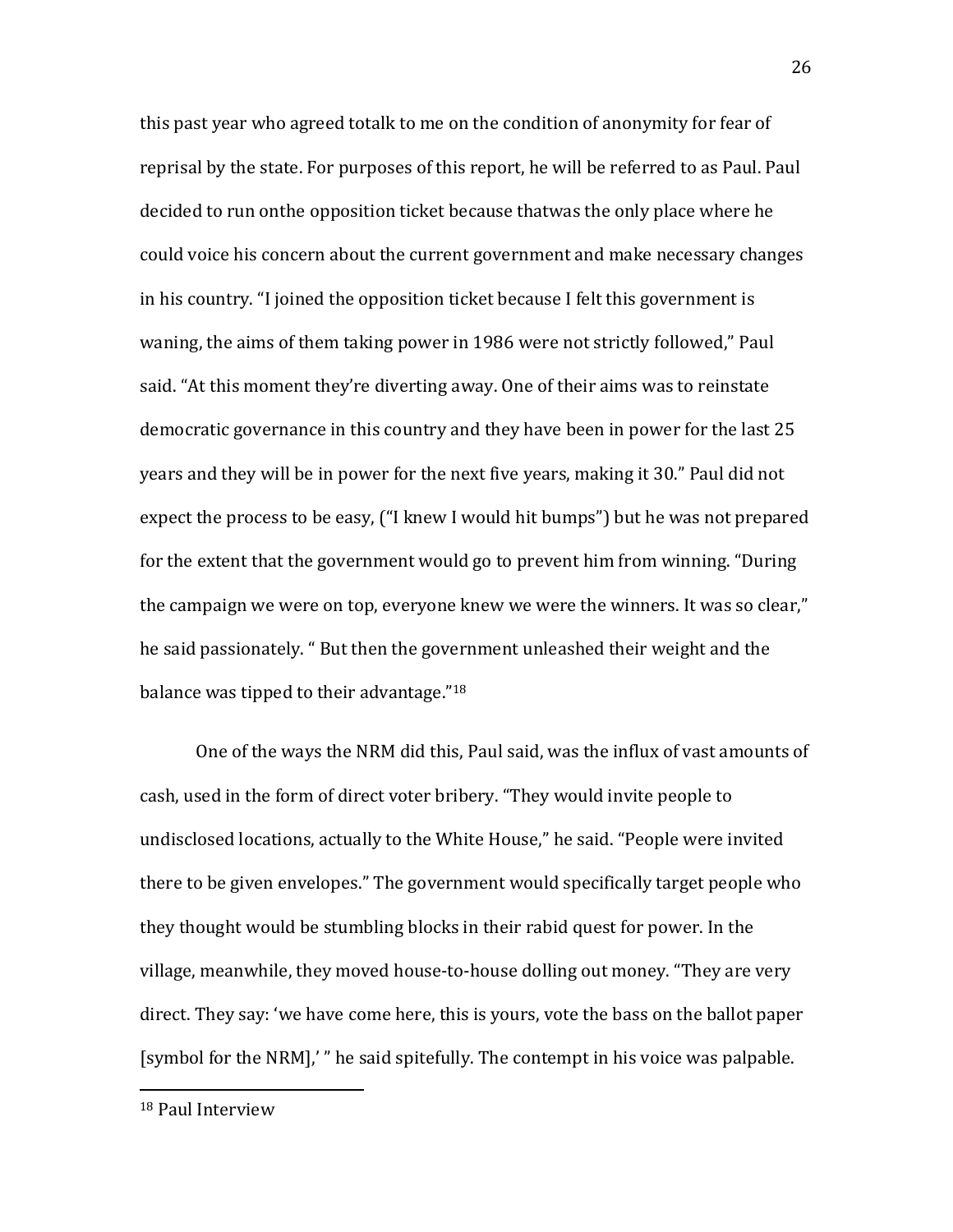"You're already softened, you feel some obligation to give back. So many pictures and so many names, so what's the easiest thing to do? Older people don't know how to read and they don't know who is who so they use the symbols."<sup>19</sup>

At the polling stations themselves, Paul and his agents encountered severe voter intimidation and violence. He sent his agents to the different polling stations, standing watch to make sure no malpractices occurred. Instead, his agents were "beaten, chased away from the station or told to keep quiet if they wanted their life," Paul said angrily. "Or, they were compromised and given money and told to keep quiet." The NRM candidate, he said, had been given an armed soldier for protection and a militia of about thirty men wielding sticks and knives for intimidation. "My people were hospitalized," he detailed. "They were bleeding when they came to report to me. Others were beaten to a coma." There was one police officer at each polling station but he apparently was only armed with a baton, and even if he were armed, he would not get in the way of the NRM for fear of losing his job. Paul claims that the police are in the back pocket of the ruling party, and some of them are not even real police. "The police have been infiltrated by army men, changing uniforms to look like police," he contends. "It's not Uganda's army, it's Museveni's army. Museveni's Militia."

As soon as Paul's agents were beaten and chased away, multiple voting by the ruling party agents began. There were many instances of voters registered many times, he said, and then he pulled out his election booklet and showed me the

<u>.</u>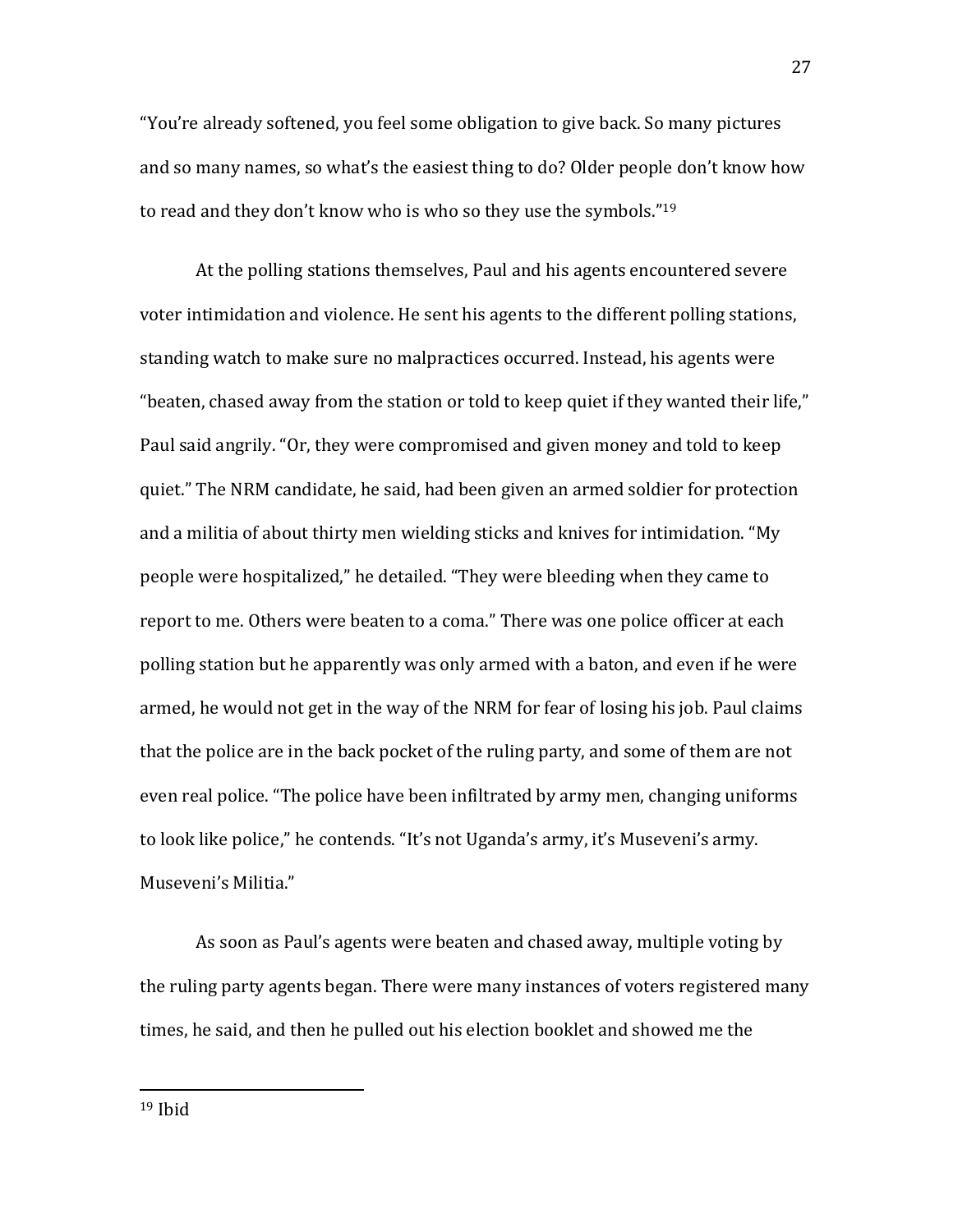evidence. There were pictures of the same person using different lighting, different angles but with the same name and age. Sometimes they changed the hometown, sometimes they changed the birth date. It looked as if the government was not concerned about it and did not even try and hide the fraud. Page after page contained multiple voters. What they do is "register you at one polling station and then another," Paul said. "You can't go around the country looking for the same person." This would be simply impossible for Uganda's logistical system.

Paul's harrowing tale of taking on the government depicts the hell that the opposition party faces to win an election in Uganda. Running as an opposition is exasperating, infuriating and even dangerous at times. As a candidate you not only have to worry about getting the support of your people but also defending your agents from abuse, defending the ballot boxes from illegal stuffing and defending yourself and your rights in court. It is taxing, financially, emotionally and physically. You have to fight all institutions for equality and fairness: the judiciary, the police, the Electoral Commission all are swayed towards the ruling party. Often times, it is a losing battle.

# Electoral Commission

One of the most controversial topics in Uganda's electoral system is the Electoral Commission (EC)which, many believe, is not able to properly assert its independent authority. The EC's official mandate is to "organize, regulate free and fair elections and referendums" and they are, in theory, supposed to be nonpartisan, non-affiliated persons.All commission members get training by the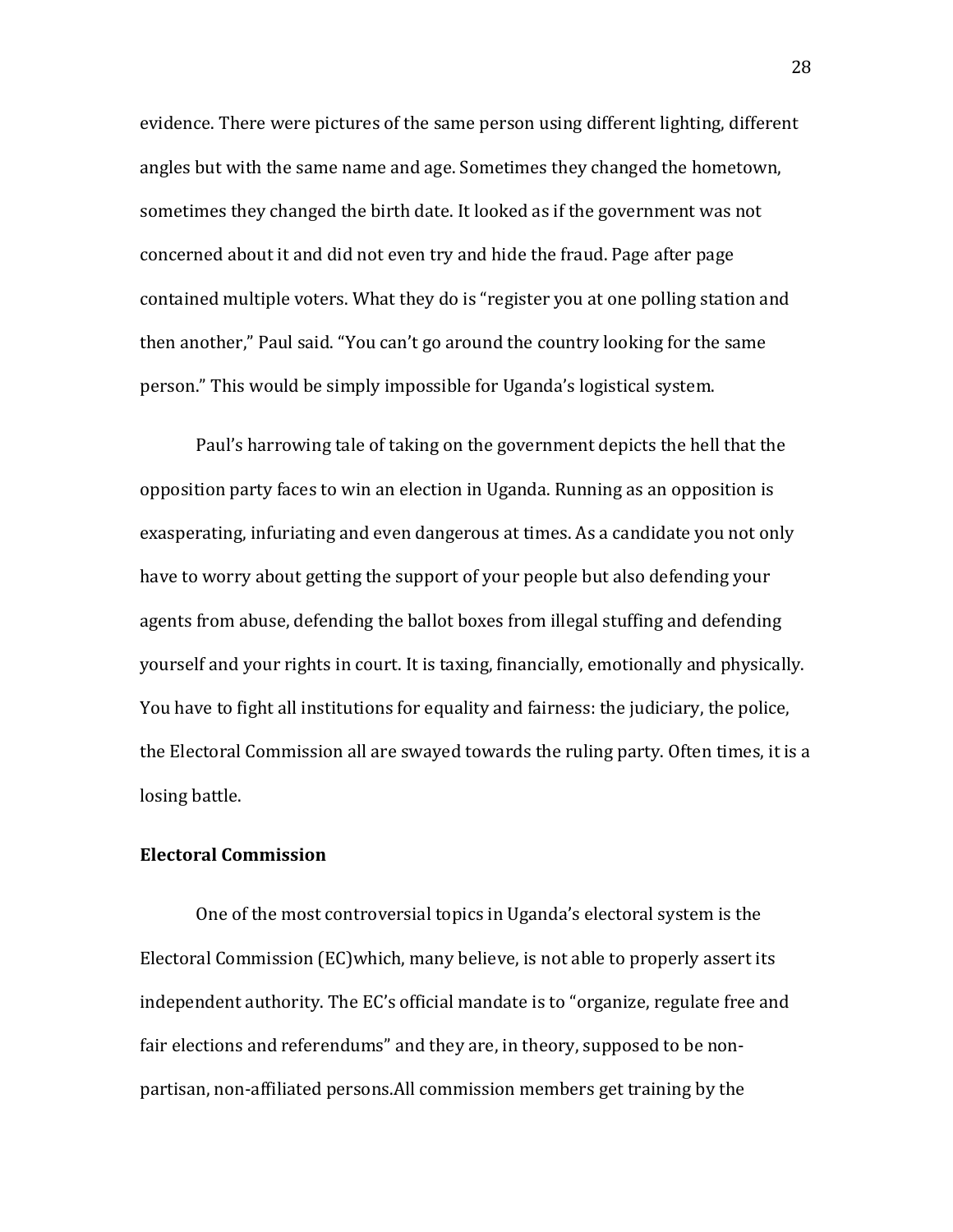national Electoral Commission in Kampala before each election in which they are briefed on the particulars of this election and the process is framed and explained in detail. In addition, the EC meets with officials and political party member to make sure everything is clear. After the elections,votes are tallied at the polling stations and then transported back to the EC regional headquarters.

On paper, the Electoral Commission is a non-partisan, free body which is able to conduct elections objectively and without influence. The Ugandan public, however, including those in the village, in elected positions and otherwise, feel that the Commission does not act in due conscience. In fact, the president has the power to appoint and drop members from the commission and although there is parliamentary confirmation necessary, they often act as a rubber stamp in this regard. Thus, the president is able to appoint his people to the commission, knowing that they will do his bidding. "The electoral commission must dance to the tune of the president," said John Okwango of the FDC. "There is no freedom! We do not trust it [EC] fully."20 High school student Charity Ayatechoed these thoughts. "The EC are being bribed, given money by Museveni."<sup>21</sup> There seems to be little confidence among the public that the ruling party is keeping its hands out of the commission's business.According to Father Felix Opio of Caritas, the EC just does not have the firepower to stop all the electoral fraud. "The Electoral Commission was not comfortable with amount of money used in the election process," Father Felix said,

 $\overline{a}$ 

<sup>20</sup> John Okwango Interview

<sup>21</sup> Charity Ayet Interview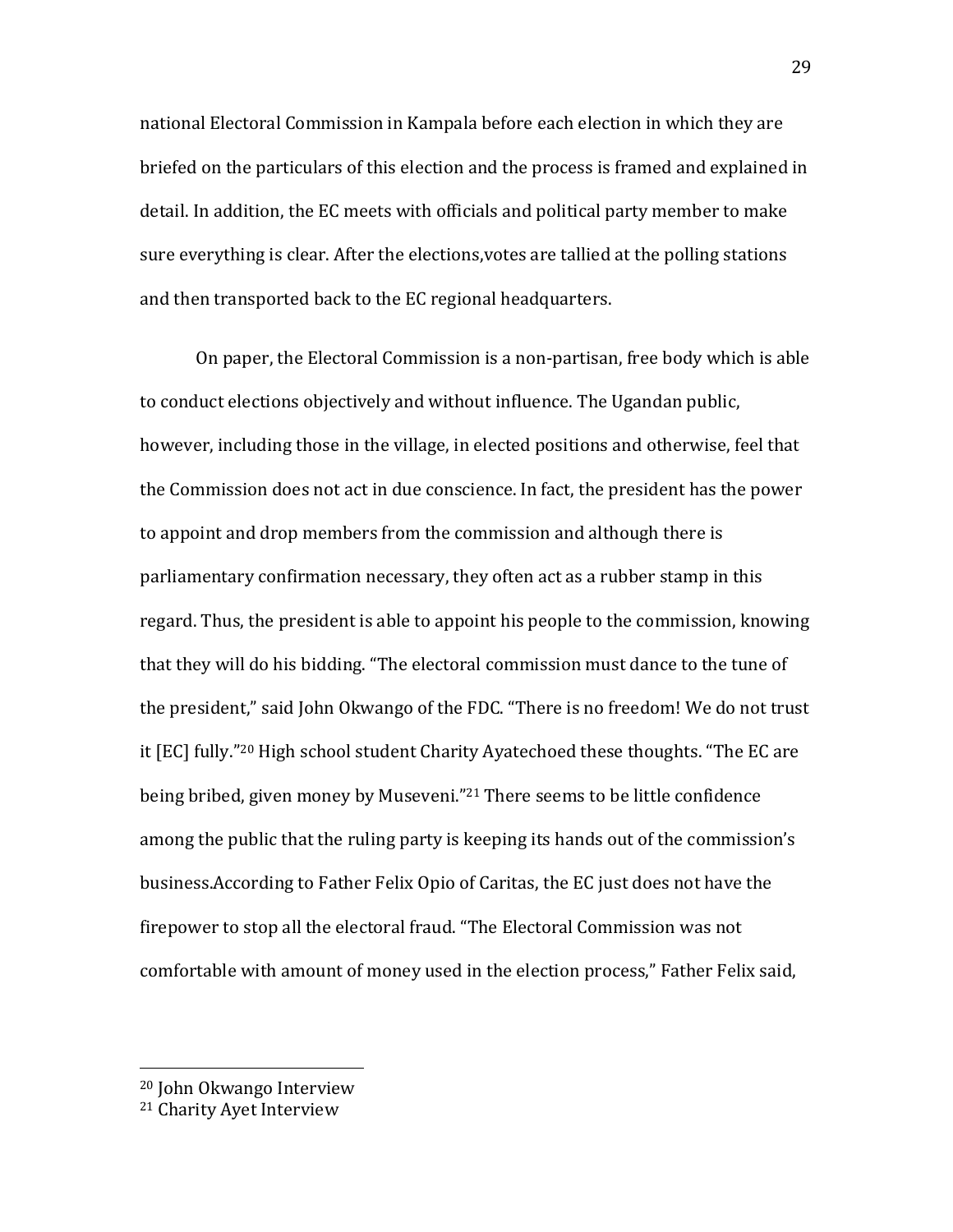"but they were powerless." The problem, he said, is that the EC lacks a police force, a way in which it can "monitor, regulate and intervene."<sup>22</sup>

The Electoral Commission registrar of GuluDavid Labeja, however, vigorously defended the commission's autonomy. "I don't think so," he said when asked about corruption in the EC. "I don't have any evidence to that effect." The subject was then asked if he has ever accepted a bribe. "I'm a principled person," Labeja said with slightindignation. "I do my work professionally. I don't need their money. It's little money but I am satisfied with it." He did admit that allegations constantly come in from the opposition party, saying that the EC always favors the ruling party. "These allegations are not true," he said adamantly. In terms of voter intimidation, Labeja is convinced that the talk is being overblown. "We hear about this also but what form does the intimidation take? he said. "It is not something that one can easily prove. When people see presence of the police, presence of the military, people term that intimidation."<sup>23</sup>

Overall, Labeja was reluctant to admit many flaws or issues in the Ugandan electoral system. He was quick to defend his office, the police, and the ruling party. He seemed to believe, or wanted to admit, there were very few problems with elections in his country. When asked what he would fix if he could fix one thing about the process, he said that the EC should receive 36 hours instead of 24 hours to count the votes. With all the countless problems of the electoral system, what Labeja

 $\overline{a}$ 

<sup>22</sup> Father Felix Opio Interview

<sup>23</sup> David Labjea Interview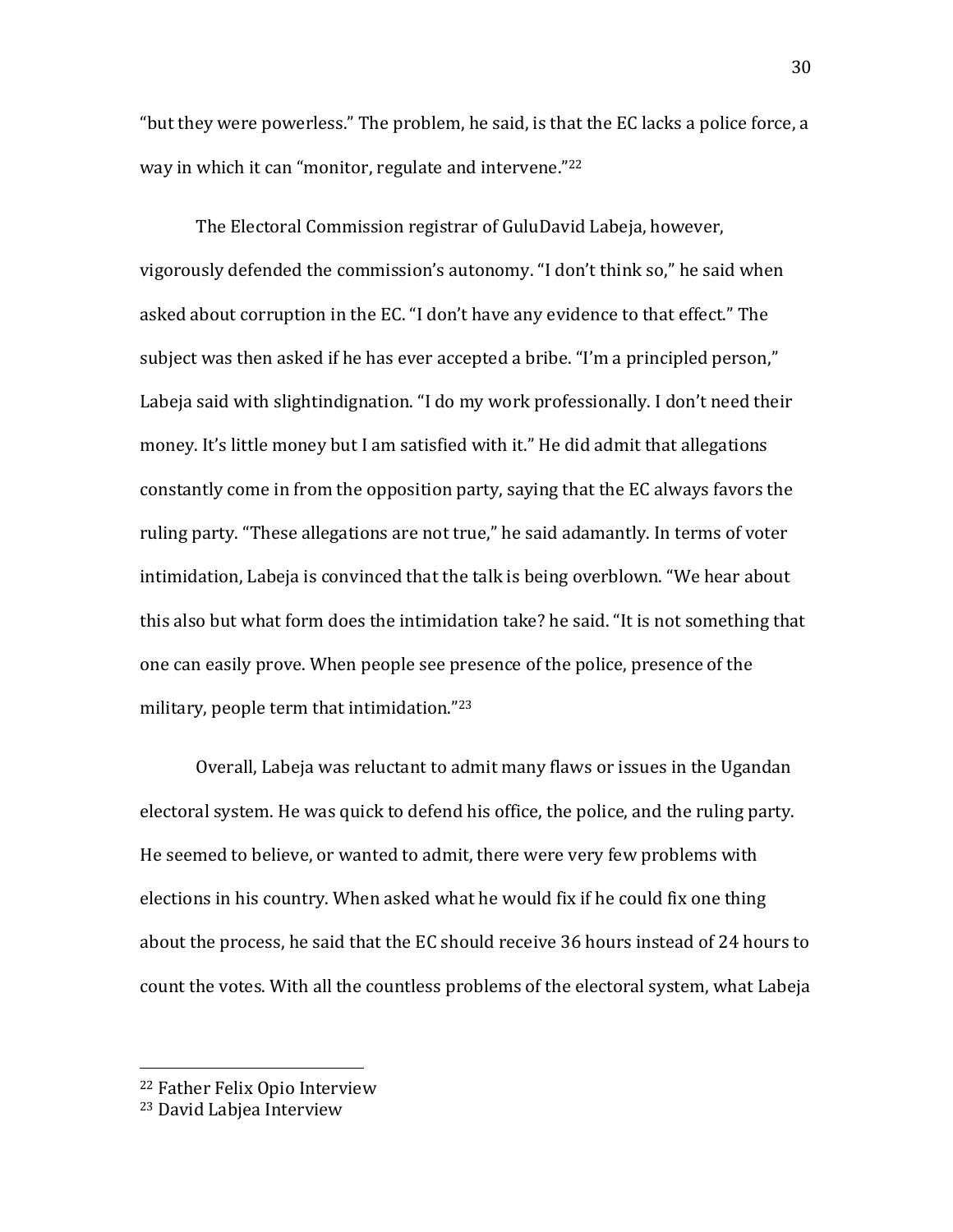wanted most was 12 more hours of counting. It seemsmany Ugandans would disagree with his priorities.

# Lack of Voter Education

One of the major problems with the electoral system in Uganda is the lack of education—especially voter education—with much of the rural population. Because some are unable to read or write, or lack political knowledge, it makes it that much easier for a political candidate to "persuade" them into voting for his or her particular party. "Old people don't research the candidates," said Susan Anena. "They come for the campaign because the candidates bring alcohol. They go to get drunk. They see the jerry can and end up voting for that person." This, in turn, makes filling out a ballot into a guessing game. "Majority of these people [rural voters] didn't know the process," said Geoffrey Odong. "They don't know how to fill out the ballots. Five or six out of ten would be invalid while some people voted for two candidates. Many just voted randomly." Civil society organizations like the NGO Forum and Caritas have instituted civic and voter education programs, covering the Electoral Commission, registration and political campaigns. They are working on teaching people to vote on issues and not material goods. "Which kind of leader is this person? What's their agenda? What's their leading style?" Odong said, listing the questions his organization has tried to instill in the people. "This is what we want the people to be asking."<sup>24</sup>

<u>.</u>

<sup>24</sup> Interview with Geoffrey Odong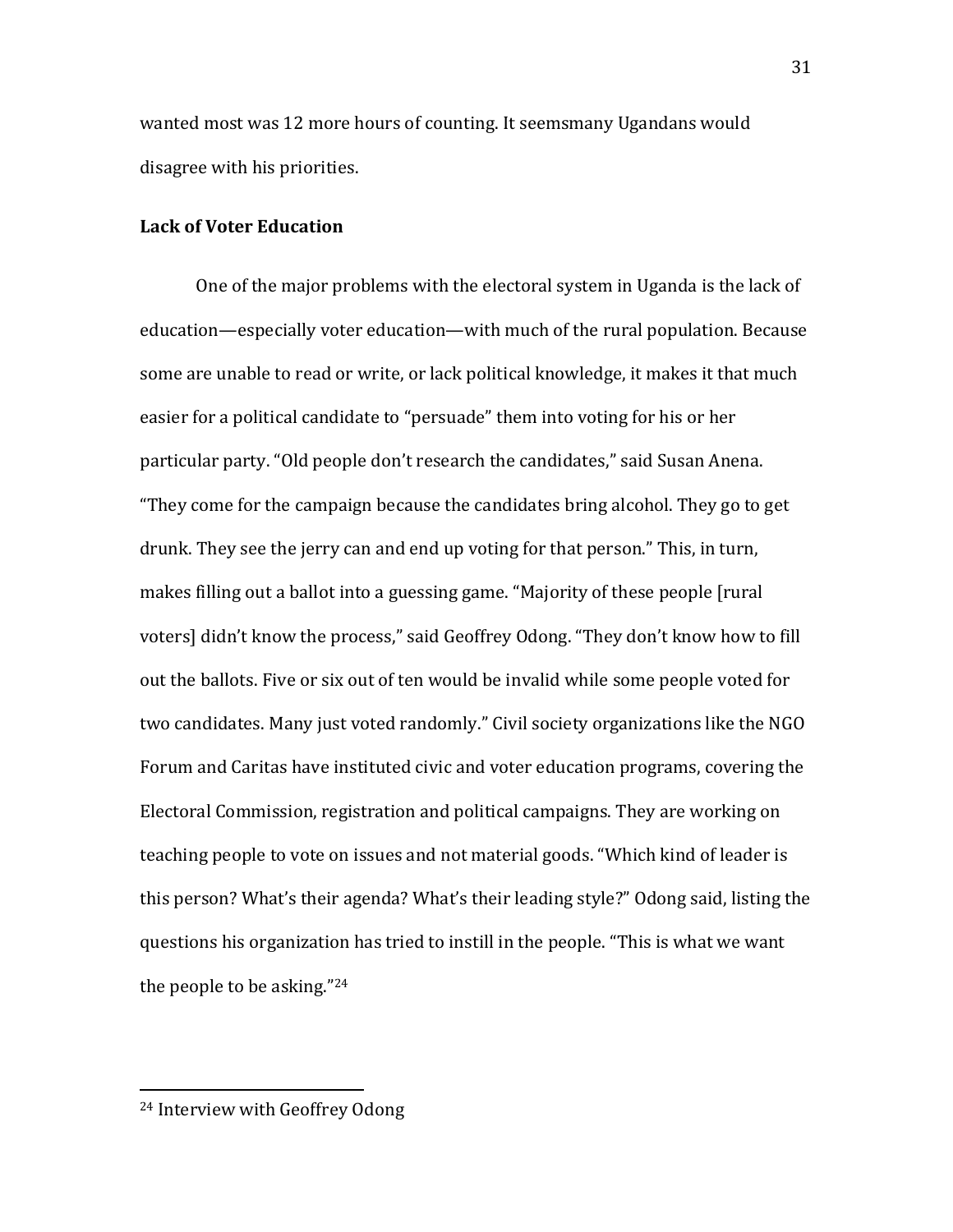Caritas uses the radio as its main means of communication because it is "cost effective and reaches the most people," said former director Father Felix Opio. Their programs inform the voters "not sell away your rights" and to vote someone who "is able to protect your rights."<sup>25</sup> They have these tidbits of information run as adverts every hour or half hour. The effectiveness of these programs, Father Felix said, has been questionable. "I think the adverts have contributed something but perhaps not as much as we would have expected," he said. "Many people say these elections will not bring any change at all. They had lost faith in the electoral process because of experiences they had in the past. The results are disappointing over and over and over."

# Politics for the Self

In Ugandan politics, the stakes are raised extremely high to win an election because of the astronomic salaries that one can earn by claiming a seat in parliament. To demonstrate just how much an MP in Uganda makes, and why the position is so coveted, it is helpful to compare their salaries to that of a teacher. According to a study done by OpioOlolo in the New Vision, a rookie Member of Parliament makes about 13 million shillings every month while the average primary school teacher earns roughly 275,000 shillings a month. Yet regardless of qualifications and experience, Ugandan teachers lag severely behind those of other countries. In Kenya, the lowest-grade teacher makes Ksh. 13,000 (Shs. 372,114) while the highest paid make roughly Ksh. 37,000 (Shs. 1,059,159) per month.

 $\overline{a}$ 

<sup>25</sup> Interview with Father Felix Opio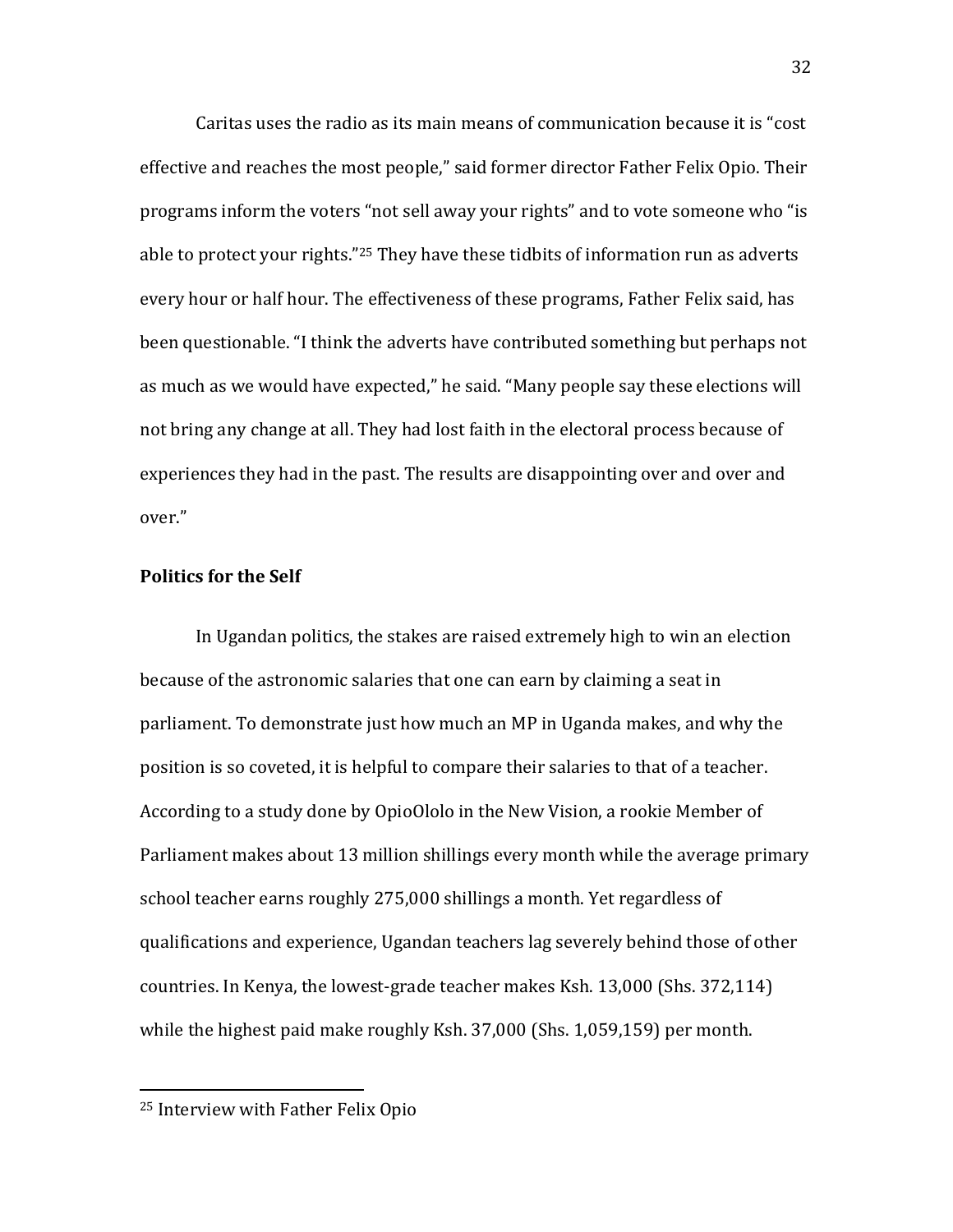Meanwhile in Canada, a newly recruited primary school teacher starting at the lowest A1 salary level for the Toronto District School Board (TDSB), Canada's largest employer of teachers, earns an average of \$3736.50 (Shs. 10,165,828) per month.<sup>26</sup>

Hereis where Uganda's level of inequity and disproportionate pay scale really comes to light: a newly elected Canada Member of Parliament earns a monthly salary of \$13,144 (Shs. 31,831,509). The Canadian MP, in essence, earns three times more money than a first time schoolteacher at the Toronto District School Board. To put it another way, a Canadian MP earns in a single month what a new lowest paid Toronto teacher earns in three months. In Uganda, however, the difference is startlingly higher. In a single month of the year, the Uganda MP earns all the money that two highest paid Uganda teachers earn in a year. Looked at another way, in just one month, the Uganda MP earns 2600 percent more money than the highest paid qualified graduate teacher.<sup>27</sup>

Ultimately, politics in Uganda is ruled by money and the rabid quest by all involved to get more of it. This culture of corruption has been created because of thesestrong incentives that are provided for those in power. "The pay for parliamentarians is exorbitantly high," said Michael Tebere, technical advisor to the Gulu district chairman. "That translates into a pension not for yourself alone but for your family, too," Tebere said. "Its an investment of a lifetime." Suddenly a new car is affordable, a new house is within your means, and you are nowable to send your

 $\overline{a}$ 

<sup>&</sup>lt;sup>26</sup> Ololo, Opiyo. "Math and Ministers." The New Vision [Kampala] 5 Aug. 2011. Print. 27 Ibid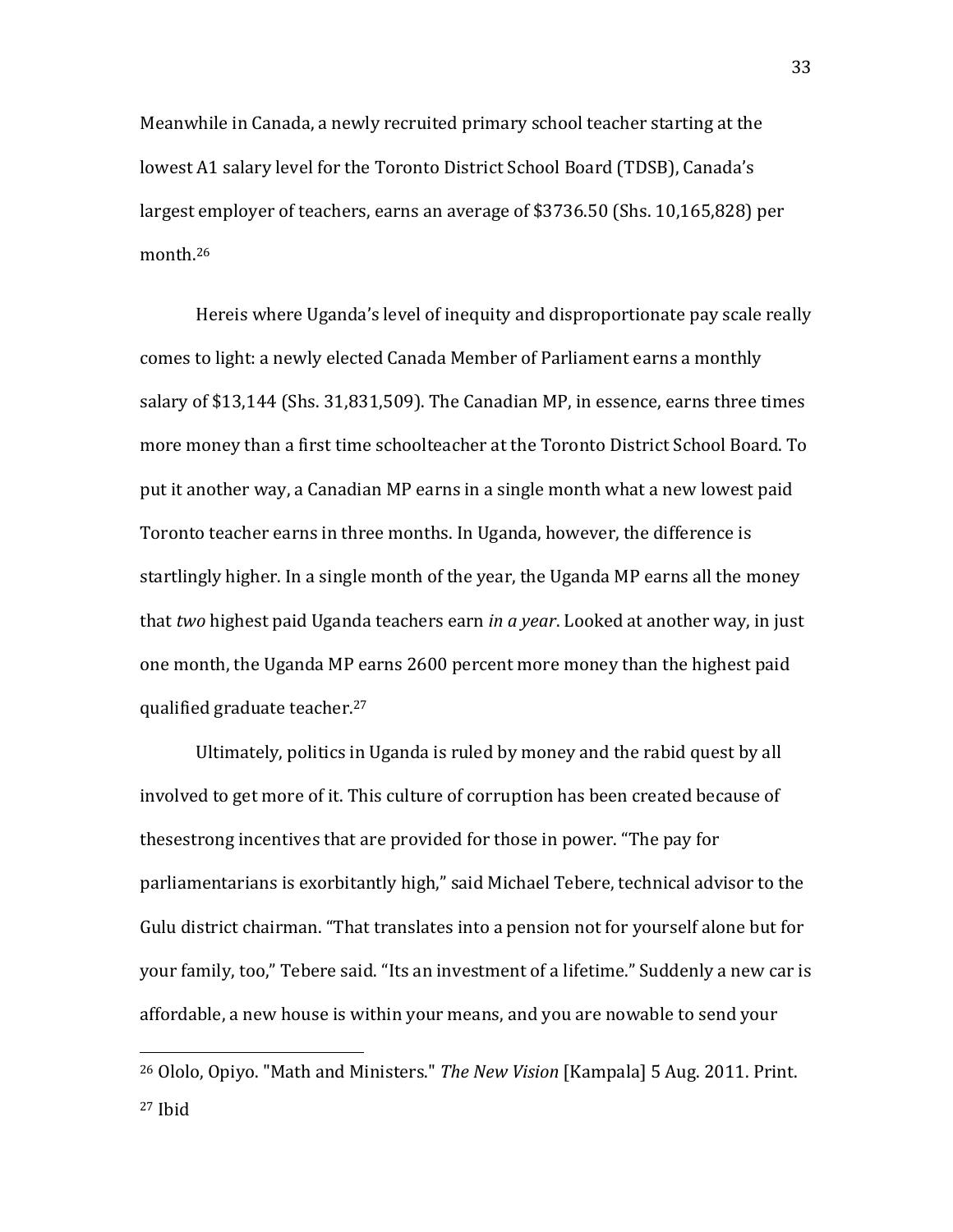kids to competitive private schools in Kampala. These politicians always make it the number-one priority to make sure they themselves are taken of. "One of the first things passed in every new parliament is going totheir own remuneration and pay, which always goes up," Tebere said. It is because of this money that it is common for opposition members to "cross the floor" or switch to the ruling party. Making a living as an opposition in Uganda is terribly difficult. "When you are in opposition you have absolutely nothing,"Tebere said.

This is especially true if you are an opposition member who has just lost an election. Because the salary of a parliament member is so rich, the stakes of winning a seat have become extraordinarily high. "The extents politicians will goto win an election," Tebere said, shaking his head."They would sell their houses and property just to raise the finance to go and buy the vote to get into parliament."The ante has been raised so high that "politicians who fail in that quest may actually get seriously depressed," Tebere said. The financial loss is so massive that there is a tendency for losing politicians to switch parties. The ruling party exerts all kinds of pressures as well, asking the candidate how he or she will pay for their kids schooling or how will they retain this standard of living that they are used to. "However much principled you may be, you're looking at your kids, your wife, and you say, I have to do this," Tebere said. "So you go sell your soul and your principles just because you want your kid to have that good education."Politics has now become a way to provide for your kids, your wife and if you lose that job, that income, life becomes extremely difficult. Family life and even education ride on these elections so your principles have to take a back seat. In a fully functioning political system, these choices do not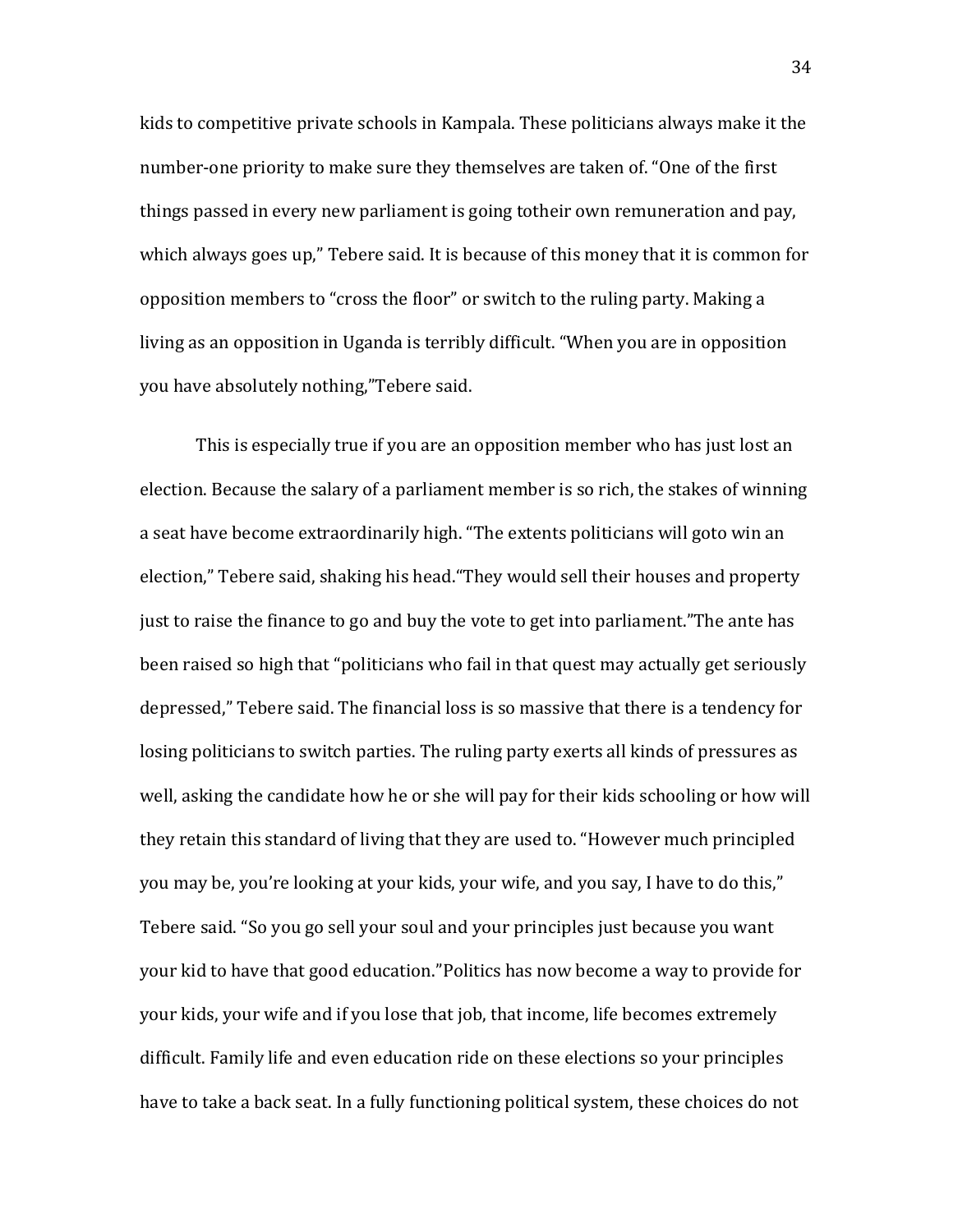have to be made. Principles can be the deciding factor in which party you join or how you run your campaign. These enormous incentives are pushing politicians to corruption.<sup>28</sup>

To others, politics are not aimed at helping ones family, but rather just helping oneself. "People go into politics for self-aggrandizement," said Jack Obalim bitterly. "For yourself, for your wife, to show other people that you're rich and so on. That is not politics." Uganda is not a poor country, Obalim said, but when teachers want more money, there are no funds. And yet the very politician who claims there is no money has billions of shillings in his own bank account. To Mr. Tebere, the issue comes down to one simple question: "They make the law, so what are they going to do? They have the ability to keep increasing their pay so what's stop them from doing it? "It renders what we call independence useless," Obalim said sadly. "Politics in Africa has been hijacked by personal ambitions."

# Role of Poverty

The irresistible pull of money affects not only politicians but most of the Ugandan public as well. The role of poverty as a ubiquitous presence in the lives of millions of people has a direct effect on politics and politics' best friend: bribery. It is easy for a man in power with a consistent salary, like Gulu's Electoral Commission registrar, David Labeja, to call for "the need for vigilance on the part of the community. They will not go ahead and accuse [people of bribery] because they are benefitting from it." David is not making less than \$1 a day andfor many, bribery is a

<u>.</u>

<sup>28</sup> Michael Tebere Interview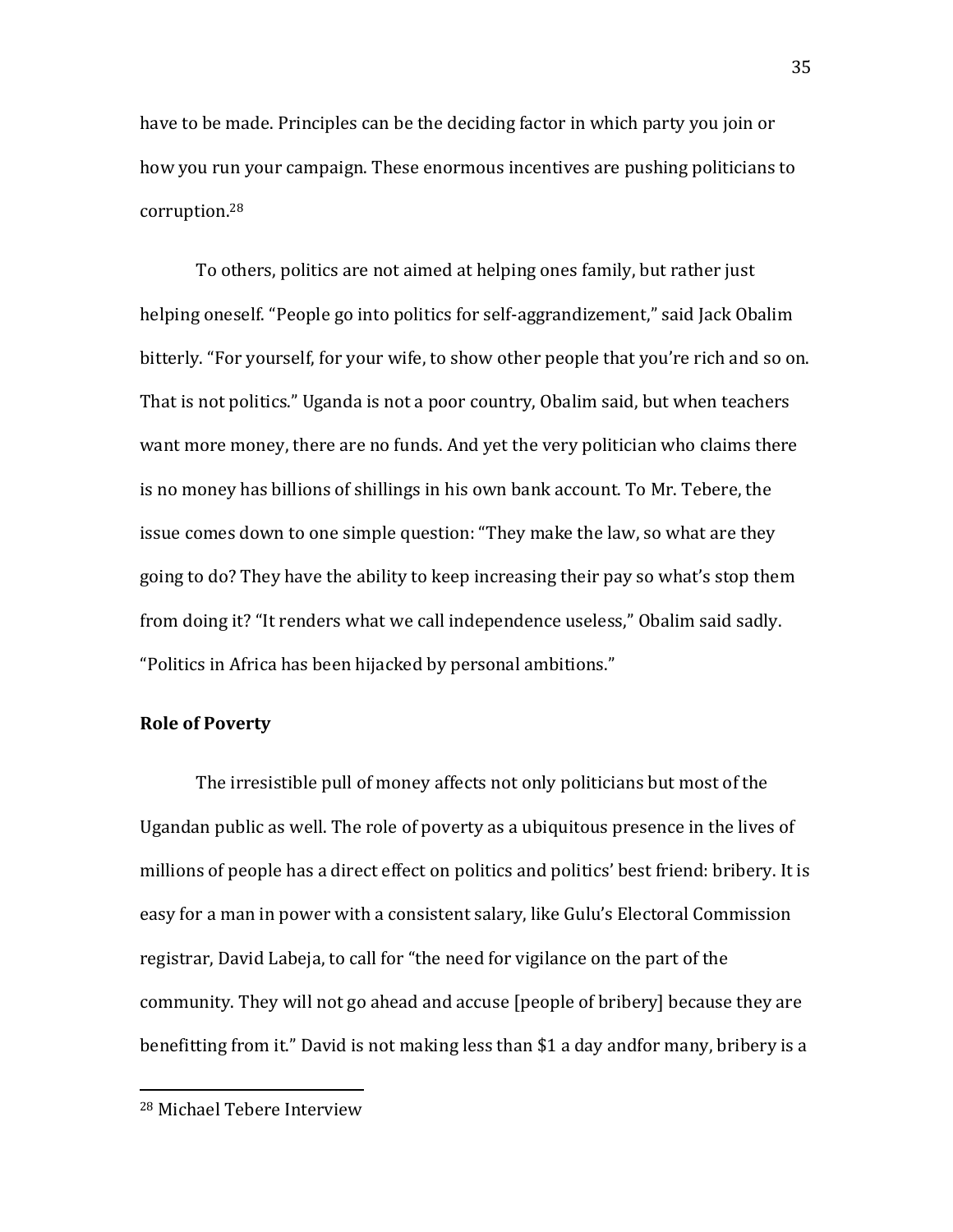way to put food on the table. "In Uganda people like money more than anything," said high school student CharityAyet. "People are so desperate for money they'll do anything for it." For these poor people in the villages, it is very difficult to say no to someone who is offering money in exchange for only a vote. "You can't run away from it," says Andrew Ogom. "You see someone coming with a lot of money and it's a lot money for someone who does not get that kind of money." Even 5000 shillings is a big deal for someone who might need a month to see that amount of cash. "That's free money for just going to the campaign place. You cannot deny. But it is not right." Even those with a moral conscience like Andrew have a tough time resisting the pull of free money. They may feel bad about themselves afterward, but in the end, food needs to be bought, housesupplies need ordering, and some things trump ethical fortitude. "When you know they are bribing you and you receive the money like I did, I would also say I was guilty for taking it," Andrew said, eyes fixed on the floor."But the conditions in Uganda that you cannot run away from."<sup>29</sup>

The law in Uganda states that both the person who gives the bribe *and* the person who receives the bribe are guilty. Many, though, are sympathetic to the acceptor and less so for the briber. "I don't blame people for accepting bribes," said high school student Innocent Okello. "It's not their fault; it's because of poverty."30The wise ones, Andrew said, are the ones who pocket the bribes and still vote for their own candidate. "But those people are very few," he said. In the end, it is poverty and not lack of morals that leads to bribe acceptance. "Because now you

 $\overline{a}$ 

<sup>29</sup> Andrew Ogom Interview

<sup>30</sup> Innocent Okello Interview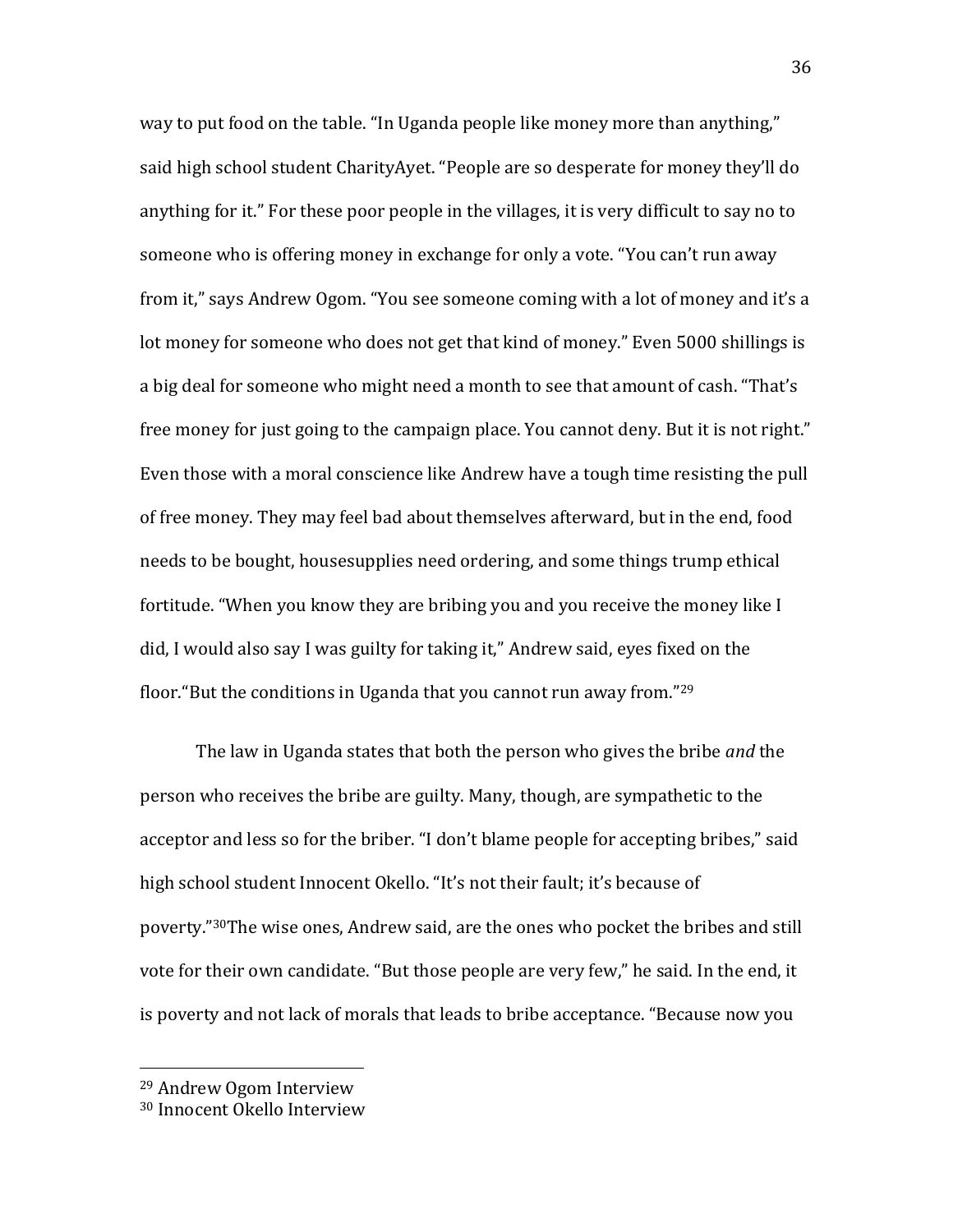ask yourself what will I do after I refuse to take this money?" Some, however, maintain that even with rampant poverty, accepting bribes is still not right. "Even if you're poor that's no excuse," said Junior emphatically. "You have land, you can still live. No excuse to take a bribe."<sup>31</sup>

# Effects on Democracy

With my final question of every interview, I asked the respondents if Uganda is a democracy and the overwhelming answer was decidedly no. For everyone, the reason was different. "Democracy?" Patrick Amihere of the UNHCR pondered. "I would hesitate to answer that." After a moment or two he replied, "The power is not in the people so I would say it is not a democracy." Not surprisingly, NRM party member Douglas PeterOkellohad a particularly positive outlook on the role of democracy in Uganda. Of the ten points in the NRM manifesto, one of them included the democratization of the country, a goal that Okello said the party has been able to prosperously achieve. "I want to say that Uganda is very democratic and a fullyfledged functional democratic country,"Okello said confidently. Not only that; Uganda should be looked at by all as a model of democracy. "Uganda is a nation that countries in Africa, and not only in Africa but the world, can imitate and learn a few things." It seems, however, that Okello is in the small minority of Ugandans. As a member of the NRM, life is much easier. You are on the side of the bully, and the bully has an army, a treasury and an Electoral Commission on his side. There are few unlawful arrests or shady charges like ones leveled on KizzaBesigye. Is there

 $\overline{a}$ 

<sup>31</sup> Junior Interview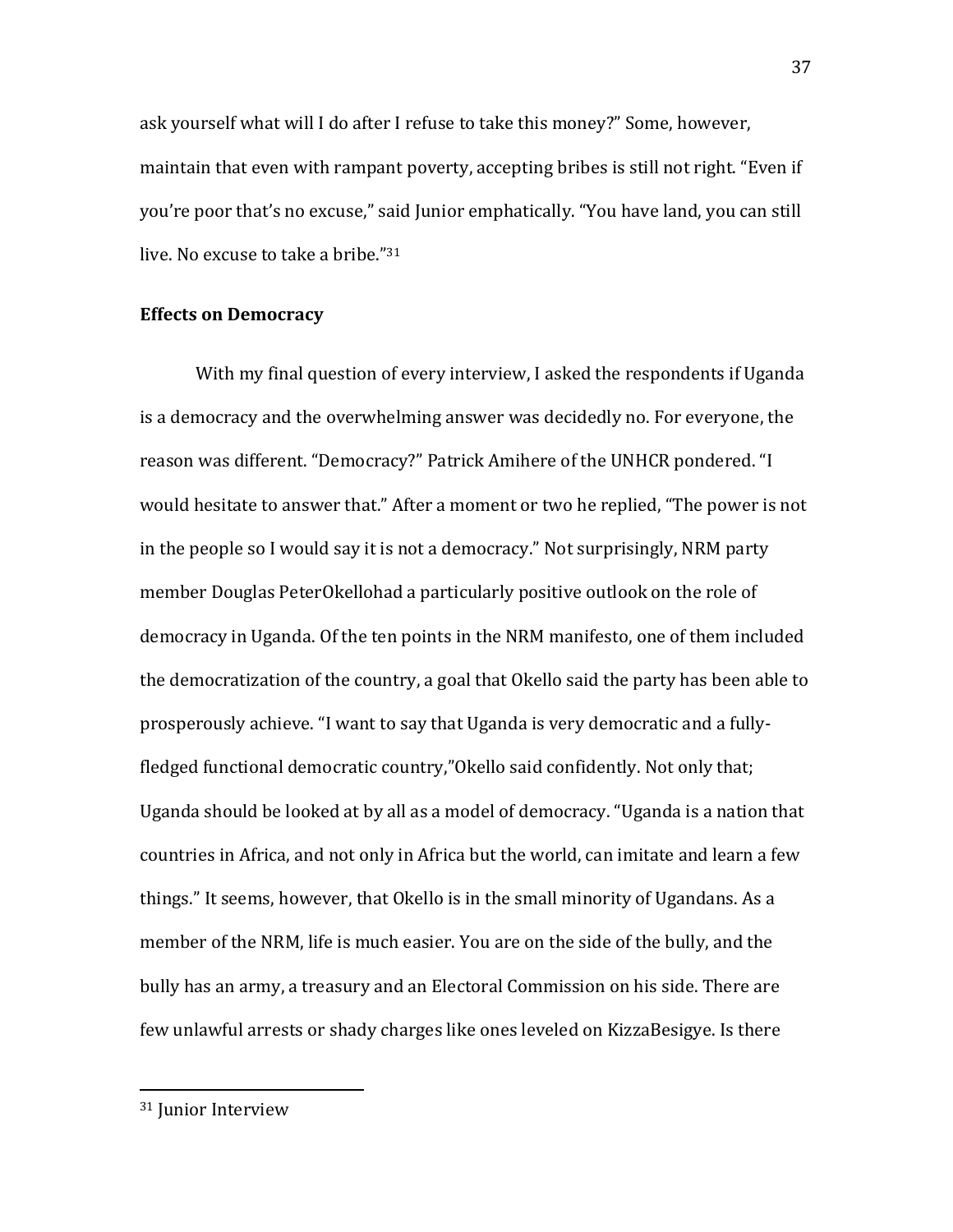any chance that could have happened to an NRM member? In the ruling party you have power and a government to back you in all your endeavors. As an opposition you are clawing your way uphill, fighting battles constantly in your quest for the top. Nothing is easy. Nothing is simple.

# "Revolutionaries Do Not Retire"

 $\overline{a}$ 

In May of 2001, the late dictator Colonel Muammar Gaddafi of Libya, in a visit to Uganda, gave some personal advice to President Museveni as Uganda's leader contemplated stepping down in 2006: "Revolutionaries do not retire," Gaddafi said. "Revolutionary leaders should not have expiry dates, like tinned drinks. My brother Museveni was born a revolutionary. He should continue for as long as he has the ability to do so."32Museveni heeded the advice of his Libyan pal but now his time is nearing an end.

The future of Ugandan politics is clear: 2016 represents the single biggest election of this nation's history. Many questions abound: Will President Museveniseek another term? If not, will he hand the reigns over to his son or another NRM party member? Will he respect the results of an NRM defeat in the polls? Will the opposition finally get a shot at the leading the country? So much is uncertain but this much everyone knows: Uganda has never had a peaceful succession of power. Obote in the 1960's followed by Amin in the 70's, a few more

<sup>32</sup> Kiai, Mugambi. "Recalcitrant Revolutionaries." Editorial. The Nairobi Star [Nairobi] 29 Oct. 2011. 29 Oct. 2011. Web. 10 Dec. 2011. <http://allafrica.com/stories/201110311606.html>.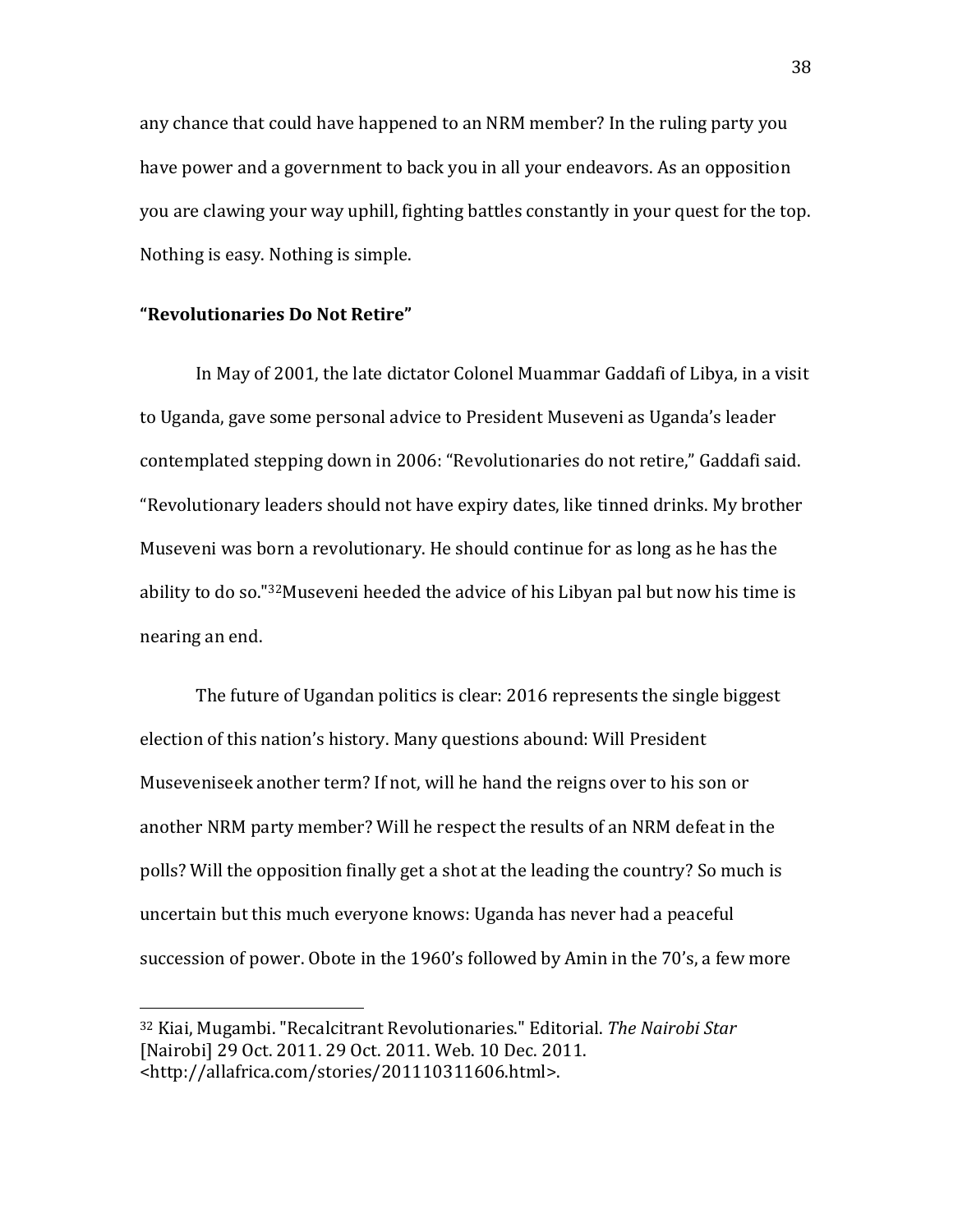others got a shot and thenObote returned again. Then in 1986 Museveni came to power and that is where we stand. All the transitions came by use of military force; coups have become almost expected.

For some, hope remains that another party may lead the country in five years. For others, it is abundantly clear that Museveni will give up his seat only when he is good and ready. There is also major fear, from both the government and its citizens, that Ugandans could rise up, a la Libya against Gaddafi, and take back control themselves. "I think if it [peaceful succession] doesn't happen soon, as I think it will not happen, then there might be an explosion," Paul, the defeated parliament hopeful, said. "I'm forecasting an explosion from the opposition."33One point that most could agree on was that an Arab Spring-type uprising would be a last resort, only when all other alternatives fail. "It could happen," said Michael Tebere of the Gulu district local government. "When people go to war it is because all the other options are closed off. People still have a lot to lose so I do not see armed conflict breaking out."<sup>34</sup>

Andrew Ogom thinks the president secretly wants to go out from power the way he came in. "Absolutely I think he wants to go out by the military," Ogom said. "That is what revolutionaries in Africa want: to boost their military so if there is any problem they are ready to overcome." Museveni may be itching to use the new fighter jets he recently purchased. Student Innocent Okello agreed, saying that if he is to leave power, he will leave the way he came in."A coup is possible," declared

<sup>33</sup> Anonymous candidate interview

<sup>34</sup> Interview with Michael Tebere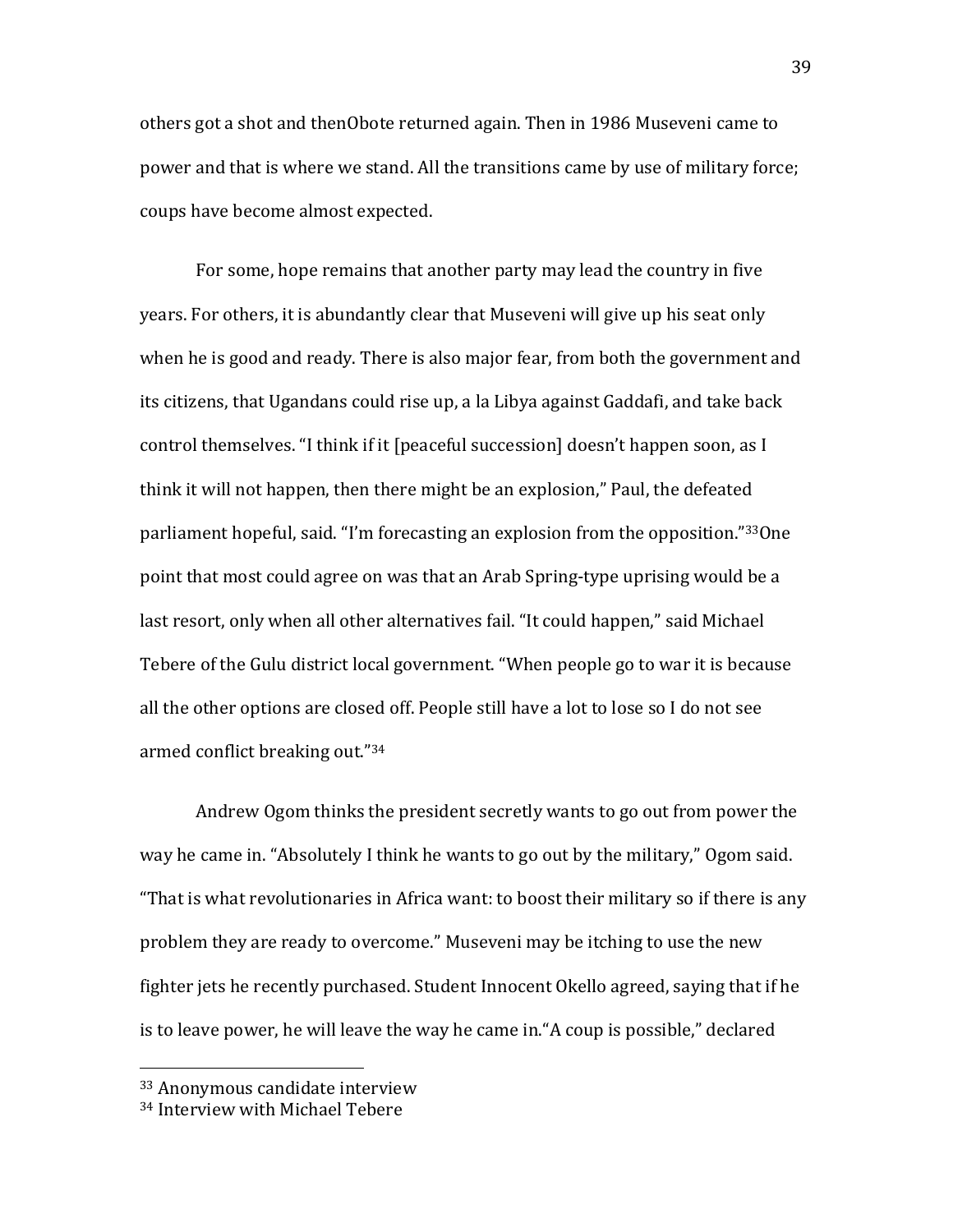student Innocent Okello. "The tension is there."Tebere, however, began to rethink his outlook. The economy is bad and resent of the NRM is very high, he said. Now there is the pending oil deals which, rumor has it, may have been terrible, raw deals for Uganda. "People's disbelief may turn into revulsion and anger," Michael said ominously. "And when that happens, you know you should head for the airport and catch the first plane out."

As expected, NRM member Douglas Peter believes the president continuing may be best for the country. "I think that Uganda now is more stable under President Museveni and Uganda can go into chaos if we decide as NRM to do things in a way that's not correct," Peter said. "In terms of years, I do not believe that if a president stays for a shorter time, he will do more for the country than the president staying for long." Peter said that it is in the NRM's long-term interest to keep Museveni in power. "There are issues in the NRM manifesto that are supposed implemented over a long period of time. And within a long period of time means to have same leadership to follow up in the implementation." Fair elections are put on hold, while corruption and vote rigging are instituted just so the NRM can fulfill its long-term goals. Apparently the rest of Uganda's political parties do not figure into the future of the country. It is contradictory and paradoxical to call Uganda a democracy when it does not allow for the election of other candidates. It is not in the best interest of the NRM to allow other parties to win. Long-term plans are stellar, but in order for democracy to rule, peaceful succession is necessary.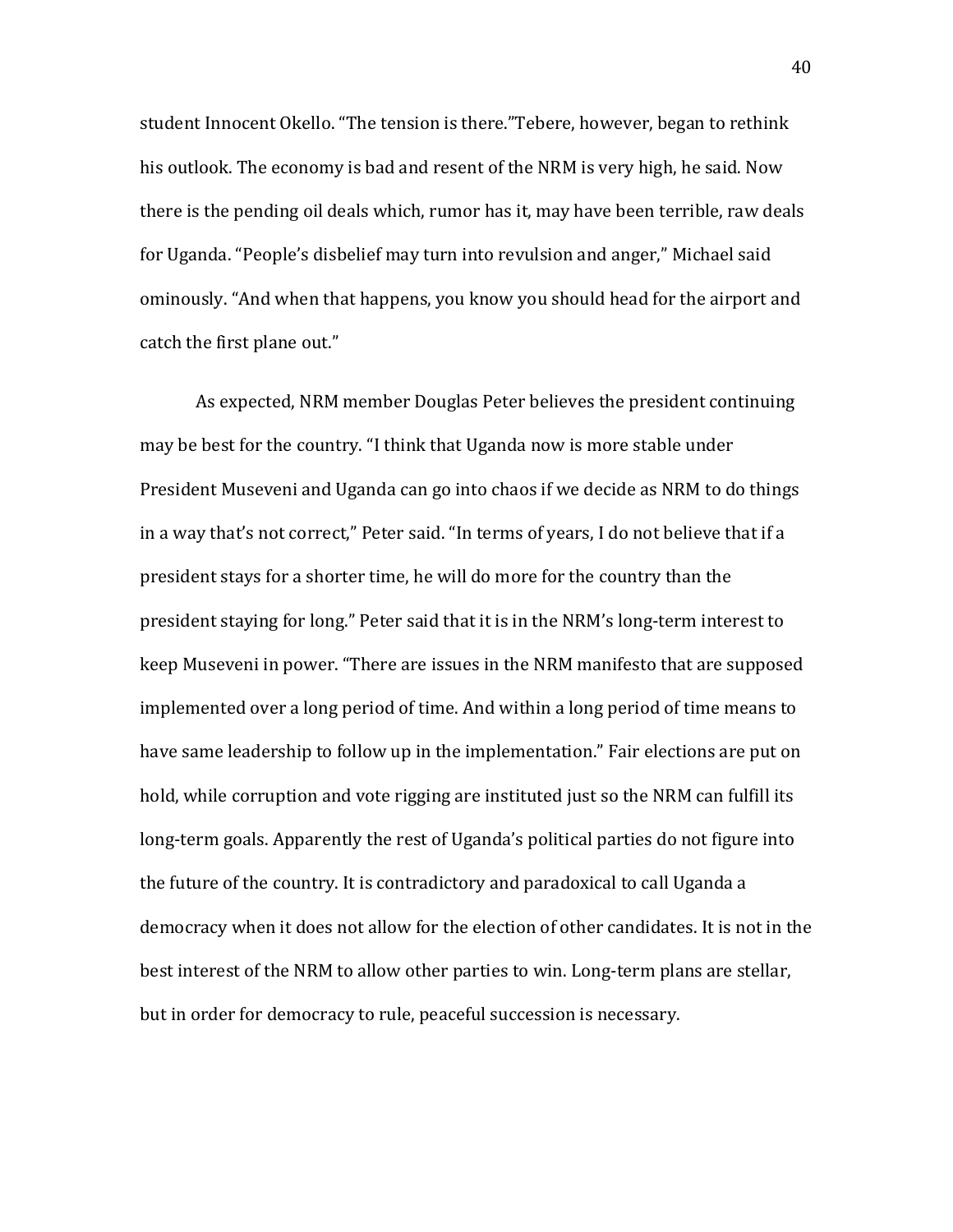The history of elections in Ugandaas well as the sheer longitude of President Museveni's rule has many people discouraged about the future of their country. "As Ugandans, we believe that there is no way you can chase him from power," said student Susan Ayet. Okello echoed this statement. "Museveni will win again. He will stay until he does not want," he said. "MuseveniPakalast. Museveni forever."35Jack Obalim, UPC member, also had a pessimistic view of the future. "You must be corrupt in order to survive," Obalim said of the current political atmosphere. "You must be a liar in order to pass. I have very little hope for the future."Obalim described the current government as"foreign" and is waiting for Uganda to return to the hands of its people. The men and women in charge are imposters. "We don't have a government," he said. "We have a bunch of individuals trying to pretend they're leaders."<sup>36</sup>

According to Patrick Amihere, the chances for the opposition to take power are pretty slim. Right now Museveni has total control over the army and the NRM, he said. In order for change to occur, "there would have to be a rift within the military or defections within the president's party," Amihere said.37Additionally, Musevenienjoys the support of the United States as well as other nations with forces fighting terrorism in Somalia. "The last thing the US wants is more instability in East Africa." For the power to change in Uganda, Amihere said, there would to be international pressure put on them like was put on Libya and now Syria. Without this international support, the opposition has little chance.

 $\overline{a}$ 

<sup>35</sup> Interview with Susan Ayet

<sup>36</sup> Interview with Jack Obalim

<sup>37</sup> Interview with Patrick Amihere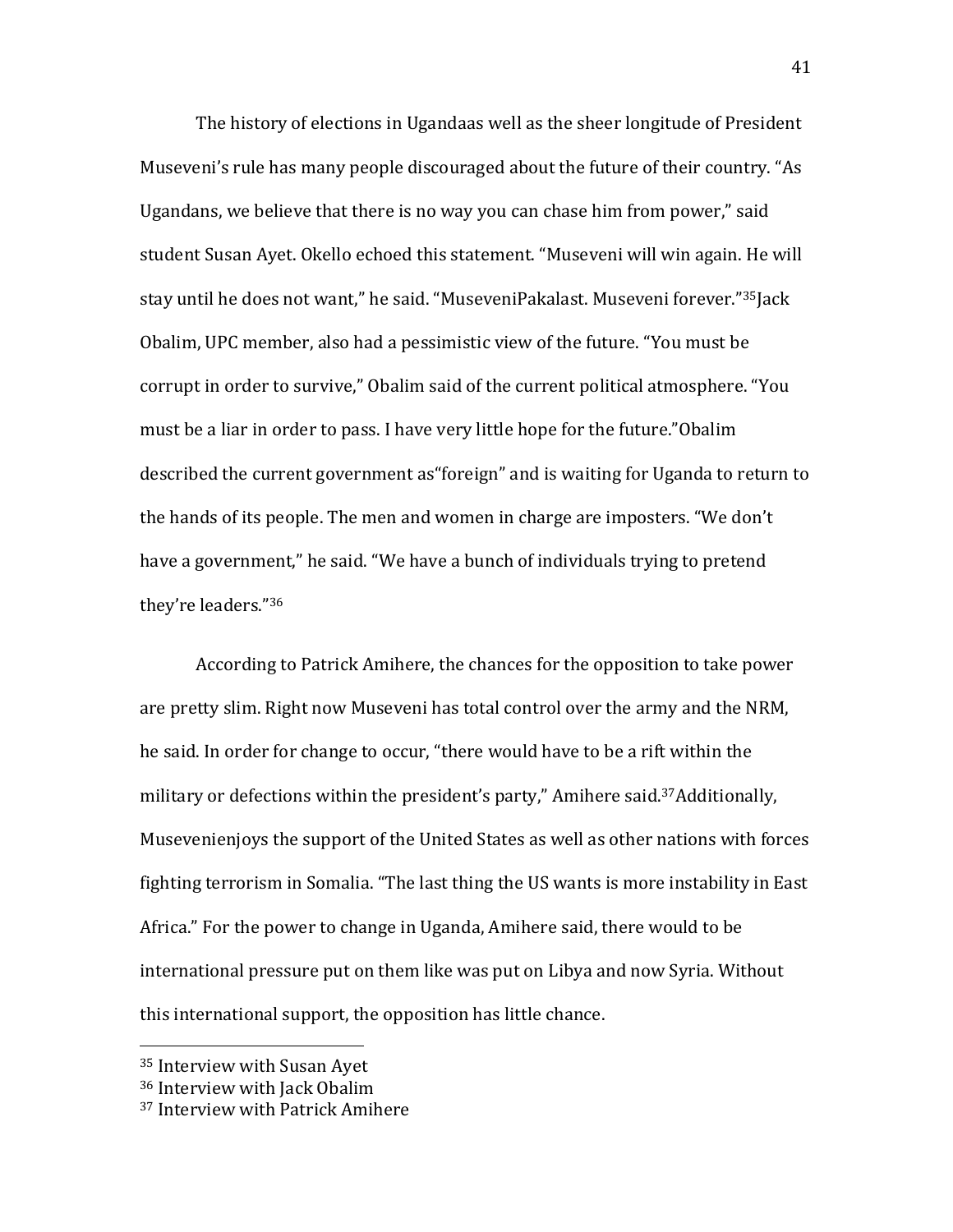# Recommendations

I have a few recommendations that could help make a dent in the seemingly indestructible body of electoral corruption in Uganda.

1. Decentralizing the voter registration process so it occurs on a village-byvillage basis.

This idea, originally formulated by Michael Tebere, would make voter registration easier for the voters, more accurate for the Electoral Commission, and result in a great decrease in electoral corruption.In every village there is an LC1 chairman, a local representative who was voted into position by his fellow people, who has a firm knowledge of his community. Communities like these have approximately 1,500 people or less and this LC1 representative knows virtually all these people by name or by face. What this person could do is organize a team to conduct door-by-door censes before each election, tallying who is now eligible to vote, who is dead, who moved in and who moved out. This would be much more accurate than the current system because registries in the last election showed that there were myriad multiple voters, people who changed their pictures or their birthdates just so they could vote again. If the voter registry were made up by these local councilman on a village basis, they would know who is not supposed to be here, who is voting twice and which dead voters are amazingly casting ballots from beyond the grave. This would eliminate these "ghost voters", people who are not alive or have moved out of the community who somehow still vote in their candidates. In addition, an added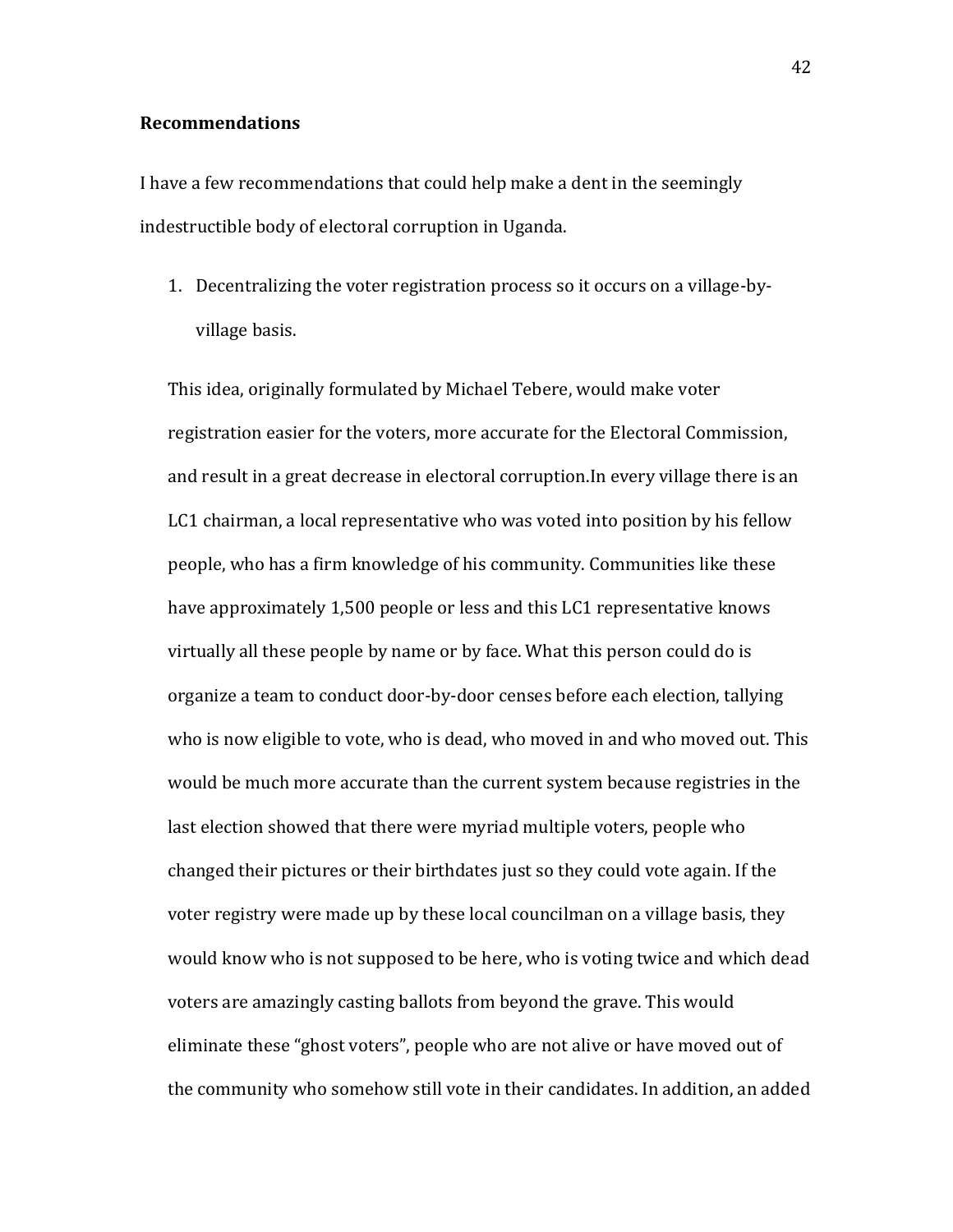perk would that be these councils could be converted into polling stations where only your village would be voting. In the current system, voters have to travel far distances and vote with eight or ten other villages. This decreases familiarity with the voters—registers simply do not recognize all the people coming to vote—and increases the likelihood and ease of electoral corruption.

2. Pass legislation to decrease the salaries of parliamentarians

Out of these two policy recommendations, this may be the least likely to happen. After all, in the current system pay for MPs is voted on by, well, the MPs themselves. Why would they ever give themselves a pay cut?Whether through international pressure or a mandate from the High Court of Uganda, pay cuts for this segment of government is a must. First, this would free up millions of shillings a month that could be devoted to teacher salaries, scholarships for school fees or school materials. As shown in this research, teachers make a miniscule fraction of what an MP makes, creating the perverse incentives for people to go into politics for selfish means. If a man or woman with a PhD is debating between taking a lecturing position at a university or running for parliament, the choice is clear. The pay discrepancy is so large that the most qualified teachers in the countries—those with the best education, brightest minds and innovative ideas—are all being shepherded away from schools. If salaries could be decreased for politicians, this would lead to only the most dedicated and devotedpeople—instead of those hungriest for money—running for seats. In addition, it would keep some of Uganda's best minds in teaching positions, thereby greatly helping education at the university level.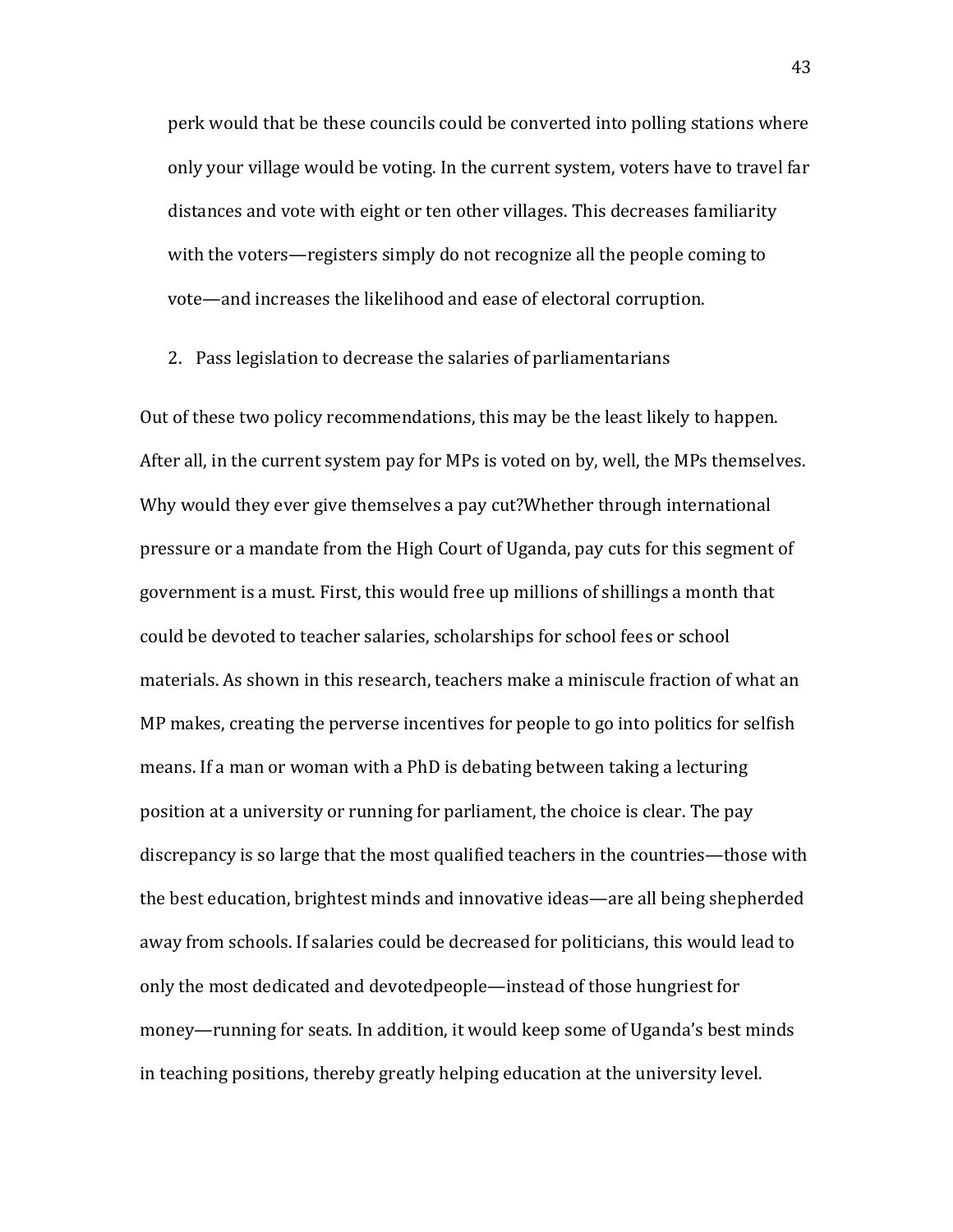# **Conclusions**

In performing this study, I was hopefully able to at least skim the surface of the political scene in Uganda. First, I came to understand that poverty plays an immense role in the electoral process. The fact that so many people are so desperate for money makes voter bribery incredibly simple and incredibly effective for political parties. These people view the cash as free money which can help them buy a shirt, a bag of rice or a blanket for their child.They need this money so badly that they compromise their principles and rights as voters to take it.

For the candidates and political parties it is so difficult to get caught bribing and the rewards are very high. Why not do it? With talking to the police and judiciary, it seems the two are unable to regulate and prevent this door-to-door illegal campaign financing. Everyone knows it is going on but they just cannot stop it. It is also clear that the high courts cannot exert their constitutional check-andbalance authority when it comes to the government. They charge fines to the state and the state ignores them, as if pestered by a small bug. The courts declare that military force was excessive, but the government will never implicate one of its own. No soldier gets arrested, no investigation into the violence occurs. In addition, the courts cannot effectively fight electoral corruption when they have corruption in their own courts as well. Clerks are getting bribed, secretaries extorting money, files going missing, documents getting shredded. The lower courts are unable to perform their function as law-protectors if they are breaking the same laws as the perpetrators.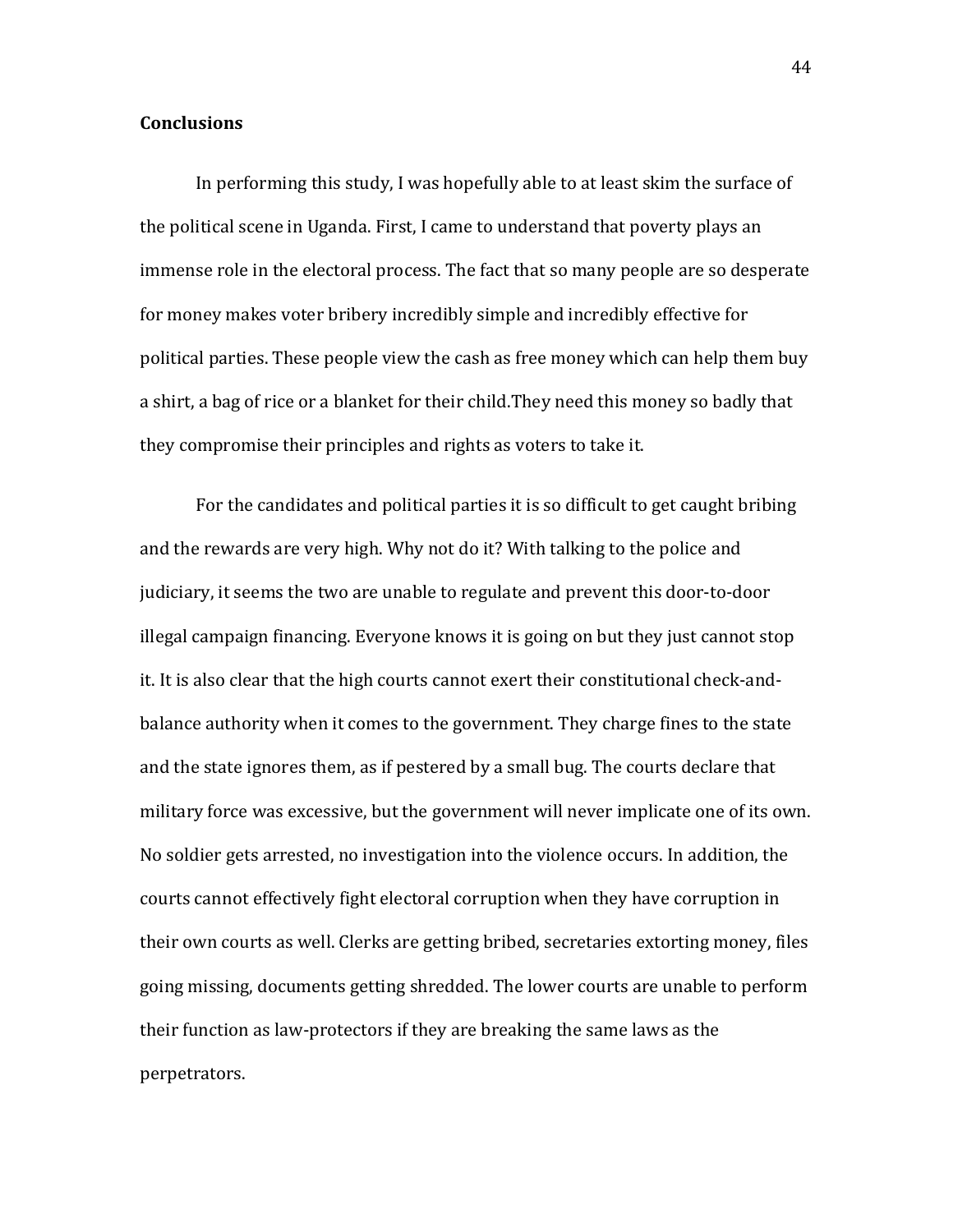Another fact that shone clear as day throughout this study is the concept of politics for selfish means. The salary for a parliamentarian is so high that winning an election becomes a matter of rich or poor, life or death. So much rides on the outcome of these elections. Politicians in power, meanwhile, are interested mostly in self-aggrandizement. Enriching yourself and your family through whatever means necessary. Politics become not a destination for those trying to make a difference, but instead those trying to make a good salary. The reasons for governing have become obscured by the hazy fog of self-enrichment.

Finally, I came to realize that the people of Uganda are fed up with their government and are desperate for change. A man of 25 years or younger has only known the government of President Museveni. He has never had another leader in his entire life. Everyone is tired: tired of the same leader, tired of the same corrupt policies, tired of the NRM platform and value and style. The people want change but are not sure if that change will ever come. "Museveni will go when he is ready" was a popular answer to the question of Uganda's future. Some hope that the opposition can win, but are unwilling to admit this is a likely possibility. Revolutionaries never retire is a common belief. There is also a foreboding sense of dread that the country could turn violent in the near future if things stay the same. They say violence is a last resort, but time could be nearing. They do not want violence but they do want change. Uganda has never had a peaceful succession of power. That worries everybody. Daily Monitor columnist Charles Onyango-Obbo, in a February 2006 opinion piece,eloquentlysummed up the fraudulent Ugandan political system. "The secret to why our politics, and Africa's, is such a failure: when people who went to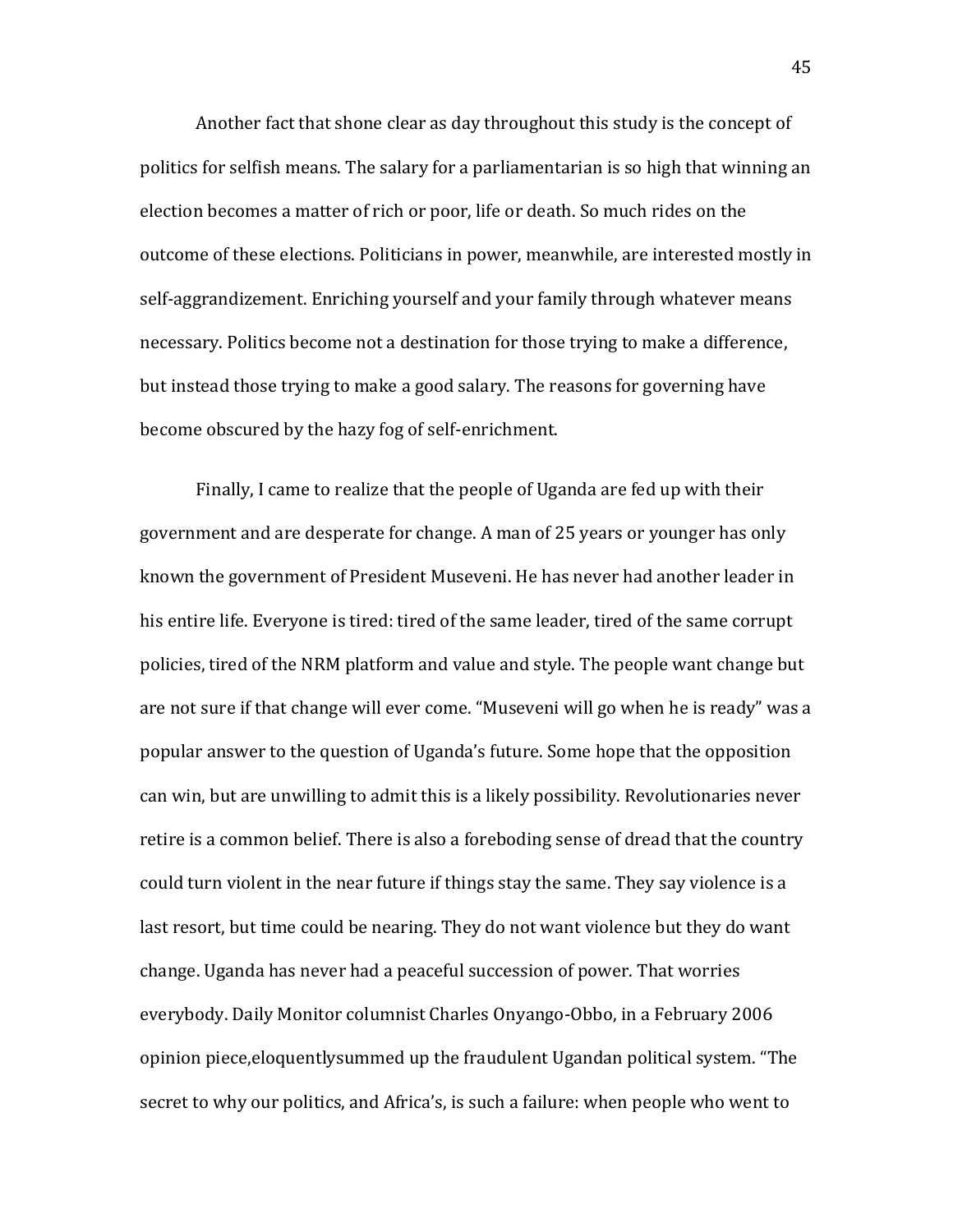the bush to fight an autocratic regime that stole elections, also become despots who rig elections," Onyango-Obbo writes. "So should we give up on politics? No. The answer might be to keep having elections and elections until one day the country gets lucky and votes a few good men and women who remain honest after they come to power."<sup>38</sup>

 $\overline{a}$ 

<sup>38</sup> Onyango-Obbo, Charles. "Politics in Africa." The Daily Monitor [Kampala] 1 Feb. 2005. Print.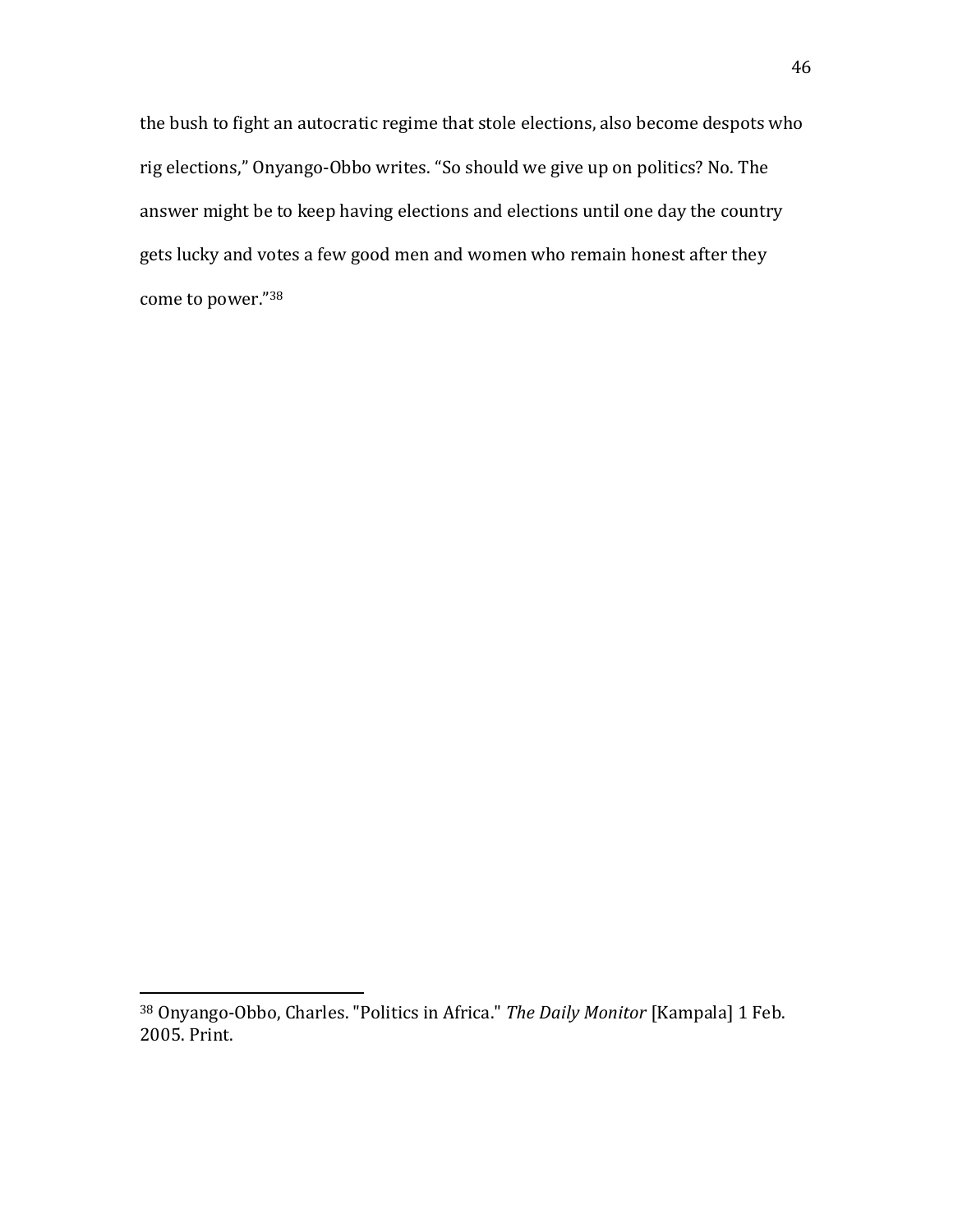# Bibliography

Amihere, Patrick. Interview by Sam Tabachnik. Independent Study Project.Gulu, Uganda, 2011.

Anena, Susan. Interview by Sam Tabachnik. Independent Study Project.Gulu, Uganda, 2011.

Anonymous candidate running for parliament. Interview by Sam Tabachnik. Independent Study Project.Gulu, Uganda, 2011.

Anyanzo ,DavidButti. Interview by Sam Tabachnik. Independent Study Project.Gulu, Uganda, 2011.

"August 2011 Report." Citizens' Election Watch (2011): IV-5. Print.

Ayet, Charity. Interview by Sam Tabachnik. Independent Study Project.Gulu, Uganda, 2011.

Bagala, Andrew. "Police Want MP Okumu Charged with Bribery." The Daily Monitor [Kampala] 6 Jan. 2011. The Daily Monitor. 6 Jan. 2011. Web. 11 Dec. 2011. <http://www.monitor.co.ug/News/National/-/688334/1084636/-/cjcoubz/- /index.html>.

"Corruption Perception Index 2010." Transparency International. 2010. Web. 11 Dec. 2011.

<http://www.transparency.org/policy\_research/surveys\_indices/cpi/2010/results  $\mathbf{L}$ 

"Government Bans Radio Stations from Debating Opposition Leader's Trial." Reporters Without Borders. 25 Nov. 2005. Web. 10 Dec. 2011. <http://en.rsf.org/uganda-government-bans-radio-stations-25-11- 2005,15689.html>.

The Inspectorate of Government | Zero Tolerance to Corruption.Government of Uganda, 2011. Web. 11 Dec. 2011. <http://www.igg.go.ug/>.

Junior. Interview by Sam Tabachnik. Independent Study Project.Gulu, Uganda, 2011.

Kiai, Mugambi. "Recalcitrant Revolutionaries." Editorial. The Nairobi Star [Nairobi] 29 Oct. 2011. 29 Oct. 2011. Web. 10 Dec. 2011. <http://allafrica.com/stories/201110311606.html>.

Kyomuhendo, Muhanga, and MugishaRwambuka. "Uganda: First Lady's Rival Sentenced." The Daily Monitor [Kampala] 3 Feb. 2006. Web. 11 Dec. 2011.

Mukai, Chloe, and J. Maseruka. "EU Endorses Poll." The New Vision [Kampala] 25 Feb. 2006. Print.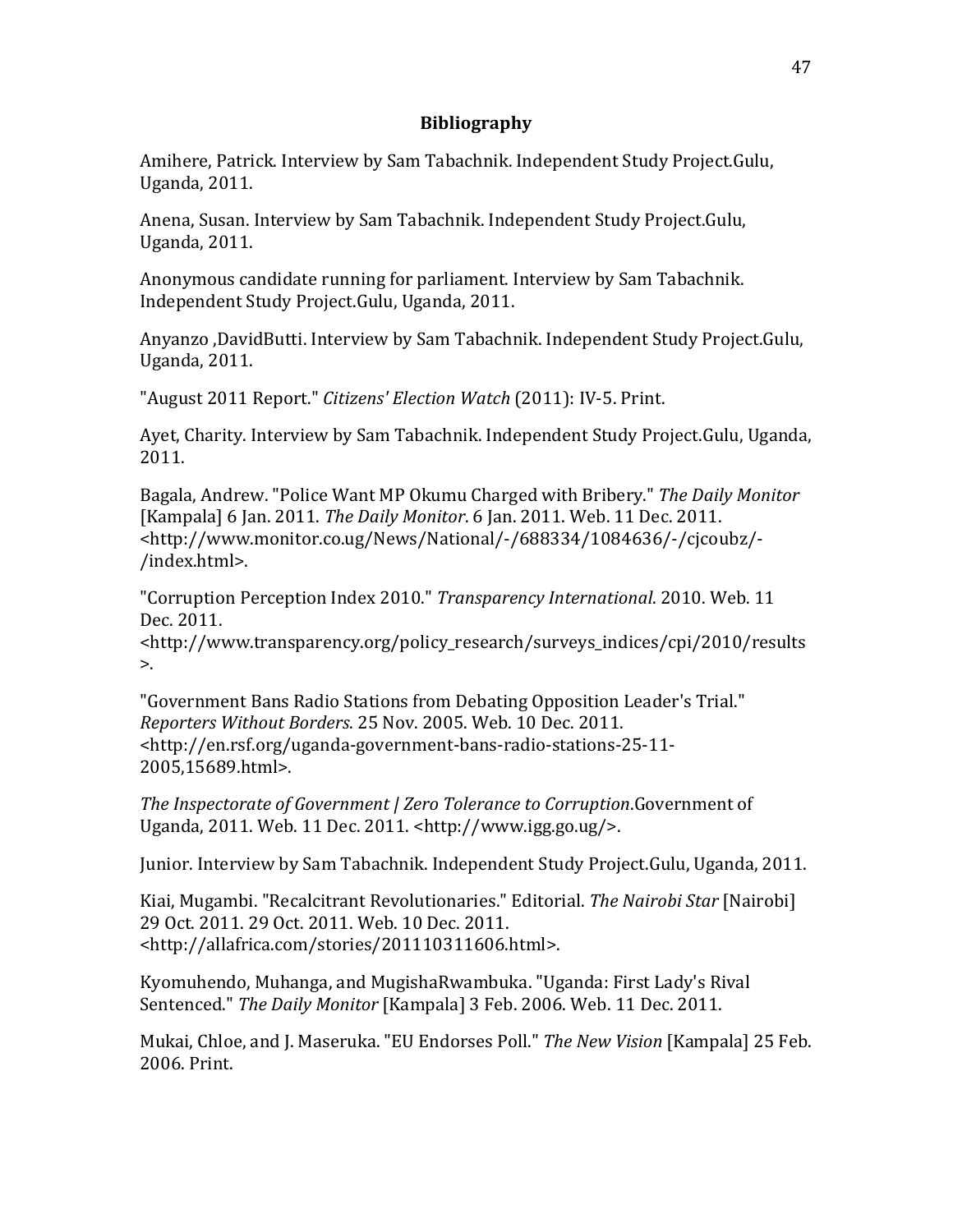Nyeko, Walter. Interview by Sam Tabachnik. Independent Study Project.Gulu, Uganda, 2011.

Obalim, Jack. Interview by Sam Tabachnik. Independent Study Project.Gulu, Uganda, 2011.

Odong, Geoffrey. Interview by Sam Tabachnik. Independent Study Project.Gulu, Uganda, 2011.

Ogom, Andrew. Interview by Sam Tabachnik. Independent Study Project.Gulu, Uganda, 2011.

Okello, Peter Douglas. Interview by Sam Tabachnik. Independent Study Project.Gulu, Uganda, 2011.

Okello, Innocent. Interview by Sam Tabachnik. Independent Study Project.Gulu, Uganda, 2011.

Okwonga, John. Interview by Sam Tabachnik. Independent Study Project.Gulu, Uganda, 2011.

Ololo, Opiyo. "Math and Ministers." The New Vision [Kampala] 5 Aug. 2011. Print.

Onyango-Obbo, Charles. "Politics in Africa." The Daily Monitor [Kampala] 1 Feb. 2005. Print.

Opio, Felix. Interview by Sam Tabachnik. Independent Study Project.Gulu, Uganda, 2011.

Otto, DavidLabeja. Interview by Sam Tabachnik. Independent Study Project.Gulu, Uganda, 2011.

Tebere, Michael. Interview by Sam Tabachnik. Independent Study Project.Gulu, Uganda, 2011.

"Too Close to Call." The Daily Monitor [Kampala] 24 Feb. 2006. Print.

"Uganda: Integrity Indicators Scorecard." The Global Integrity Report | Global Integrity. 2009. Web. 10 Dec. 2011. <http://report.globalintegrity.org/Uganda/2009/scorecard>.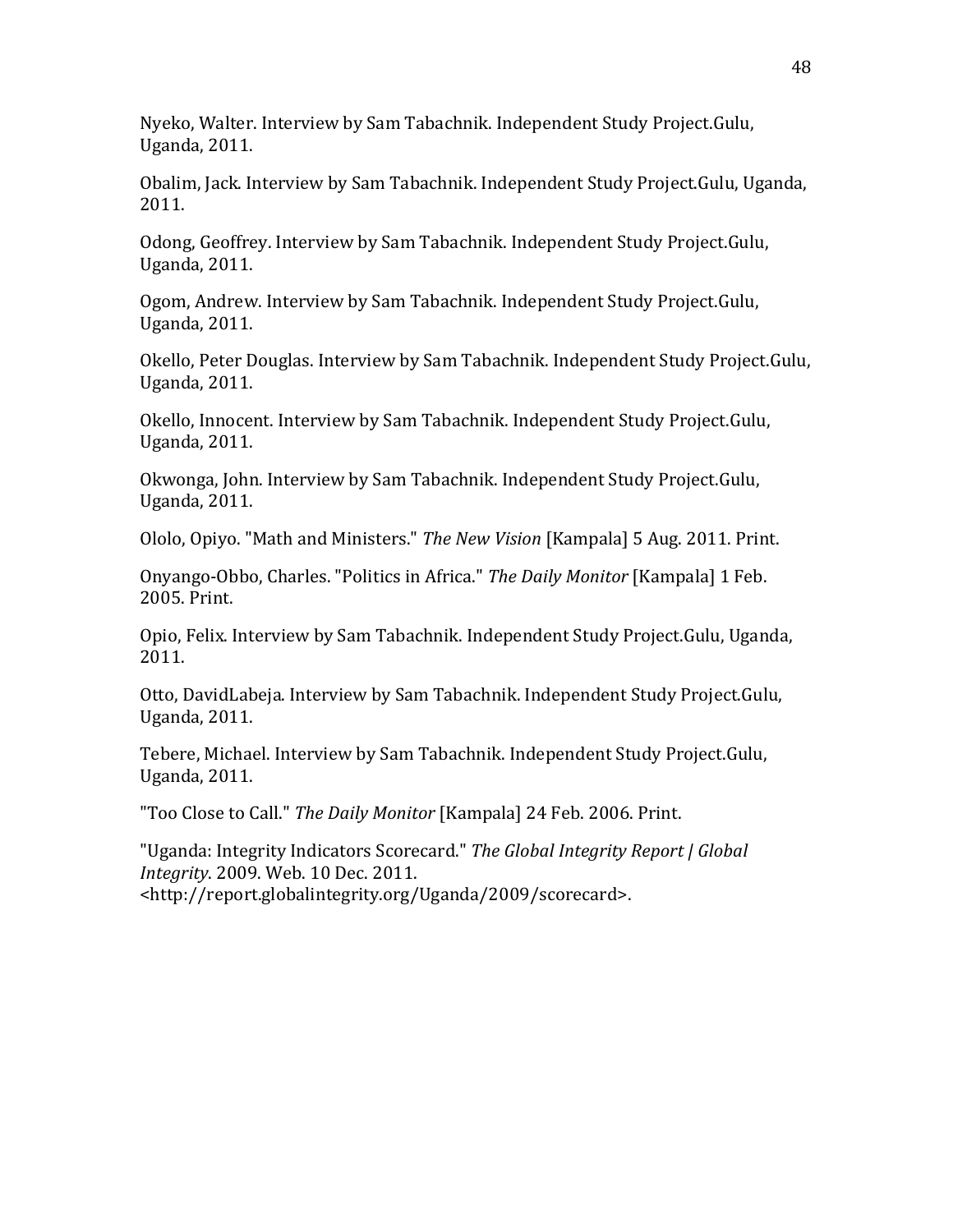# Participant Information

Abukha, Zeru.Male Candidate for parliament.UPC member.

Amihere, Patrick. Male. District Human Rights Officer/ Team Leader at the United Nations Office of the High Commissioner for Human Rights

Anena, Susan. Female. High school Student in Gulu.

Anyanzo, David Butti. Male. Election Officer/ Returning Officer at the Electoral Commission of Gulu

Ayet, Charity. Female. Age 20.Student in Gulu.

Junior. Female. Resident of Ngai village in Oyem district. Mother with young children

Komakech, John Bosco. Male. Director of Caritas Gulu

Nyeko, Walter. Male. Police officer with the Department for Electoral and Political Crimes

Obalim, Jack. Male. Retired. Formerly Minister of Education under President Milton Obote and top UPC member

Odong, Geoffrey. Male. Works at NGO Forum in Gulu

Ogom, Andrew. Male.Age 22. Recent graduate of Gulu University.Ngai village resident.

Okello, Peter Douglas. Male.Speaker of Gulu District Council.NRM party member.

Okello, Innocent. Male. Age 21. High school student in Gulu

Okwonga, John. Male.Secretary of Education for Gulu district.FDC party member.

Omua, Colins. Male. Assistant Inspector General for Gulu Police

Opio, Felix. Male.Former director of Caritas Gulu.

Otto, David Labeja.Male, News Editor for Radio Rupiny Vision Group.

Tebere, Michael. Male. Technical Advisor to Gulu LC5 District Chariman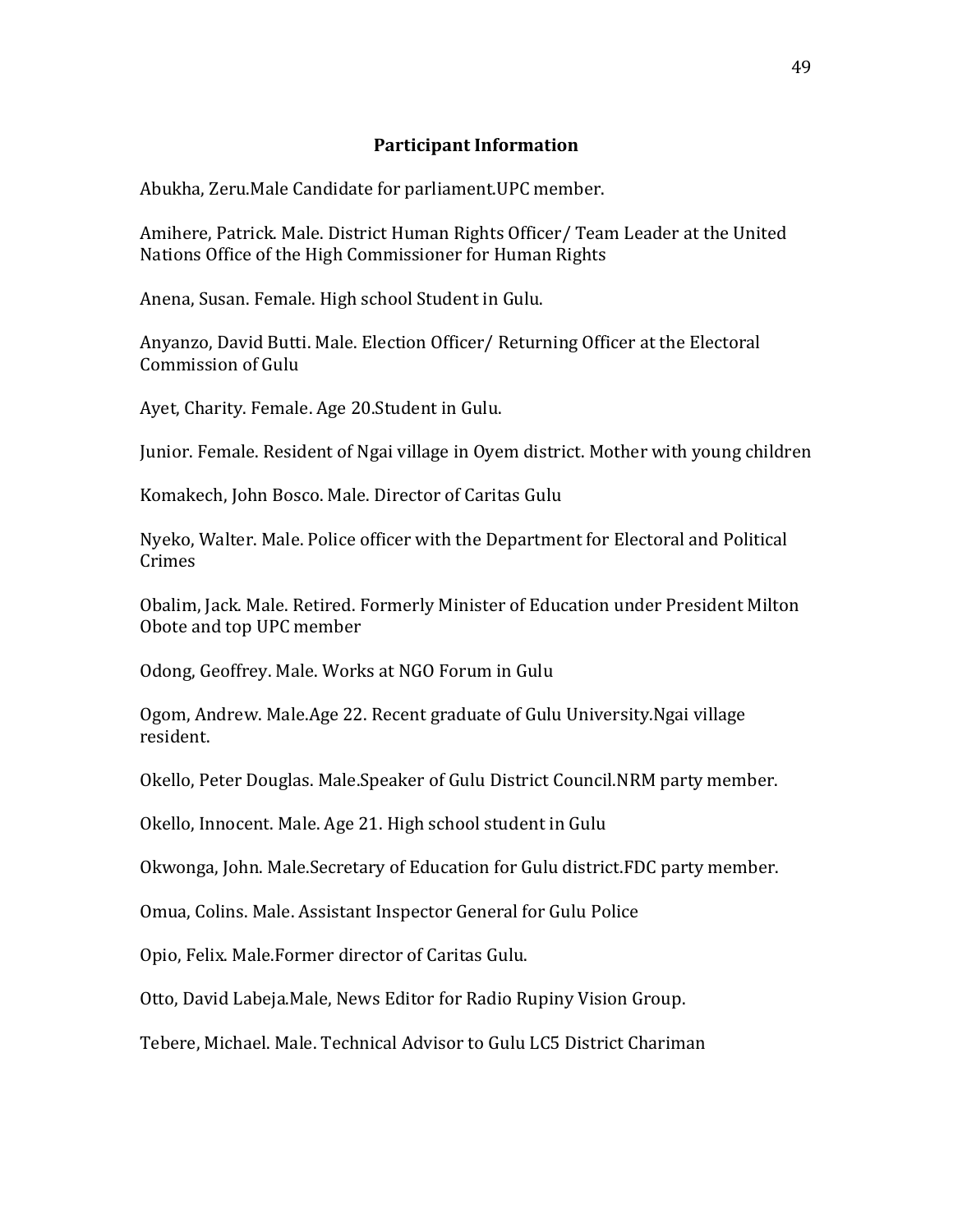# Interview with Honorable Douglas Peter (NRM) 17/11/11 Speaker of Gulu District Council

- 1. 1995 Electoral Commission created
	- a. appointed by the President and "approved" by parliament
- 2. People voted to open up multiparty system
	- a. why would they not vote for this?
- 3. problem with primaries

V.

- a. caused big internal fights
- b. creates divisions within the political party
- c. creates internal propaganda
- 4. 2009-2010 Museveni maintained appointments for EC
	- a. this raised big questions from opposition
	- b. almost boycotted elections

Lectured me for over 30 minutes on the electoral process (barely mentioning the flaws)

5. Admin. Secretary for NRM for Gulu district and Northern Uganda. Also Returning Officer for Primaries

a. Appointed by Museveni

b. Loyal to NRM, obedient to NRM, who has ideologies that NRM cherishes

- 6. How chose NRM
	- a. look at the programs they have for the countries
	- b. look at manifesto
	- c. started in opposition party
		- i. what is gov't doing? This is wrong, need to improve in a,b,c,d
		- ii. my people had low, income, rampant poverty, disease at peak during the war time
		- iii. My goal: How can gov't constructively bring peace to northern Uganda?
		- iv. I thought gov't was reluctant to ensure that people in Northern Uganda have peace

But when gov't got committed into peace talks with the LRA, and the peace talk was progressing well. When my people, because of the security, left IDP camps and went back to their villages, homes and land. When at that time services like schools, hospitals, universal prmary education came into play. For my people to have these things I need to be NRM. Was member of DP. Told Mao I want to cross. He said the choice is yours. Joined NRM youth wing. Elected at district chairman of youth league. To me I think NRM offers best chance for the people.

# Norbert Mao and Walk to Work:

1. I have been a close ally to Norbert Mao, as a person. Mao hails from this district, he has been a very instrumental person in mentoring young political leaders in the district, including me. His politics has been above emotional politics. Has been above criticism. Has been above discrimination. Purely based on issues and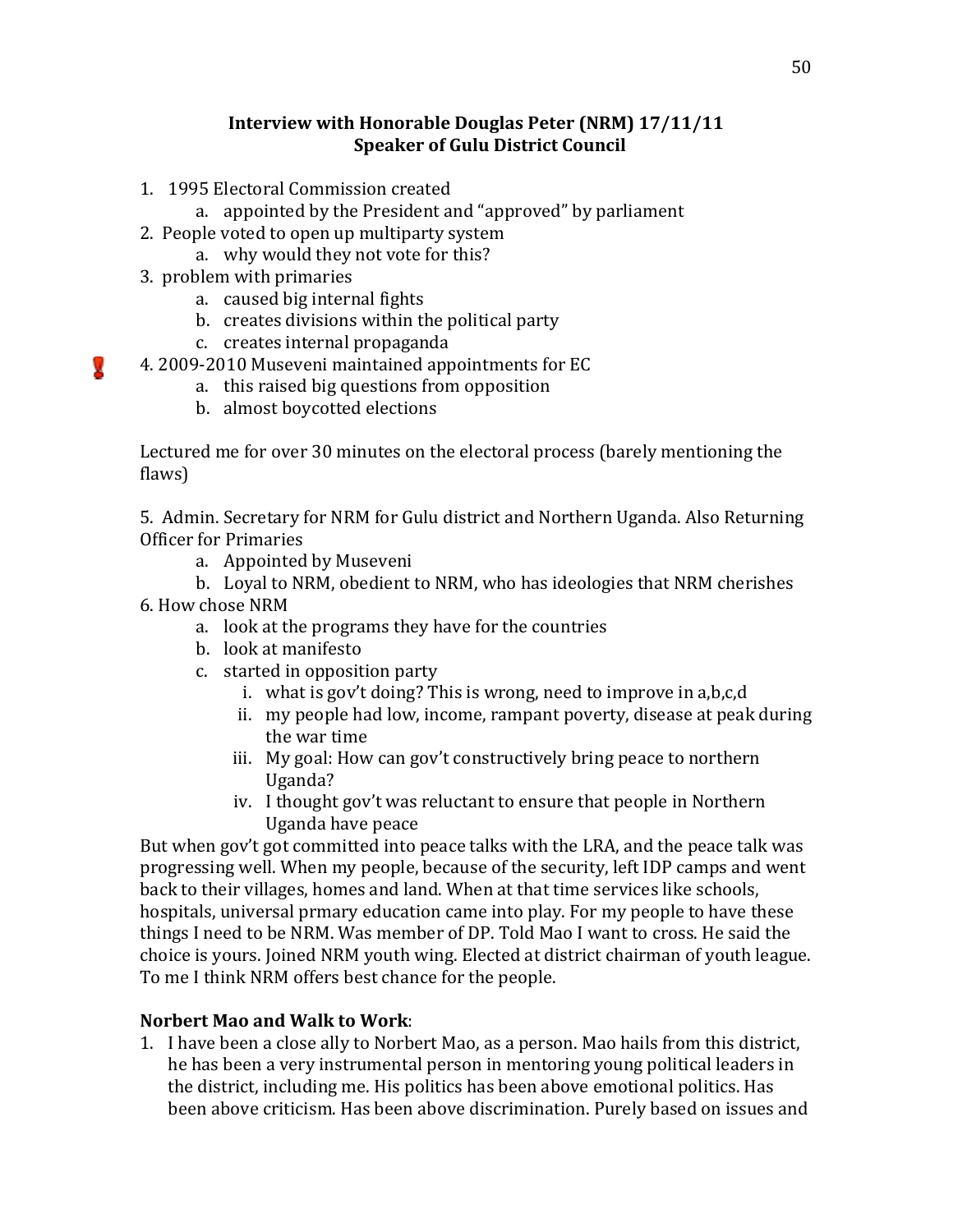policies. Based on that, on one angle as a person from this place I felt bad. I felt bad. But that is a personal level. It was sad for me. They should have used the best options in presenting their issues.

- 2. But at another level which is of policy, I say fine. Chairman Mao, had the best alternative of wording his grievances, of presenting issues that gov't should address. The best alternative is to use parliament, to use civil society organizations. There were avenues that could be used, not only by Mao, but even by the opposition. Because the opposition is the gov't in waiting. Opposition is a political mirror. People do not use the mirror because they're either ugly. People want to use the mirror b/c they want to improve on something. Now a gov't in waiting, you should therefore see alternatives that are either contained in your manifesto and you advise gov't accordingly resulting into issues that may endanger the lives of other persons. Because there are people that may take advantage of what you do as a leader to benefit them.
- 3. There is nothing wrong with walking to work. If you decide to go walk now in town, but must you advertise your walking? Must you advertise that walking form this street to this place. You don't need to advertise your walking. The constitution of Uganda accept that there is that freedom but your freedom must not infringe into the freedom and the rights of others. So I am one person who says there is nothing wrong with walking to work, nothing wrong with walking to pray. When they advertise, because of the problems in Uganda which is unemployment, it diverts the intention. If you're going to walk to work, walk alone. Many other persons have been walking and they were not arrested because they were walking without advertising. Those are not crowd pullers so they were not arrested.
- 4. Are they not protesting b/c of high prices?
	- a. When you talk of prices, these are global issues now. They are affecting not only the people of Uganda but the world all over. Look at inflation in the world it's not only in Uganda. But do these countries use these avenues to solve their problems? They're not because there are better alternatives of solving those problems. There are experts that can tackle those problems. The government of Uganda cannot waive of taxes on fuel so they can lower the price. How would other sectors be sustained? Roads, electricity, health centers. The money that government gets is through taxation. Now, the opposition wants gov't to either wave off taxation on those other goods so that the prices are reduced. This is not possible b/c it is a source of revenue for the gov't to raise money. To provide services to the people.
- 5. Police using force OK?

V

a. I want to thank the police of Uganda. Because the police of Uganda are very professional. And they acted within their mandates of protection and keeping law and order. But they are situations where even the people who are walking they start hitting even the police with stones. And under normal circumstances as a person you can become emotional. The police **used minimum force** which if you read the police act, it is provided for. The police shall be mandated to use minimum force. Minimum.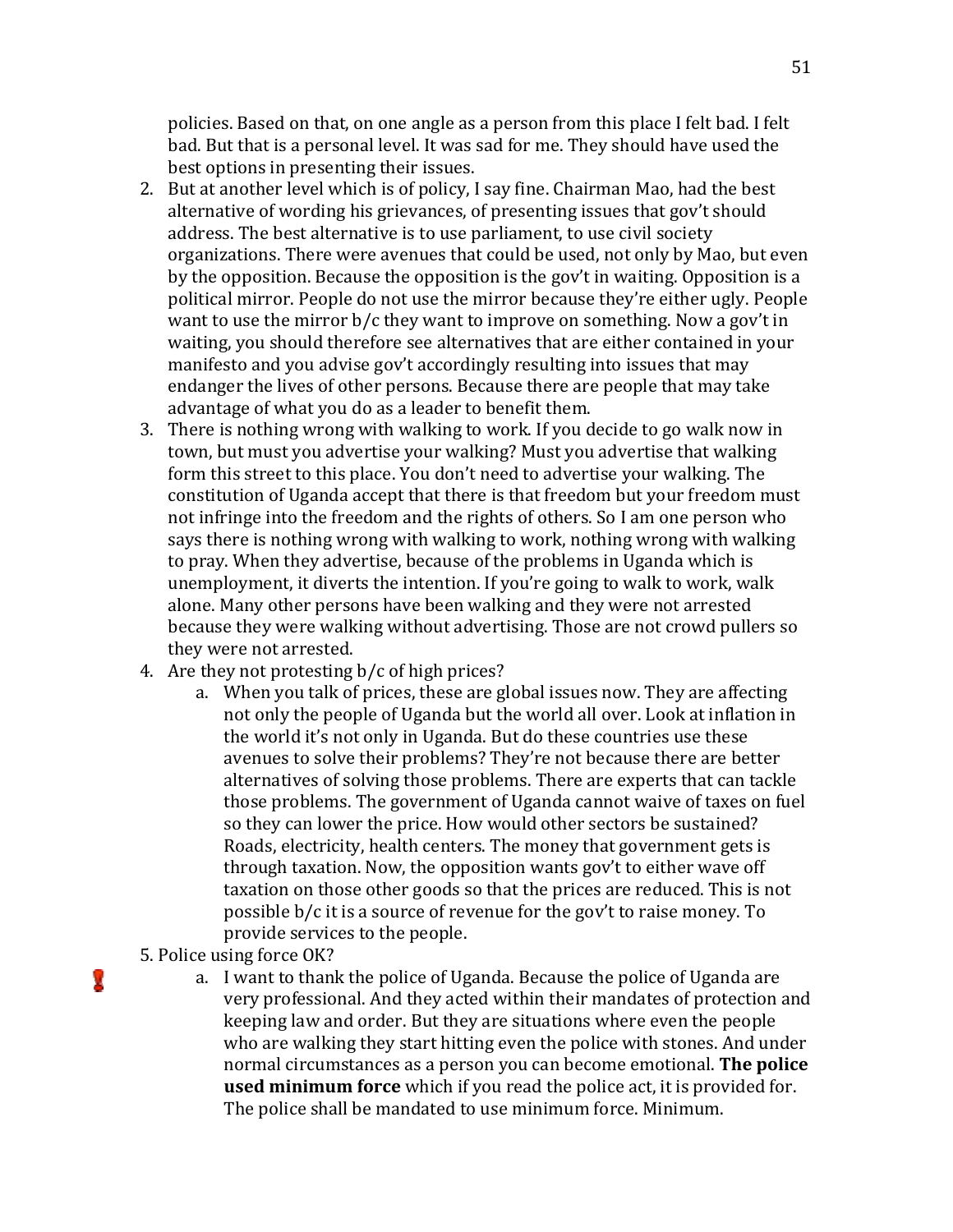- b. But people died in Gulu and Kampala…
	- i. People who died in Gulu were stray bullets. They were not aimed at. They were stray bullets. Walk to work started getting worse at 6. It was getting worse in the night. You what that means in terms of security. In terms of security control in the night it is very dangerous. The police trying to intervene in the situation. Situation was getting out of hand. They were not aimed at. Stray bullets. UPDF offered statement of apology. Also they supported the other side. They paid for the funeral expenses. Even in Kampala, it was not intentional. It was stray bullets in controlling the violence. You see what took place in Tunisia? What took place in Egypt? Look at Libya. Syria. Also problem in USA. There may be situations which become so violent and the process of containing that violence..they are stray bullets. They used tear gas as a method of dispersing people. To me I want to thank…because they used minimum force to contain the situation. There were people looting, beating people in yellow shirts (NRM). Responsibility of gov't to protect lives and property of the citizens. If gov't allows situation to go as it was ten gov't would have also failed to do what the constitution has mandated them to do.
- 6. Nervous about Arab Spring?

ν

- a. There are many tribes in Uganda. Now these tribes in Uganda, even when the walk to work is going on, some other tribes in Uganda denounce and tell their subjects not to participate in the walk to work. Ugandan has got divergent religious beliefs. Some religious institutions issued statements condemning the walk to work. Many cultural institutions denounced it as well and disdained their subjects from participation. To me, what central gov't maybe concerned with is the intention of walk to work. If this intention is what about what is raised then there is no problem. But I have been hearing: if the intention is to overthrow government then Uganda government think that the transition process should not be by military means cause ppl will lose their lives, the economy will be destroyed. Because we have done a lot as NRM as gov't now. Look at the tourism sectors, health centers in place. Look at industry. Look at what we import and export. These are all manifestations that if there is going to be any transition of gov't it should be by the ballot papers. The central gov't is not scared. What as taken place in Egpyt, Tunisia or where, cannot take place in Uganda because of the divergent beliefs that I have told you. 7. NRM came into power by military, no?
	- a. Of course there were grievances. There were issues which made the NRA at that time, went to the bush and came back and overthrew gov't by the use of the guns. There were reasons. One of them was the vote rigging, the rigging of elections.. Two, the violation of human rights. Three, the unprofessionalism of the army at that time. Four, no clear constitution that governs the country. There were reasons as to why. Now, NRM came to power to work on those things. We must insure that the institutions of the country operates and functions well. So when NRM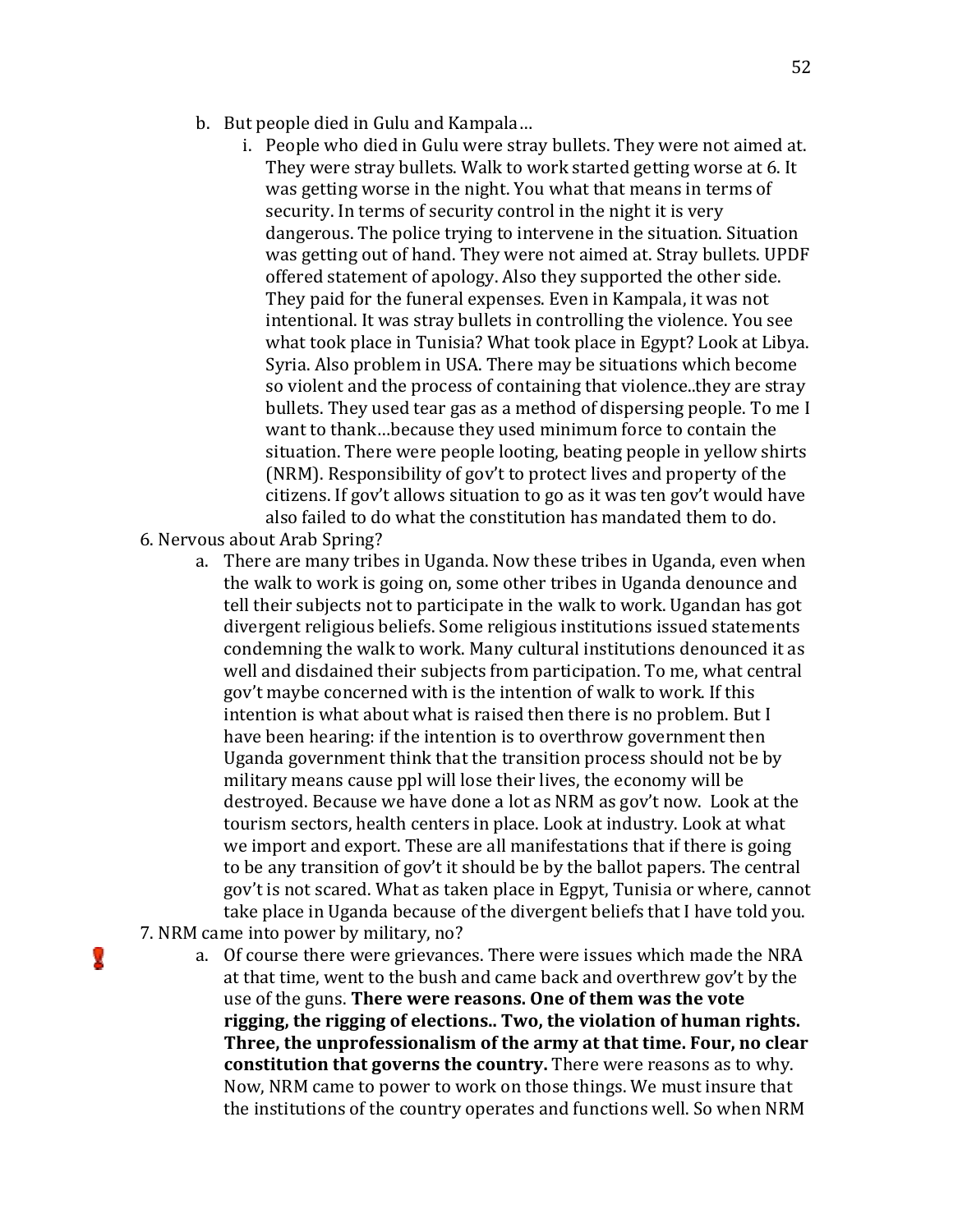gov't came into power as I talk right now, the army is very professional. You will be killed like you used to in Obote's time, in Amin's time. Nobody will rob you, nobody will take your wife and go and sleep with her and go and return to you and say thank you. We have the human rights commission put in place to look at all cases and violations of human rights. We have Human Rights Focus in Gulu. Those are institutions in place. Of course now even the police are very professional.

- b. Look the electoral process. It is very transparent. Even the opposition, who says we are not going to participate, they even participate and when they win elections they serve their people, freely. So NRM gov't has put in all the mechanisms and institutions in place that the next gov't do not come into power by military means, but come by ballot papers and the views, the wishes of the people.
- 8. Electoral Process:

G

У

- a. To the best of my knowledge, the electoral process in Uganda may not be 100% perfect, but its transparent. And that's why, even if there are complaints, you realize that the opposition is actively participating in the electoral process. The opposition even celebrates when their candidates have won. But when there candidate has lost, that's when vote rigging comes into play. But when they have won, the election have been OK. They start saying no, the problem has been a,b,c,d. Like the last election, if you look at the reports of the observers, those who came, the international observers and the observers in the civil society, they credited the Electoral Commission for conducting a free and fair election. To me, as NRM, I want to say there may be some problems in the electoral process but these problems may not change the results. Because NRM has established structures from the grass roots. Other parties may not have sustainable structures. When the people vote NRM, it has been rigged but when they vote for DP, UPC, FDC, the election has been fair. These are issues that we need to analyze critically.
- b. Black mambas.
	- i. Even the government does not know where they come from. That is the government position. But like when you saw there was chaos in Kampala, there are concerned citizens that came on the street and started beating people with sticks. The government is still investigating, they do not know where they are from. The inspector general of police said we do not know where they are from. I do not want to comment on the issue of black mambas b/c even up to now gov't is still investigating.
- a. Voter bribery: I want to admit it's there. But it's not only done by NRM alone. Nor is done by NRM candidates alone. It's done by all the political parties and all the candidates. The electoral law says that you are not allowed to give money during campaigns. But what takes place during campaigns candidates give money. After talking they will give money and say this is for your refreshment. During elections candidates are not allowed to put discos where people dance. But during campaigns discos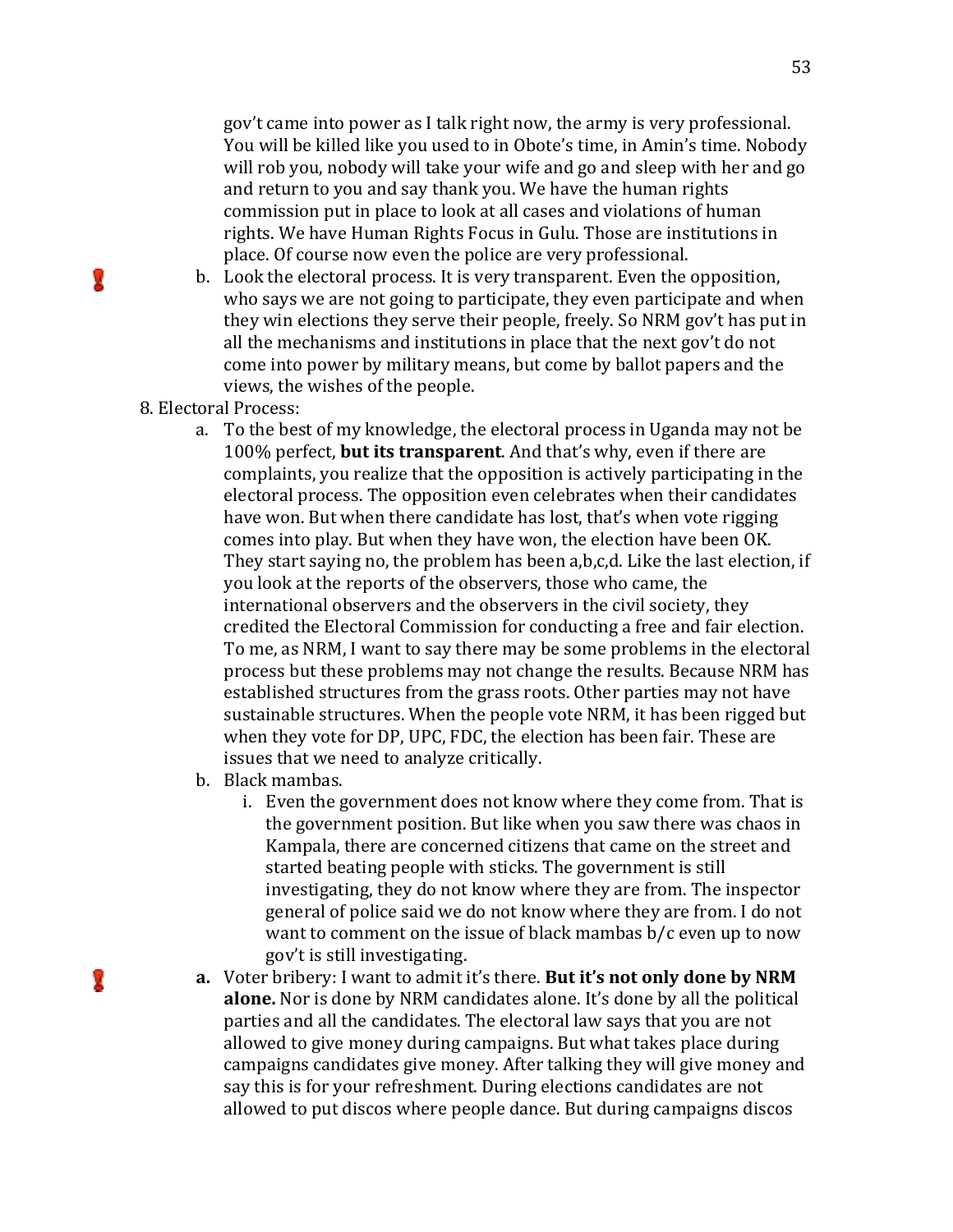are staged everywhere. The law says you are not supposed to buy salt, sugar for others. And what takes place during campaigns? Candidates of all political parties are buying sugar salt everywhere. So in terms of voter bribery I want to admit it is there. This requires community sensitization. Community awareness campaigns. If the community still thinks that they are going to vote for you b/c you have money, this is a problem. Communities should be told, and embrace the principal of voting for a person with the best program. It should be a continuous program of civic education and awareness about their electoral rights. The problem is, the other parties say the NRM does it more. As I said because NRM is the ruling party, they may have resources that support their candidates. And when they're supporting their candidates, the opposition says the NRM are bribing more. No. When there is campaign we support our candidates more than other political parties.

- b. Doing anything to cut bribery? I want to be honest. We have not had time to review what transpired during election. We have made resolutions to review what transpired and look into accusations like bribery and make recommendations. We have not had time to do it. We had problems in gov't that requires more attention. We had the walk to work problems. Problems of teachers strike. We had problems of Mbira forest. We had problems in denial of bail to rioters. Among others. So since then gov't has concerned about addressing those issues so we have had not had time to review. But if I'm supposed to give my view, as NRM, we strongly condemn in the strongest term, bribery. Even my chairman, who is the president, issued statements that he condemns bribery and wants the people of Uganda to vote without bribery. So when we sit for our review of elections, we will be able to pass resolutions and condemn bribery. I want to promise in the next election we should have more peaceful, friendly electoral process.
- c. Electoral process is improving. Changes needed:
	- i. Need to be early start in prep for elections
	- ii. Political parties should do their primaries early enough.
	- iii. Amendment should be made against people changing parties so much.
	- iv. Biometric registration (photo registration)
	- v. National ID card be put in place.
	- vi. Voters Card
- 1. Voting during the conflict

Œ

a. Gazetted areas around IDP camps where people could vote easily. There came a time when the situation wasn't that bad, so they had people vote in their normal polling stations. We had problems. You may find many voters are in that camp and you have to transport them but they might not give you their vote. It was a total mess. Ppl displaced in another place. It was really a mess. Ppl voting for leaders in places they don't come from, other districts.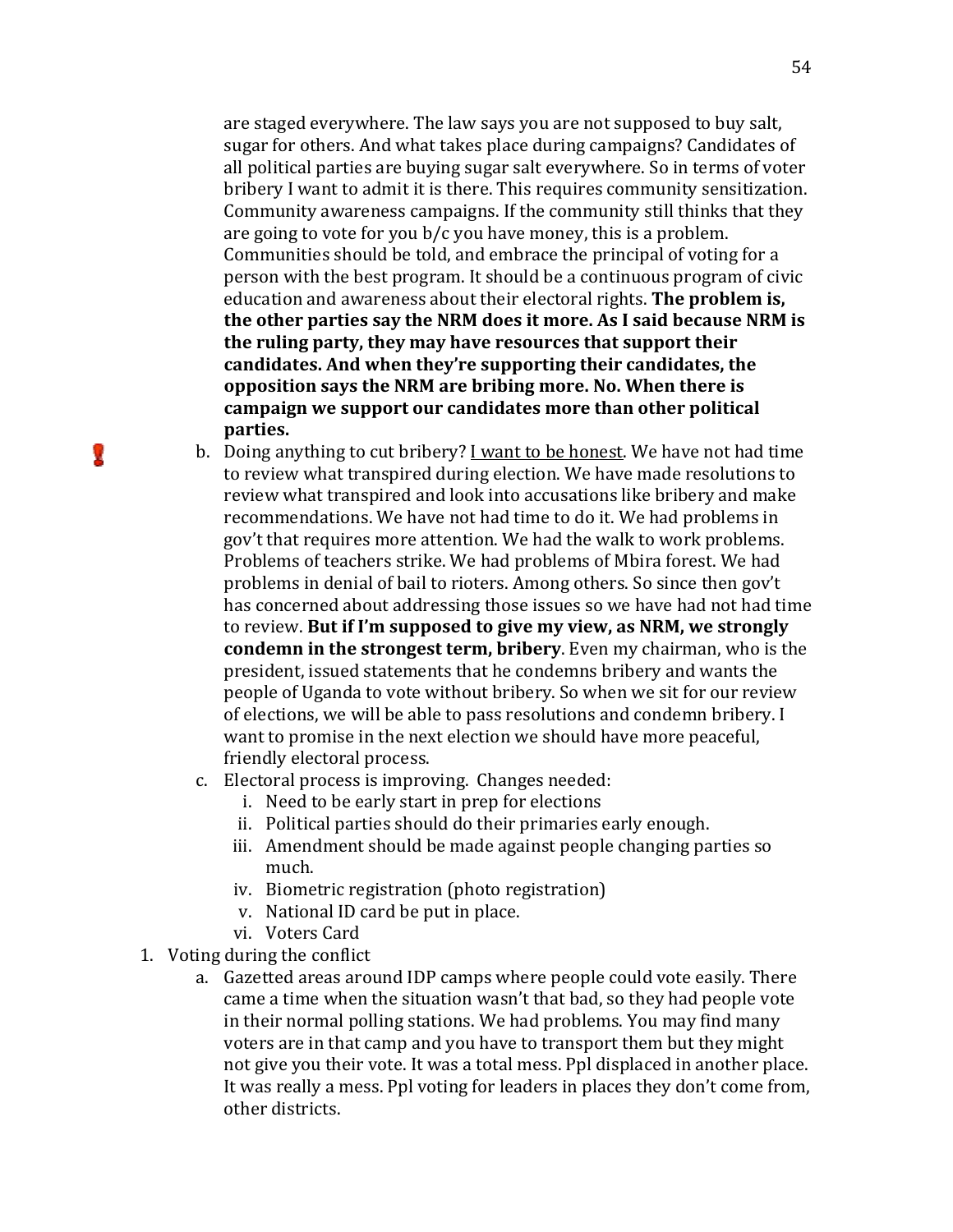- 10. Support for Museveni indefinitely?
	- a. As NRM we will have the national conference to decide. This decides whether the president should stand again or not. But also depends on if he shows his interest. Our constitution does not limit term of office for party leaders. We may have to amend constitution so that chairman of NRM may not be president.
	- b. I think that Uganda now is more stable under President Museveni and Uganda can go into chaos if we decide as NRM to do things in a way that's not correct.
	- c. Problem to have same leader for 25 years?
		- i. Under multi party political dispensation His Excellence the president has served one term and is still serving the second term. Under multi party political dispensation. In terms of years, I do not believe that if a president stays for a shorter time, he will do more for the country than the president staying for long. There are issues in the NRM manifesto t hat are supposed implemented over a long period of time. And within a long period of time means to have same leadership to follow up in the implementation. Industrialization of the country, the vision of the NRM, needs same leadership. Look at Gulunow, we do not have any single industry yet. NRM says we have not yet realized Uganda. We want electricity even the villages will be electrified. Pres. Museveni staying in power for long, 20 or so years, is a good case for the people of Uganda. He needs to consolidate what he has done for the ppl of Uganda. And when he retires, he retires peacefully with a strong foundation that will not be destroyed again.

# 11. Democracy?

u

- a. Of the ten points in the NRM manifesto, one of them was the democratization of Uganda. And I'm one person to believe that democratization process in Uganda is moving well. And is taking the right direction. I want to say that Uganda is very democratic and a **fully**fledged functional democratic country and a country that other countries in Africa and not only in Africa but the world, can imitate and learn a few things.
- b. Uganda is not like Libya. You stay in power because you are elected by the mandate of the people. You must every five years renew your mandates with the electorates. You win by simple majority. When you compare Uganda with other countries you realize Uganda is very democratic. Very democratic indeed.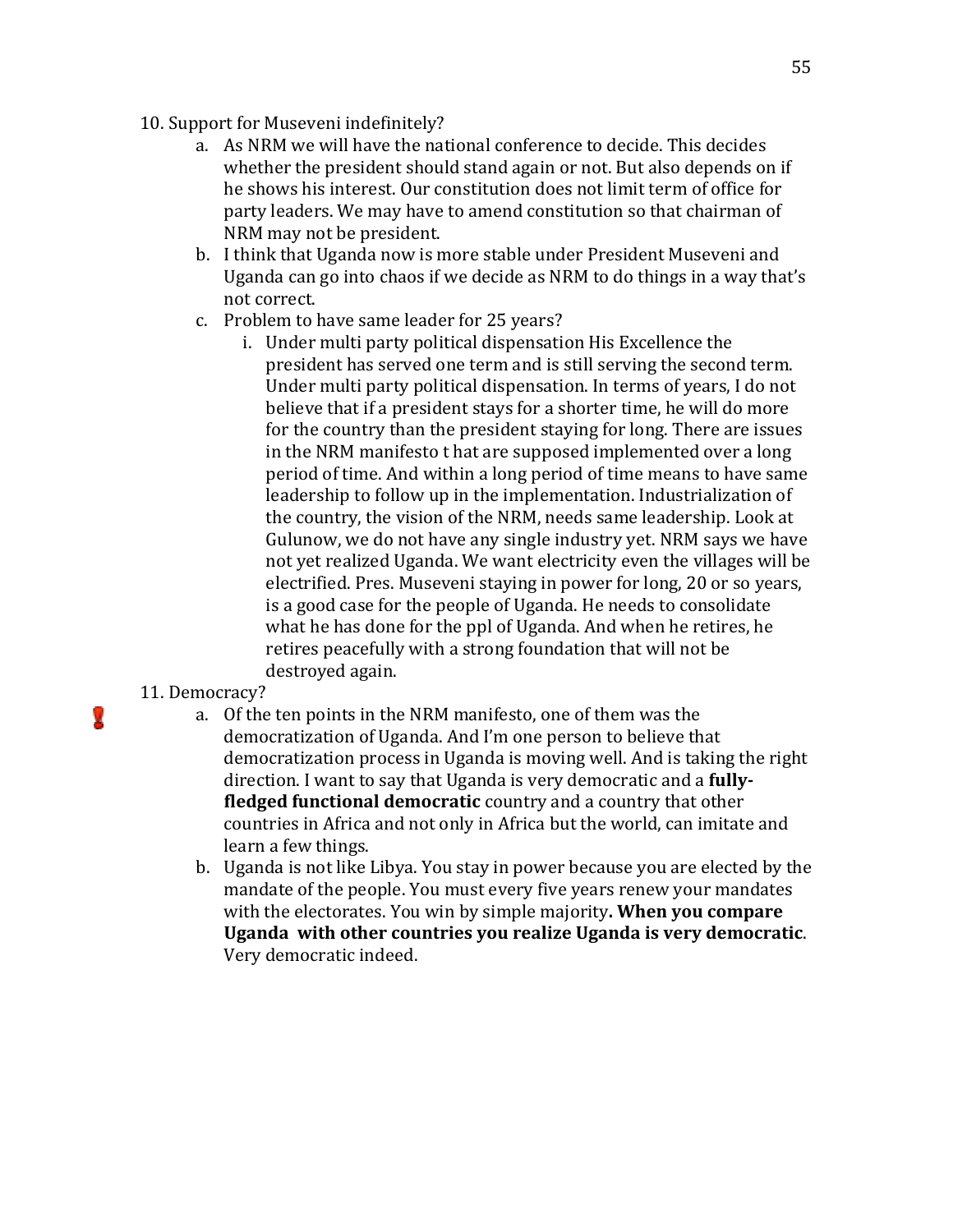# Interview with Michael Tebere2/10/11 Technical Advisor to Gulu District LC5 Chairman

- 1. Election in Uganda have been grossly mishandled over time
	- a. When you look back at the first elections held in 1958, elections held in preparation for granting Uganda independence
		- i. Very well handled
		- ii. Handled peacefully
	- b. Electoral process was methodically implemented by colonial power.
	- c. Party affiliations began taking religious and then tribal lines
		- i. Parties for Catholics, protestants, muslims
- 2. Lessons from these elections distilled by Obote
	- a. designed system (three plus one) to try and get rid of people voting based on tribal and religious lines. Candidates had to contest in 3 other constituencies, politicians who get elected have national appeal
	- b. before this could be implemented Amin takes before with coup in 1971
- 2. 1980 EC formed
	- a. electoral engineering is what Obote created. EC began rigging the elections. If an area like Gulu has lots of supporters for UPC, dilute the strength of the constituency. If opposition DP, concentrate size of constituency. That's how UPC win election in 1980. It was rigged
- 3. Those who lose elections started "crossing the floor" (changing parties)
	- a. What happened after 1980, losers crossed to ruling party
	- b. "fallen into things" "to eat" : i.e this is corruption— $b/c$  the privileges, the pay is exorbitantly high. When you are in opposition you have absolutely nothing. One of the first things passed in every new parliament is going to be their own remuneration and pay, which always goes up.
		- i. Parliamentarian is Canada makes 3 times what a teacher makes. In Uganda it is 2000 times higher.
		- ii. That shows you why losing a vote is so tough for people. The extents politicians will go to to win an election. They would sell their houses and property just to raise the finance to go and buy the vote to get into parliament. Now parliamentarians are being paid close to 15 million shillings a month. That's a lot of money here. Every bank is queuing up to give them offers. Take loan for this car etc. Buy this house. They know they have five years so it is 5 years of 15 million a month. That translates into a pension not for yourself alone but for your family. Its an investment of a lifetime. So, the stakes have been raised so high b/c of the corruptness of the system that the politicians who fails in that quest may actually get seriously depressed. The financial loss is really massive. That is why there is this tendency for politicians who have lost, they are very easily bought off. They owe a lot of money, they need to recoup their funding somehow. There are a lot of existential pressures around them. These are exerted by the ruling party, the state. They say 'alright you don't have anything. How do you think you're going to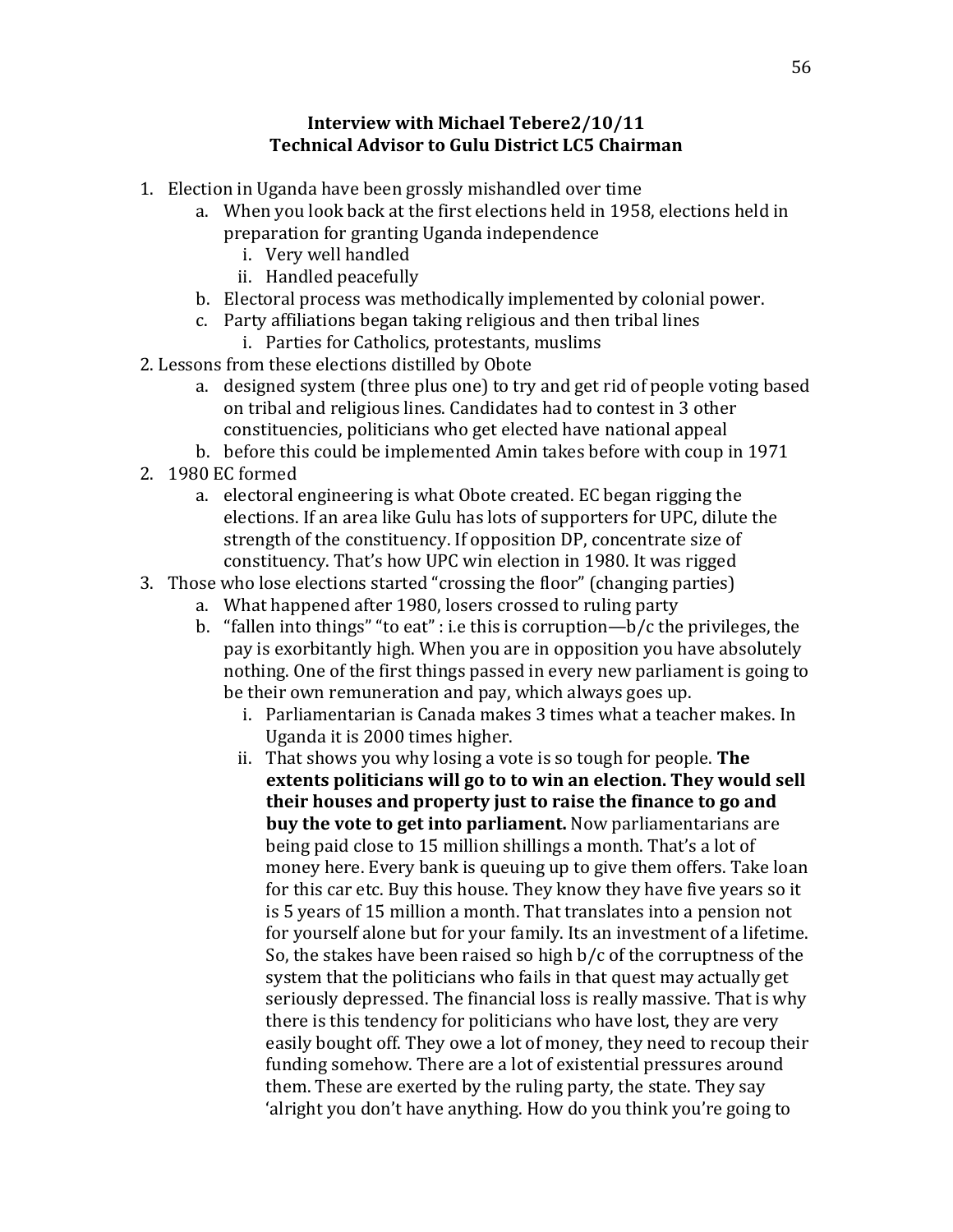be? You better shut up and stop criticizing us and join us. If you don't do that, you're nowhere.' Your businesses won't be able to well because the biggest business in a small, developing country economy is gov't. All other businesses feed off gov't. Even big businesses. Big businesses are not going to advertise in your paper b/c the ruling party doesn't like that. So your paper is going to fold. So you have all of these kinds of pressures. That is why opposition politicians are very liable to join the ruling party. You have existential fear by the politicians. How will I retain this standard of living that I am used to? How will my children go to this competitive school. However much principled you may be, you're looking at your kids, your wife and you say, I have to do this. So you go sell your soul and your principles just b/c you want your kid to have that good education.

- iii. You know the universal primary education is useless. How much does it pay per pupil per term? Around 3000 shillings. What can that buy you? That can buy 3 bottled waters. It does not help your kid to study there. In private school they spend around 1 million per term on your child. Where are you going to get the money to pay for that? If your businesses cant work b/c you're in the opposition. They can only work well and make a decent profit if you're in the ruling party. So that is how politics interferes with business and so many other things and makes a politician who has lost an election be incredibly vulnerable person.
- c. Only those who are really principled will stay in the opposition.
- 4. It is actually very simple to make free and fair elections work

L.

- a. b/c of local council system that we have. Starts in village level. LC1. Elect an executive of that community. Those chairpersons know pretty much everyone in that village by name or face. Maybe 1,500 people. This is all over the country.
	- i. This should be used to create local registry and know who is dead, who is 18, who migrated etc.
	- ii. Very accurate, can go door to door
- a. When it comes to the polls, they say lets create a new polling station. 10 villages have to come to one polling station. Since the local councils have the lists, you should the make the local council stations the voting stations. Nobody needs to travel far to vote b/c its right there. So no stranger can come into a village and disrupt the electoral process.
	- i. They don't do this b/c it would be too honest and too clean. There is no opportunity to fiddle with the results, no opportunity to stuff ballot boxes with papers. Nobody wants to run the system in the most efficient way possible. If it waseffieicent and free and fair then their people would lose.
- 5. People go into politics for financial reasons.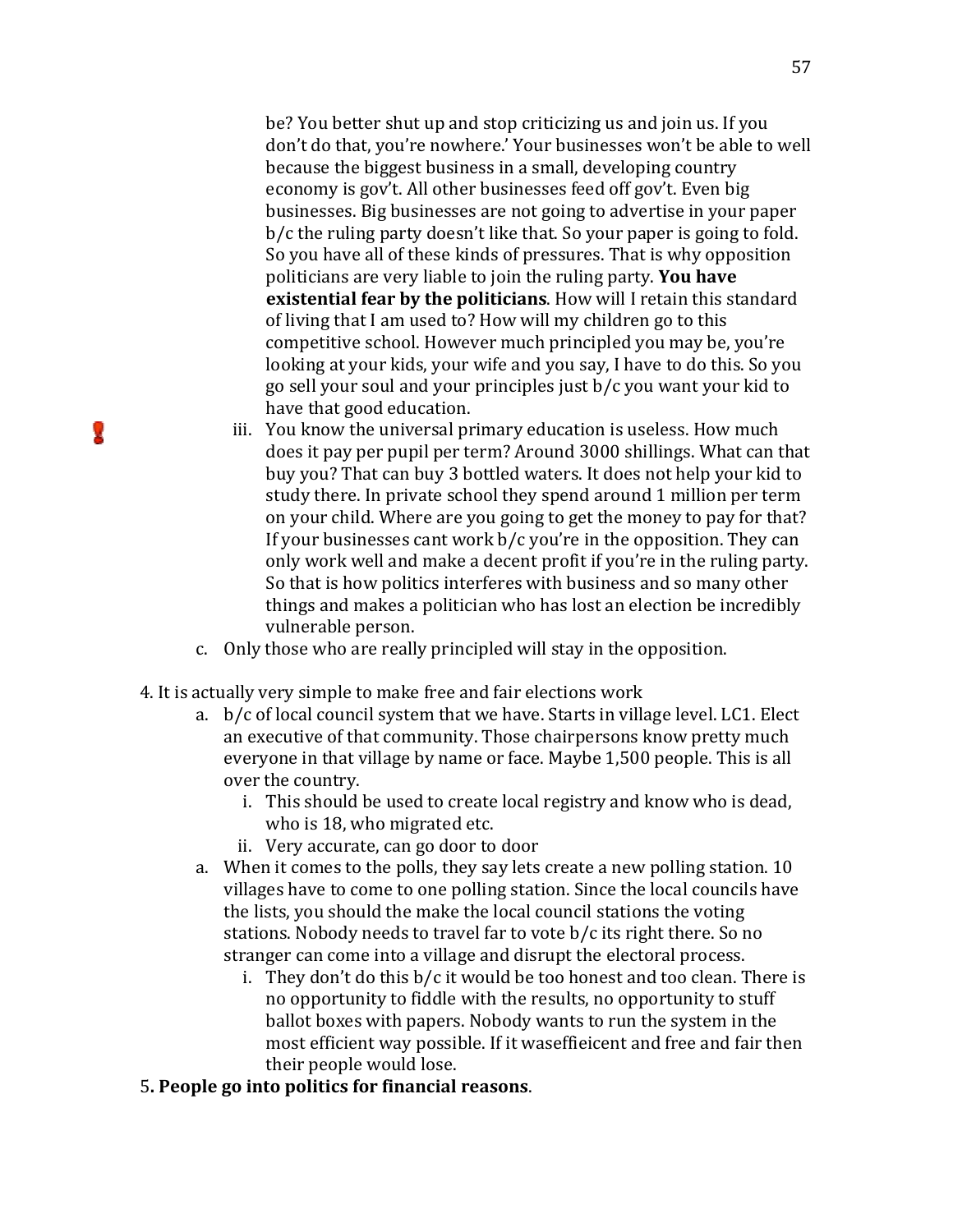- a. Look at it this way: if you find out the number of professors who go into politics compared with the number of professors in universities, I think you might find it is equal or more professors in politics. Because there is more money to be made in the political side than there is to be made teaching.
- b. It is self aggrandizement. They make the law. So what are they going to do?
- 5. Opposition members
	- a. Yes, they want to change Uganda but they actually really do not know how to change Uganda. Reason being, if you get habituated to something so much, you fail to see what is really wrong with it. So very many opposition candidates here are opposition just b/c they think opposition should exist. But if you ask them to come up with an alternative to the program of the gov't of the day, they cannot. The easiest case, is ask them how do you fight corruption? They will say 'The present regime is very corrupt! Look at the statistics! And condemn it ferosciously. If you ask them how are you going to fight corruption? They will say we will not be corrupt! They do not have a clue of kind of constitutional checks and balances they can put in place so that corruption is weeded out. Very few politicians spend their time researching these things. Ask how many politicians actually have offices. They are never in their offices.
- 7. Hope for change?
	- a. Very little hope for dramatic change. Usually what happens is once a gov't loses an election the opposition comes in shocked and surprised and try and live up to they hype of what they were saying on the election trail. This happens for maybe 2 or 3 years and then the slide begins. They slowly become so corrupt that after 5 years, there is no difference between the regime they were criticizing in the past. Just like this one. The NRM gov't came to power and said we are going to have a fundamental change! Not a mere change of guards. Today it not only looks like a mere change of guards but it is doing everything to prove that it is not a fundamental change.
- 8. Uprising possibility?
	- a. It could happen. When people go to war, it is because all the other options are closed off. It's a last resort kind of thing. When you nothing left to lose you pick up arms and fight. People still have a lot to lose. I do not see armed conflict breaking out.
	- b. The shock of what the LRA could and still do lingers. That sort of puts people off a little bit. A regime like this would fear most vulnerable when the forces in pursuit of Kony and the LRA succeed and begin marching back triumphant. That is when they will feel most vulnerable. Because the excitement and euphoria that is coming with that success could whip up too much excitement and people may say 'let's clean house!"
	- c. If the LRA are not totally destroyed, b/c then you have some fear, and the people can only rely on you. You are the only ones that can protect them.

9. 2016?